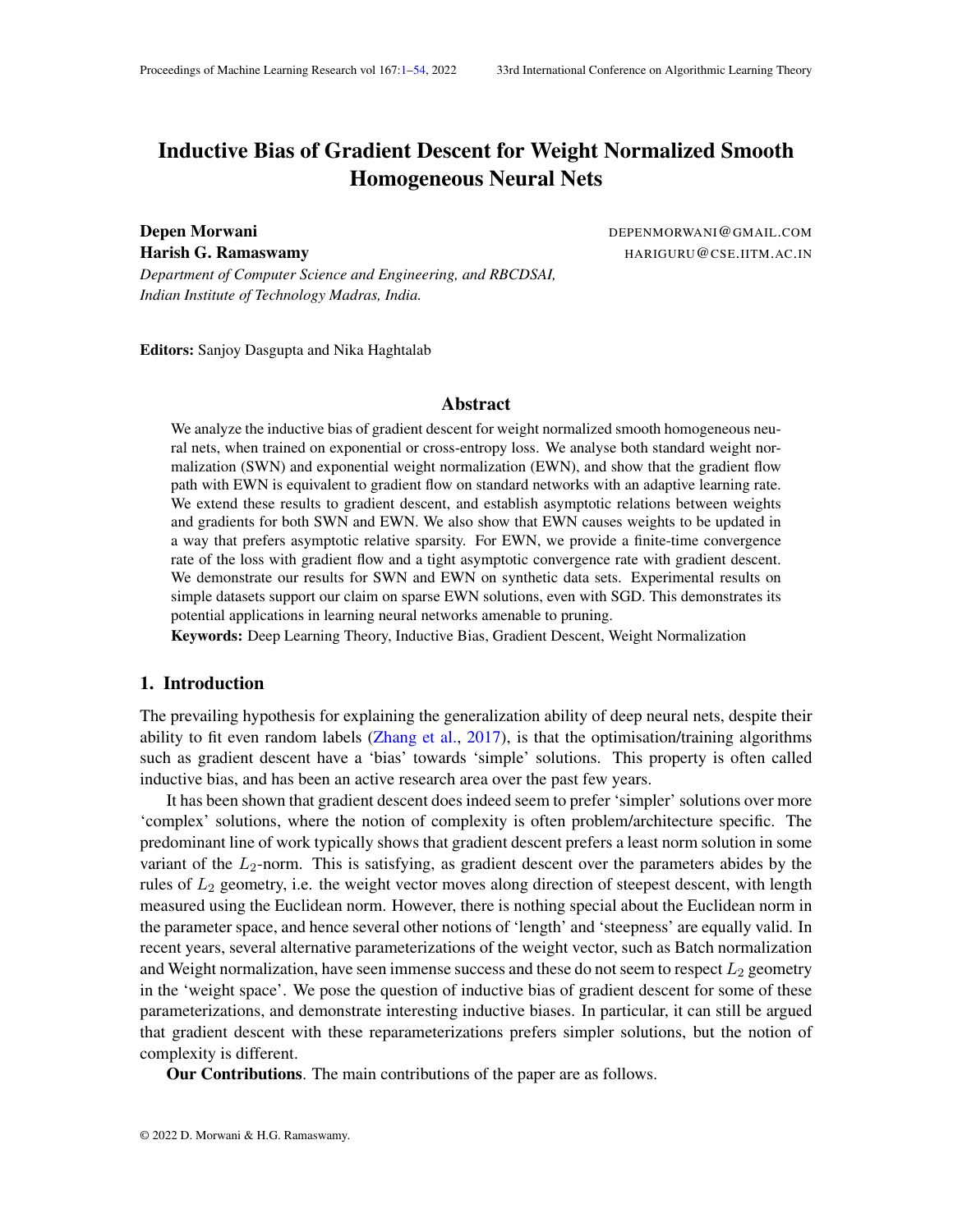- We establish that the gradient flow path with exponential weight normalization is equal to the gradient flow path of an unnormalized network using an adaptive neuron dependent learning rate. This provides a crisp description of the difference between exponential weight normalized networks and unnormalized networks.
- While most of the previous works on the inductive bias of non-linear deep learning architectures work under the assumption of directional convergence of weights and gradients, we show that gradient convergence implies weight convergence, even for gradient descent, for both standard and exponentially weight normalized network (which is not homogeneous in its parameters)<sup>[1](#page-1-0)</sup>.
- We establish the asymptotic relations between weights and gradients for gradient descent on standard weight normalized and exponentially weight normalized networks and show that exponential weight normalization is likely to lead to asymptotic sparsity in weights. We demonstrate the relative sparsity of exponential weight normalization on MNIST dataset, by showing that it leads to networks with better pruning efficacy.
- We establish finite-time convergence rates for gradient flow and tight asymptotic convergence rates for gradient descent on exponentially weight normalized networks.

#### 2. Related Work

The literature most closely related to this paper can be broadly classified into two categories the inductive biases established for neural networks, and the theoretical studies of normalization methods in deep learning.

#### 2.1. Inductive Bias

Soudry et al. (2018) showed that gradient descent(GD) on the logistic loss with linearly separable data converges to the  $L_2$  maximum margin solution for almost all datasets. These results were extended to loss functions with super-polynomial tails in Nacson et al. (2019b). Nacson et al. (2019c) extended these results to hold for stochastic gradient descent(SGD) and Gunasekar et al. (2018a) extended the results for other optimization geometries. Ji and Telgarsky (2019b) provided tight convergence bounds in terms of dataset size as well as training time. Ji and Telgarsky (2019a) provide similar results when the data is not linearly separable.

Ji and Telgarsky (2019c) showed that for deep linear nets, under certain conditions on the initialization, for almost all linearly separable datasets, the network, in function space, converges to the maximum margin solution. Gunasekar et al. (2018b) established that for linear convolutional nets, under certain assumptions regarding convergence of gradients etc, the function converges to a KKT point of the maximum margin problem in fourier space. Nacson et al. (2019a) shows that for smooth homogeneous nets, the network converges to a KKT point of the maximum margin problem in parameter space. Lyu and Li (2020) established these results with weaker assumptions and also provide asymptotic convergence rates for the loss. Chizat and Bach (2020) explore the inductive bias for a 2-layer infinitely wide ReLU neural net in function space and show that the function learnt is a

<span id="page-1-0"></span><sup>1.</sup> The assumptions about weights and gradients converging in direction have been recently shown to hold for gradient flow on homogeneous neural nets without normalization under some regularity conditions related to o-minimality of the architecture(Ji and Telgarsky, 2020)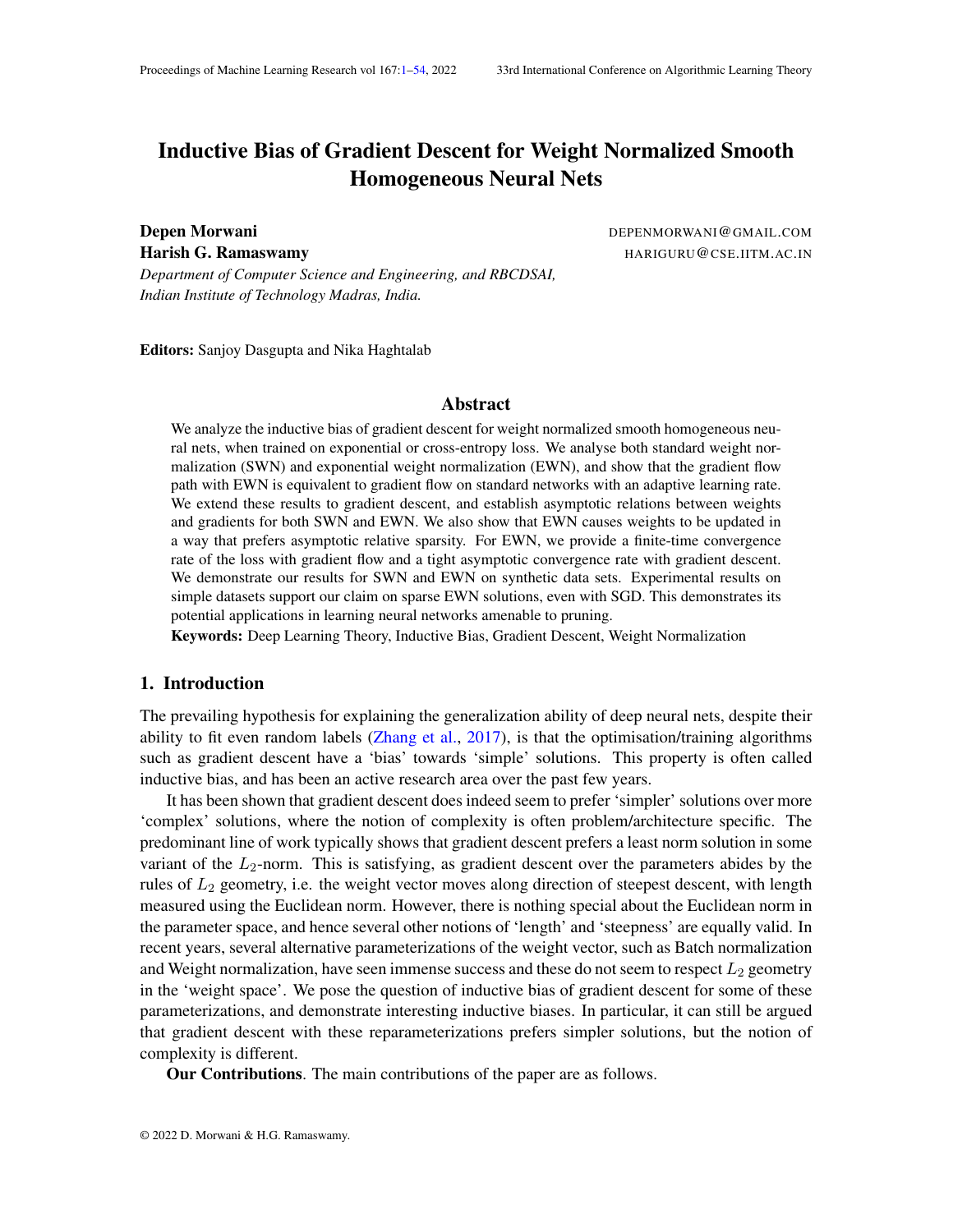max-margin classi er for variation norm. Moroshko et al. (2020) established the inductive bias for linear diagonal networks and showed that the network transitions between ma**kimum** and  $L_1$ -norm margin, depending on the relation between the initialization scale and training accuracy.

## 2.2. Normalization

Salimans and Kingma (2016) introduced weight normalization and demonstrated that it replicates the convergence speedup of BatchNorm. Similarly, other normalization techniques have been proposed as well(Ba et al., 2016)(Qiao et al., 2020)(Li et al., 2019), but only a few have been theoretically explored. Santurkar et al. (2018) demonstrated that batch normalization makes the loss surface smoother and, normalization in batchnorm can even be replaced by and L<sub>1</sub> normalizations. Kohler et al. (2019) showed that for GD, batchnorm speeds up convergence in the case of GLM by splitting the optimization problem into learning the direction and the norm. Cai et al. (2019) analyzed GD on BN for squared loss and showed that it converges for a wide range of lr. Bjorck et al. (2018) showed that the primary reason BN allows networks to achieve higher accuracy is by enabling higher learning rates. Arora et al. (2019) showed that in case of GD or SGD with batchnorm, lr for scale-invariant parameters does not affect the convergence rate towards stationary points. Du et al. (2018) showed that for GD over one-hidden-layer weight normalized CNN, with a constant probability over initialization, iterates converge to global minima. Qiao et al. (2019) compared different normalization techniques from the perspective of whether they lead to points, where neurons are consistently deactivated. Wu et al. (2020) established the inductive bias of gradient ow with weight normalization for overparameterized least squares and showed that for a wider range of initializations as compared to normal parameterization, it converges to the minimum morm solution. Dukler et al. (2020) analyzed weight normalization for multilayer ReLU net in the in nite width regime and showed that it may speedup convergence. Some other papers(Luo et al., 2019; Roburin et al., 2020) also provide other perspectives to think about normalization techniques.

# 3. Problem Setup

We use a standard view of neural networks as a collection of nodes/neurons grouped by layers. Each nodeu is associated with a weight vector $_{\text{u}}$ , that represents the incoming weight vector for that node. In case of CNNs, weights can be shared across different noder presents all the parameters of the network arranged in form of a vector (In general, for any vectosociated with the entire networky<sub>u</sub> represent its components corresponding to the noded the training dataset consis $(x_i; y_i)$  pairs with a total ofn points in the dataset. The function represented by the neural network is denoted bý w; :). The loss for a single data point is given by`(y<sub>i</sub> ; ( w ; x<sub>i</sub> )) and the **loss vector is represented by The overall loss is represented by** w) and is given by<br>L(w) =  $\frac{m}{2}$  m  $\frac{m}{2}(w; (w; x))$ . We sepatimes abbreviately (t)) as upper the context is clear  $L(w) =$  $_{i=1}^{m}$  `(y<sub>i</sub>; ( w;x<sub>i</sub>)). We sometimes abbrevialte(w(t)) asL when the context is clear.

In standard weight normalisation (SWN), each weight vectoris reparameterized as  $\frac{v_u}{kv_u}$  $\frac{v_u}{kv_u k}$ . This was proposed by Salimans and Kingma (2016), as a substitute for Batch Normalization and has been practically used in multiple papers such as Sokolic et al. (2017), Dauphin et al. (2017), Kim et al. (2018) and Hieber et al. (2018). The corresponding update equations for gradient descent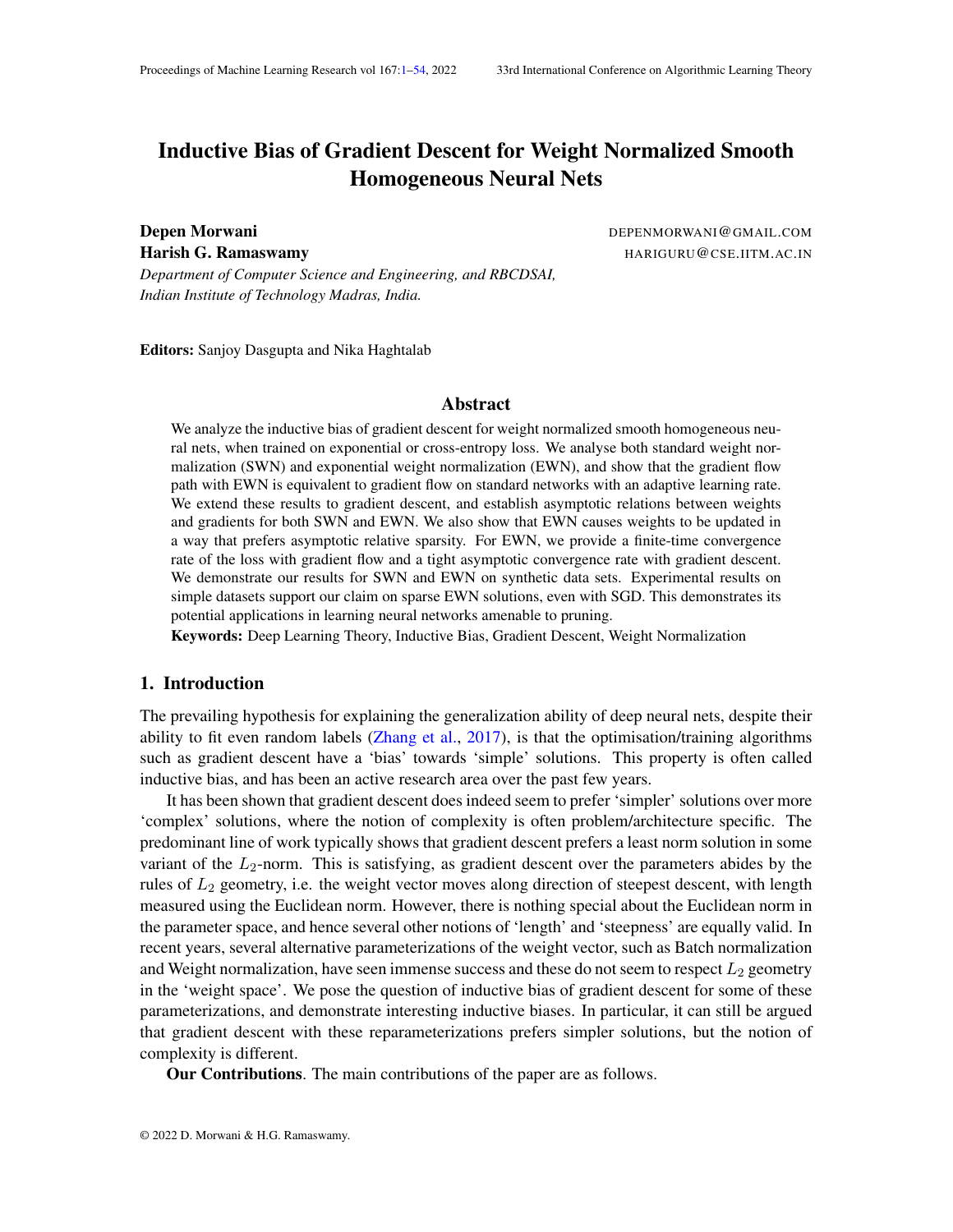are given by

$$
u(t + 1) = u(t) \qquad (t) \frac{v_u(t)^2 r_{w_u} L}{kv_u(t)k} \tag{1}
$$

$$
v_{u}(t+1) = v_{u}(t) \t (t) \frac{u(t)}{kv_{u}(t)k} \t l \frac{v_{u}(t)v_{u}(t)^{2}}{kv_{u}(t)k^{2}} \t r_{w_{u}}L \t (2)
$$

In exponential weight normalisation (EWN), each weight veutoris reparameterized as  $\frac{v_u}{kv_u k}$ . This was mentioned in Salimans and Kingma (2016), but to the best of our knowledge, has not been widely used. The corresponding update equations for gradient descent with learning rate given by

$$
u(t + 1) = u(t) \qquad (t) e^{u(t)} \frac{v_u(t)^r r_{w_u} L}{kv_u(t)k} \tag{3}
$$

$$
v_{u}(t+1) = v_{u}(t) \t (t) \frac{e^{u(t)}}{kv_{u}(t)k} \t l \frac{v_{u}(t)v_{u}(t)^{2}}{kv_{u}(t)k^{2}} \t r_{w_{u}}L \t (4)
$$

The update equations for gradient ow are the continuous counterparts for the same. In gradient ow, for both SWN and EWN, we set  $v_{\rm u}(0)$  k = 1, to simplify the update equations.

#### 4. Inductive Bias of Weight Normalization

In this section, we state our main results for weight normalized smooth homogeneous models on exponential loss $(y_i; (w; x_i)) = e^{-y_i(w; x_i)}$ . The results for cross-entropy loss and proofs have been deferred to the appendix due to space constraints. First, we state the main proposition that helps in establishing these results for EWN.

Theorem 1 The gradient ow path with learning rate(t) for EWN and SWN are given as follows:

$$
EWN: \frac{dw_{u}(t)}{dt} = (t)kw_{u}(t)k^{2}r_{w_{u}}L + \frac{1}{2}k w_{u}(t)k^{2}r_{w_{u}}L + \frac{1}{2}k w_{u}(t)k^{2}}{(w_{u}(t)^{2}r_{w_{u}}L)w_{u}(t)} \tag{5}
$$
\n
$$
SWN: \frac{dw_{u}(t)}{dt} = (t) \quad kw_{u}(t)k^{2}r_{w_{u}}L + \frac{1}{2}k w_{u}(t)k^{2}}{(w_{u}(t)^{2}r_{w_{u}}L)w_{u}(t)} \tag{6}
$$

Thus, the gradient ow path of EWN can be replicated by an adaptive (neuron dependent) learning rate given by $(\mathfrak{t})$ kw $_{\mathsf{u}}(\mathfrak{t})$ k $^2$  on the unnormalized network(Unnorm).

#### 4.1. Assumptions

The assumptions in the paper can be broadly divided into loss function/architecture based assumptions and trajectory based assumptions. The loss functions/architecture based assumptions are shared across both gradient ow and gradient descent.

Loss function/Architecture based assumptions

$$
1^{\circ}(y_i; (w; x_i)) = e^{y_i(w; x_i)}
$$

2 ( $::; x$ ) is aC<sup>1</sup> function (i.e. continuously differentiable), for any xed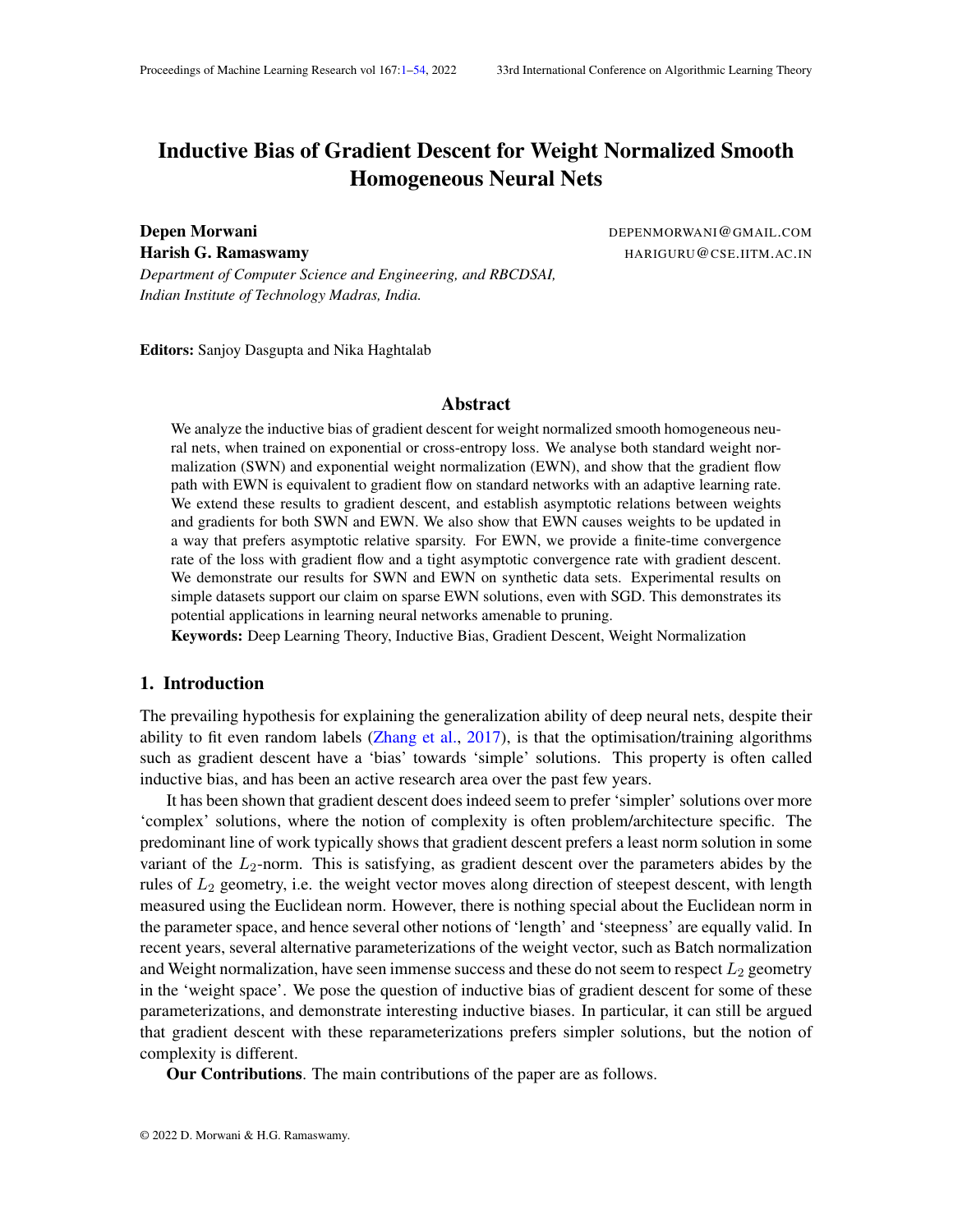3 (  $w; x = \perp (w; x)$ , for some  $> 0$  and  $L > 0$ 

Gradient ow . For gradient ow, we make the following trajectory based assumptions

(A1) There exists a time such that  $(w(t_0)) < 1$ .

 $(A2)$   $\lim_{t \downarrow 1}$ r  $_w L(w(t))$  $\frac{r}{kr} \frac{w L (W(t))}{w L (w(t))k} := g.$ 

The rst trajectory assumption is simply a separability assumption and means that the network is able to correctly classify the dataset at some point during the training process. This is not a completely unreasonable assumption, given recent papers demonstrating neural networks with suf cient overparameterization can t even random labels (Zhang et al., 2017; Jacot et al., 2018). The second assumption has been used in multiple previous works (Gunasekar et al., 2018b; Chizat and Bach, 2020; Nacson et al., 2019a), and is standard in the literature related to the inductive bias of non-linear deep learning architectures. Moreover, we remove one of the assumptions related to directional convergence of weights used in these works, and instead show that it is implied by the directional convergence of gradients.

Gradient Descent For gradient descent, we require the learning rate to not grow too fast, and a slightly stronger assumption on loss.

(B1)  $\lim_{t \to 1} L(w(t)) = 0$ r  $w L (w(t))$  $\frac{r_{w}L(w(t))}{kr_{w}L(w(t))k} := 9$ 

(B3)  $\lim_{t \downarrow 1}$  (t)kw<sub>u</sub>(t)kr <sub>w<sub>u</sub> L(w(t))k = 0 for all u in the network.</sub>

The assumption (B3) is mild, as the norm of the gradient of the exponential loss goes down exponentially fast as compared to norm of the weights. We demonstrate that these assumptions hold for multiple datasets including MNIST in Appendix P.

# 4.2. Asymptotic relations between weights and gradients

This section contains the main theorems that establish asymptotic relations between weights and gradients for SWN and EWN. First, we will state a common proposition for both SWN and EWN.

Proposition 2 Under assumption (A1) for gradient ow, for both SWN and  $EVM_{h11}$  L(w(t)) = 0.

Although the above proposition was established for homogeneous nets by Lyu and L $\hat{r}(2020)$ extend it for the non-homogeneous parameterization of EWN. Now, we provide one of our main theorem that establishes gradient convergence implies weight convergence.

Theorem 3 Consider a nodeu in the network with  $R_{\text{u}}(k > 0)$  and  $\lim_{t \to 1}$  kw<sub>u</sub>(t)k = 1. Under assumptions (A1), (A2) for gradient ow and (B1)-(B3) for gradient descent, for both SWN and EWN

(i) 
$$
\lim_{t \to 1} \frac{w_u(t)}{kw_u(t)k} = \mathbf{w}_u
$$
 exists. (ii)  $\mathbf{w}_u = \mathbf{g}_u$  for some > 0.

The above theorem relaxes one of the assumptions regarding weight convergence used in many of the previous works, by showing that even for non-homogeneous parameterization under gradient descent, gradient convergence implies weight convergence. Moreover, it also shows, that weights and gradients eventually get aligned opposite to each other.

<sup>2.</sup> Homogeneous networks in the space are also homogeneous in the space. Therefore results regarding convergence rates and monotonic margin hold from Lyu and Li (2020). However, the results for convergence to a KKT point of the max margin problem do not hold. For details, refer Appendix L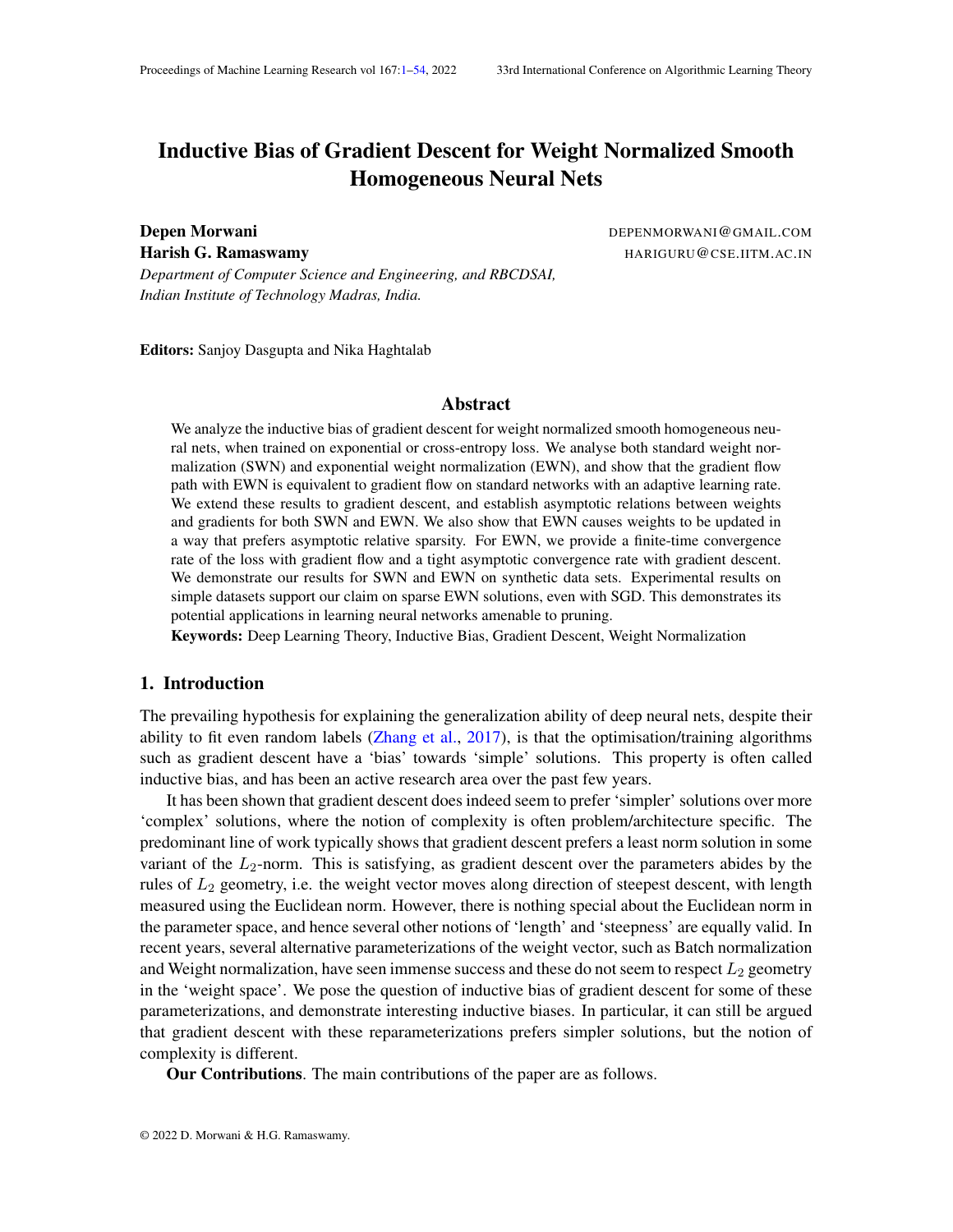(a)  $(b)$  (c)

Figure 1: Demonstration of Results for EWN in Lin-Sep experiment: (a) Evolution of kw<sub>u</sub>k - norm of the incoming weights for neuron(b) Cosine between weights and gradients for neurons 5, 7 and 8. (c) Weight and gradient norms for weights 5, 7 and 8.

Now, we provide the main theorem that distinguishes SWN and EWN.

Theorem 4 Consider two nodes andv in the network with  $g_{u}k$  k  $g_{v}k$  > 0; lim<sub>t!1</sub> kw<sub>u</sub>(t)k = 1 and lim<sub>t!1</sub> kw<sub>v</sub>(t)k = 1. Let  $\frac{kg_u k}{kg_v k}$  be denoted by. Under assumptions (A1), (A2) for gradient ow and (B1)-(B3) for gradient descent,

- (i) for SWN,  $\lim_{t \uparrow 1} \frac{\text{kw}_{u}(t) \text{k}}{\text{kw}_{v}(t) \text{k}}$  $\frac{Kw_u(t)K}{kw_v(t)k} = C$
- (ii) for EWN,  $\lim_{t \downarrow 1} \frac{\text{kw}_{u}(t) \text{k}}{\text{kw}_{v}(t) \text{k}}$  $\frac{\mathsf{kw}_\mathsf{u}(\mathsf{t}) \mathsf{k}}{\mathsf{kw}_\mathsf{v}(\mathsf{t}) \mathsf{k}}$  is either0; 1  $\,$  or  $\frac{1}{\mathsf{c}}$

Thus, if  $\frac{kw_u(t)k}{kw_v(t)k}$  converges to a -nite non-zero value for EWN, then  $_u(t)$ kkr  $\frac{w_u}{w_u} L(w(t))$ k = kw<sub>v</sub>(t)kkr <sub>wv</sub>L(w(t))k = k<sub>1</sub>(t) asymptotically. While, for SWN<sub>kr wu</sub>(t)k = kr w<sub>v</sub>L(w(t)k  $\frac{Kw_v(t)K}{kr_{w_v}L(w(t))K}$  =  $k_2(t)$  asymptotically, wher $\mathbf{R}_1(t)$  and $k_2(t)$  are independent of andv. The exact conditions under which  $\frac{kw_u(t)k}{kw_v(t)k}$  tends to 0 or1 for EWN are provided in Proposition 5.

We demonstrate Theorem 3 and Theorem 4 for EWN on a linearly separable dataset ( in Figure 1. In this experiment, a 2-layered neural network, with 8 neurons in the hidden layer and a ReLU-squared activation function, is trained on a linearly separable dataset. The learning rate schedule used wa $\frac{1}{100}$  $\frac{1}{\lfloor 0.97 \rfloor}$  and the network was trained till a loss **e**f<sup>300</sup>. As can be seen in Figure 1, for weights 5, 7 and 8, whose norms keep on growing, weights and gradients eventually become oppositely aligned, and their norms are inversely proportional to each other. The results for SWN, along with results on other datasets including MNIST have been deferred to Appendix N.

#### 4.3. Sparsity Inductive Bias for Exponential Weight Normalisation

The inverse relation between  $w_u(t)$ k and kr  $w_u L(w(t))$ k in the EWN trajectory results in an interesting inductive bias that favours movement along sparse directions.

Proposition 5 Consider two nodes and v in the network such that  $g_v$ k k  $g_u$ k > 0 and kw $_{\sf u}$ (t)k; kw $_{\sf v}$ (t)k ! 1  $\;$  . Let  $\frac{\sf kg_{\sf u} \sf k}{\sf kg_{\sf v} \sf k}$  be denoted b ${\sf g}$  (note that ${\sf g}$  andc will be different for SWN and EWN trajectory). Consider any such that0 <  $\,$  < c  $\,$  and0 <  $\,$  <  $\,$   $_{\rm 2}$ . Then, the following holds: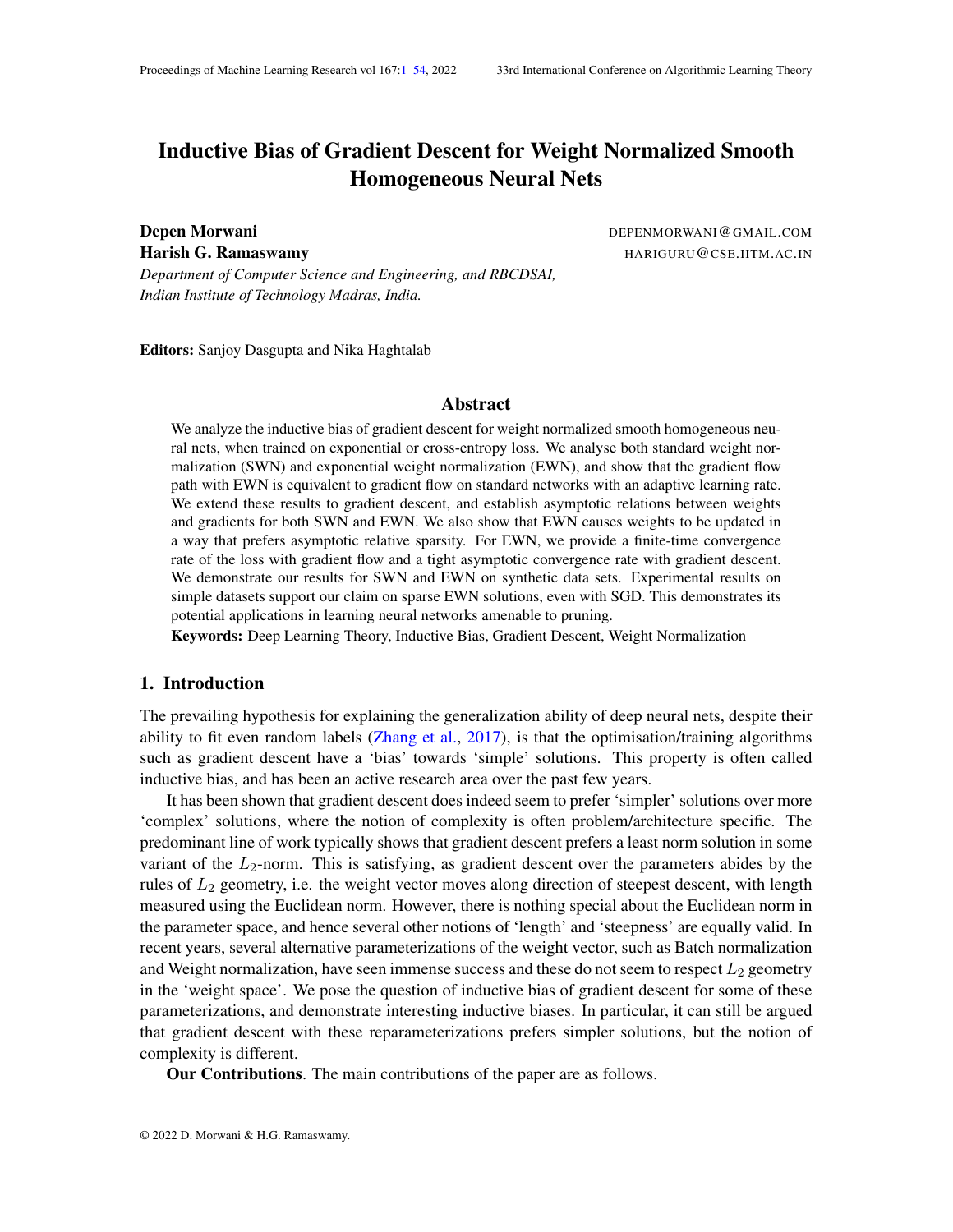(a) Network Architecture (b) Weight trajectories

- Figure 2: (a) Network architecture for the Sumple-Traj experiment . (b) Trajectories of the two weights for EWN and Unnorm, starting from 5 different initialization points.
	- (i) There exists a time<sub>1</sub>, such that for allt  $> t<sub>1</sub>$  both SWN and EWN trajectories have the following properties:
		- (a)  $\frac{k r}{kr w_u L(w(t))k}$  2 [c ; c + ] (b)  $\frac{w_u(t)}{kw_u(t)k}$  $\frac{1}{r}$   $\frac{1}{w}$  L(w(t))  $\overline{\mathsf{k}\mathsf{r}}\,\,$   $_{\mathsf{w}\,\mathsf{u}}$  L (w (t))  $\mathsf{k}$ cos( ) (c)  $\frac{W_V(t)}{k_W (t) k}$   $\frac{r_{W_V} L(W(t))}{k_{W_V} L(W(t)) k}$

(c) 
$$
\frac{W_V(t)}{kw_V(t)k} \qquad \frac{1}{kr} \frac{W_V L(W(t))}{w_V L(W(t))k} \qquad \text{cos( ).}
$$

- (ii) for SWN,  $\lim_{t \to 1} \frac{k w_u(t) k}{k w_u(t) k}$  $\frac{KW_u(t)K}{kw_v(t)k} = C$
- (iii) for EWN, if at some tim $\phi_2 > t_1$ ,

(a) 
$$
\frac{\text{kw}_{u}(t_2)k}{\text{kw}_{v}(t_2)k} > \frac{1}{(c - \cos(\theta))} = 1
$$
  $\lim_{t \to 1} \frac{\text{kw}_{u}(t)k}{\text{kw}_{v}(t)k} = 1$   
(b)  $\frac{\text{kw}_{u}(t_2)k}{\text{kw}_{v}(t_2)k} < \frac{\cos(\theta)}{c+1} = 1$   $\lim_{t \to 1} \frac{\text{kw}_{u}(t)k}{\text{kw}_{v}(t)k} = 0$ 

The above proposition shows that the limit property of the weights in Theorem 4, makes non-sparse w an unstable convergent direction for EWN. But that is not the case for SWN. We demonstrate the relative sparsity between EWN, SWN and Unnorm through two toy experimetition-Traj andXOR.

In theSimple-Traj experiment, we illustrate the notion of asymptotic relative sparsity occuring in the EWN parameterization. In this dataset, we have a single data  $p(\mathbf{\hat{x}})$ , that is labelled positive and train a network with linear activations. The architecture is shown in Figure 2, where weights in blue and red are frozen to values of respectively. Thus, there are effectively only two scalar parameters $\nu_1$  and  $w_2$ . The network is trained till a loss value of  $^{50}$  starting from 5 different initialization points. The weight trajectories in Figure 2 shows that EWN prefers to converge either along the x or y axis, and hence has an asymptotic relative sparsity property. We provide a theoretical proof for the same in the general d-dimensional case.

Proposition 6 Consider a linear model oveR<sup>d</sup> given byf  $(x) = w^x x$ , where each is further reparameterized as i. Consider a dataset consisting of a single data paint 0, that is labelled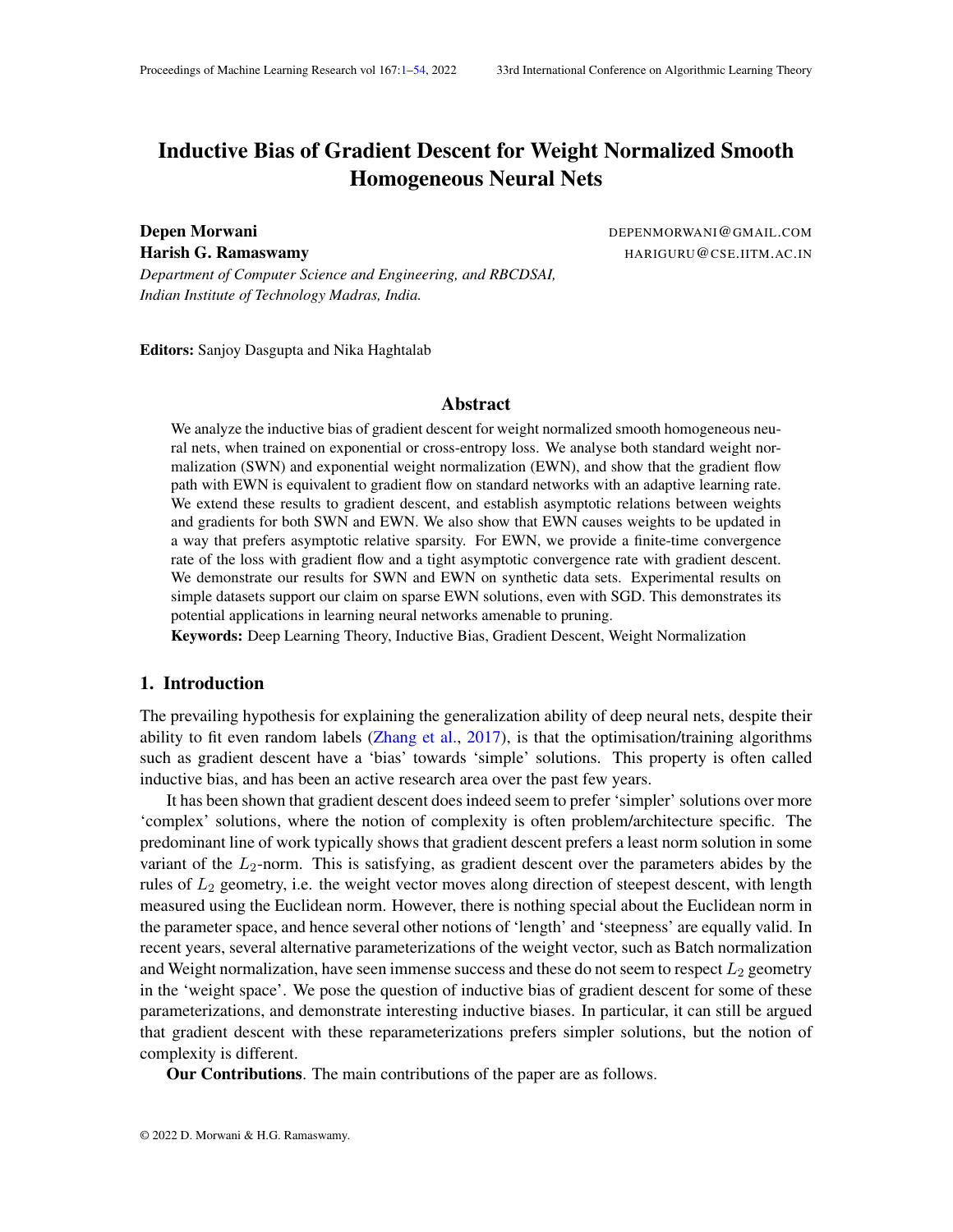(a) EWN (b) SWN (c) Unnorm

Figure 3: (a), (b) and (c) demonstrate the evolution of weight norms for each neuron  $X^{\odot}$  Re experiment. EWN weights grow sparsely when compared to Unnorm and SWN

(a) EWN (b) SWN (c) Unnorm

Figure 4: Variation of convergence rate of train loss with number of layers for multilayer linear nets on a linearly separable dataset

as +1. According to the initialization of, de ne a relationR on f 1;:::; dg, given byi jif  $w_i(0)z_i = w_j(0)z_j$  . Then, R is an equivalence relation  $\mathsf{f} \mathsf{m}$ ; :::; dg. Let these equivalent sets be denoted by  $_1; I_2; ...; I_k$ . De ne a total order on these sets given by> I <sub>b</sub> if 9i 2 I<sub>a</sub>; j 2 I<sub>b</sub> such that w<sub>i</sub> (0) $z_i > w_j$  (0) $z_j$  . Let the maximum set according to this order be denoted byThen, for gradient ow on exponential loss, the following holds

- (i) For any i 2 I ,  $\lim_{t \downarrow 1} w_i(t) = 1$
- (ii) For i; j 2 I,  $\frac{W_i(t)}{W_i(t)}$  $\frac{w_i(t)}{w_j(t)} = \frac{x_j}{x_j}$ <u>x<sub>j</sub></u>.

(iii) For any i  $2 \, 1$ ,  $\lim_{t \downarrow 1}$   $w_i(t) = \frac{1}{w_i(0)}$ xi  $w_j\left(0\right)x_j$ <sup>1</sup>, wherej is any element in .

Thus, if w is initialized from a continuous distribution, then with probability 1, the cardinality of is 1 and hence  $(t)$ =kw $(t)$ k will approach a sparse vector.

In the XORexperiment, we train a 2-layer ReLU network with 20 hidden neurons on XOR dataset, till a loss value of <sup>50</sup>. The second layer is xed to the values 1 or -1 randomly. For attaining 100% accuracy on this dataset with this architecture, at least 4 hidden units are needed. As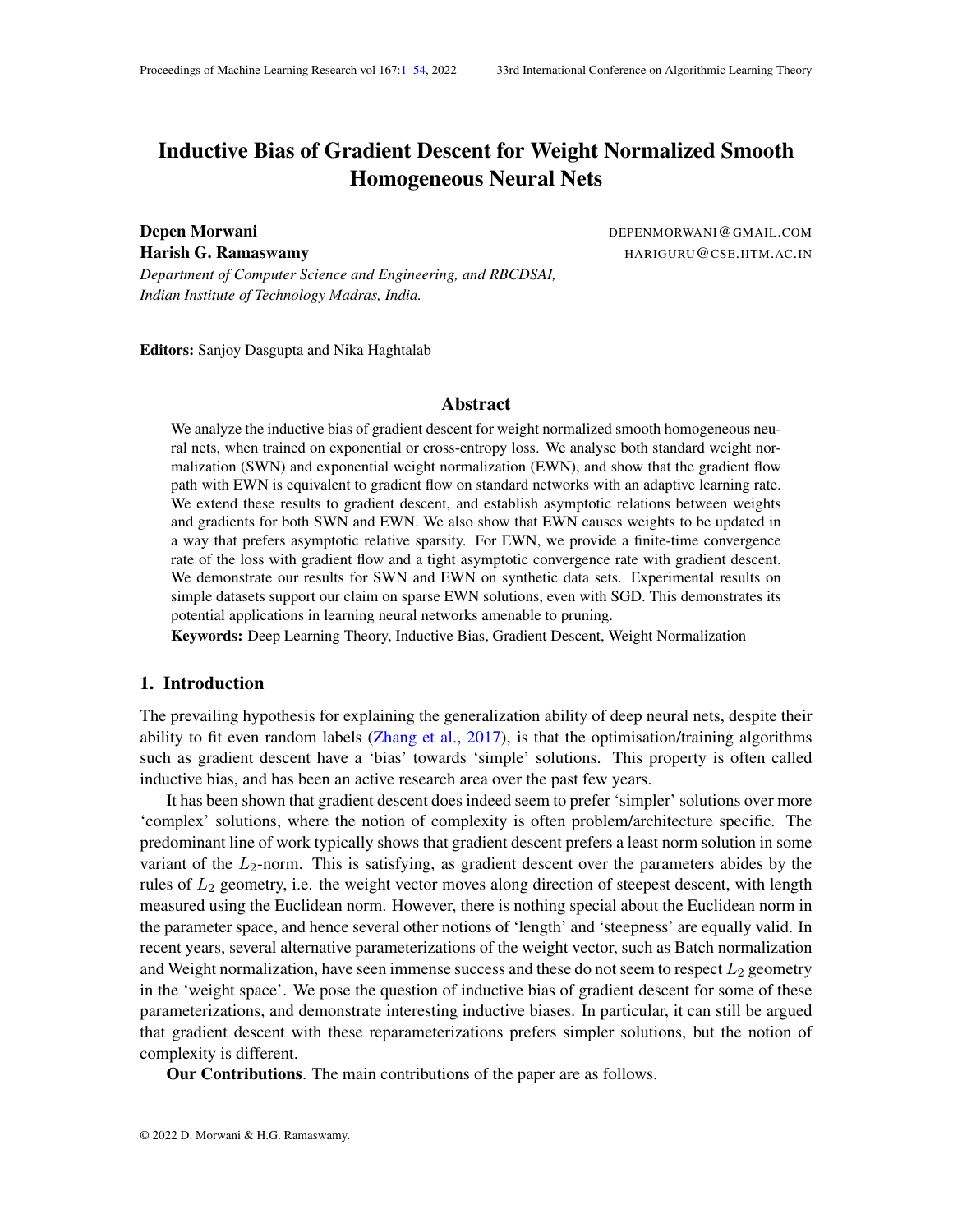can be seen in Figure 3, EWN asymptotically uses exactly 4 neurons out of 20, while Unnorm and SWN use almost all the 20 neurons.

## 5. Convergence Rates

In this section, we provide convergence rate of loss for EWN.

Gradient Flow: We provide a nite-time convergence rate of loss for gradient ow in case of EWN.

Theorem 7 For Exponential Weight Normalization, under assumption (A1), the following hold for  $t > t_0$  in case of gradient ow

(i) kw(t)k grows witht aso((log t) $\frac{1}{L}$ ) (ii) L(t) goes down with asO  $\frac{1}{t}$ t

Gradient Descent: For establishing convergence rates for gradient descent, we are going to make an additional assumption that the overall weight vector converges in direction,  $a_i$ , w (t) kw (t)k exists  $\beta$ 4). Although we have already shown this is indeed true for nodes weith  $\epsilon > 0$ , we need this assumption to take into account the nodes  $\text{weight} = 0$ . Under this assumptiony can be represented  $\mathbf{a} s = g(t) \mathbf{w} + r(t)$ , wherelim<sub>t!1</sub>  $\frac{k r(t) k}{g(t)}$  $\frac{f(t)K}{g(t)} = 0$ . Let d : N ! R, given by  $d(t) = \begin{bmatrix} P_{t} & 1 \\ 1 & -1 \\ -1 & 1 \end{bmatrix}$  $\epsilon_{=0}^{-1}$  () denote total step size. Let = min i y<sub>i</sub> (  $\mathbf{w}$ ; x<sub>i</sub>) be the normalized margin at convergence.

The asymptotic convergence rate of loss for SWN and Unnorm have already been established

in Lyu and Li (2020) as  $\frac{1}{\mathsf{d}(\mathsf{t})(\log \mathsf{d}(\mathsf{t}))^2}$  . For EWN, the corresponding theorem is provided below

Theorem 8 For Exponential Weight Normalization, under Assumptions  $(B1)-(BA)$ , 0, (t) = O  $log \frac{1}{L}$ <sup>c</sup> for c < 1 and  $\lim_{t \downarrow 1} \frac{k r (t+1) - r(t) k}{q(t+1) - q(t)}$  $\frac{f(t+1)-f(t)\kappa}{g(t+1)-g(t)}=0$ , the following hold

- (i) kw(t)k asymptotically grows with as  $(\log d(t))^{\frac{1}{L}}$
- (ii)  $L(w(t))$  asymptotically goes down withas  $\frac{1}{d(t)(\log d(t))^2}$  .

Although the additional assumptidim  $\frac{k r(t+1) - r(t)k}{q(t+1) - q(t)}$  $\frac{f(t+1)-f(t)\kappa}{g(t+1)-g(t)}$  = 0 is not standard, we empirically demonstrate that, for EWN, the convergence rate is almost independent of the number of layers. Moreover, the learning rate assumption used still covers the constraint ase, that is generally used in practice.

For multilayer linear nets, the variation of convergence rate with number of layers for a linearly separable dataset is illustrated in Figure 4. All of these networks were explicitly initialized to represent the same point in function space. It can be seen that EWN, SWN and unnormalized networks all converge faster with more layers, but the effect is much less pronounced for EWN.

# 6. Pruning Experiments

As EWN leads to asymptotically sparse solutions, it is likely that a suf ciently trained EWN network would be comparatively robust to pruning. In this section, we compare the pruning ef cacy of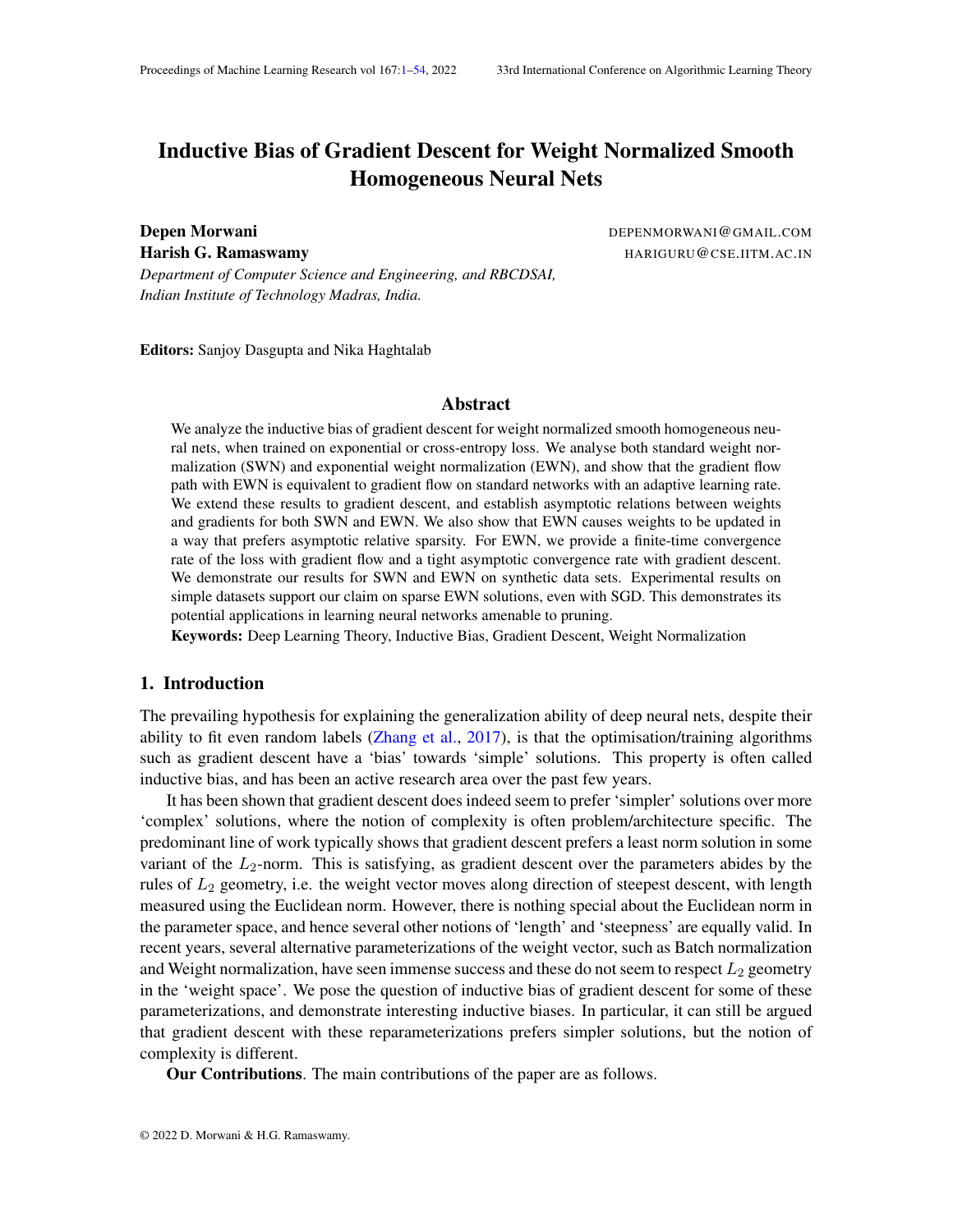(a) L = e <sup>10</sup> (b) L = e <sup>100</sup> (c) L = e 300

Figure 5: Variation of test accuracy vs percentage of neurons pruned in rst layer at different loss values for MNIST experiment

EWN, SWN and Unnorm on MNIST (LeCun et al., 2010) dataset. We use a 2-layer ReLU network with 1024 neurons in the hidden layer. In case of EWN and SWN, only the rst layer is weight normalized as only this layer needs to be pruned.

Pruning Strategy: The natural pruning strategy of removing neuron with leastkw<sub>u</sub>k gives inordinate importance to the initialisation and the initial optimization epochs. In order to minimize the effect of initialization and initial movement of weights, we prune according to the weight norm increase from a reference point. For example, when pruning at a loss value<sup>00</sup>b we consider 4 reference points0, weight at initialization, weight wheb =  $e^{-10}$  andL =  $e^{-100}$ . We then choose the pruning strategy that gives maximum testing accuracy for a given level of pruning. Similarly, for pruning at a loss value of <sup>100</sup>, we consider three reference point**s**, weight at initialization and weight wherL =  $e^{-10}$ , and for pruning at a loss value of  $^{10}$ , we consider0, weight at initialization and weight when  $=$  e  $^5$ . More detailed description of the pruning strategy is provided in Appendix Q.

The pruning graphs for MNIST at different loss values averaged across multiple seeds are shown in Figure 5. It can be seen that when the loss levels are suf ciently low, the EWN network becomes better adapted for pruning, signi-cantly outperforming SWN and the unnormalized network in terms of test accuracy for a given level of pruning. Further details along with convergence rate plots are provided in Appendix O.

#### 6.1. Combining EWN with other sparsity regularizers

EWN by itself has a sparsifying effect, and in addition it can be combined with other sparsity regularizers. e.g. the neural net can be trained using any existing sparsity regularizer with standard parameterization for the initial few epochs, and use EWN (without the regularizer) for the later phase.

We conducted experiment on MNIST dataset, by initially training the network till convergence with `<sub>2;1</sub> group sparsity regularizer (<sub>u2nodes of network</sub>kwuk), and later on using EWN till a loss value ofe  $30$ . In this case, the pruning strategy is based on the nal norms of the weights as the sparsity regularizer already induces an asymmetry among different neurons. The pruning results are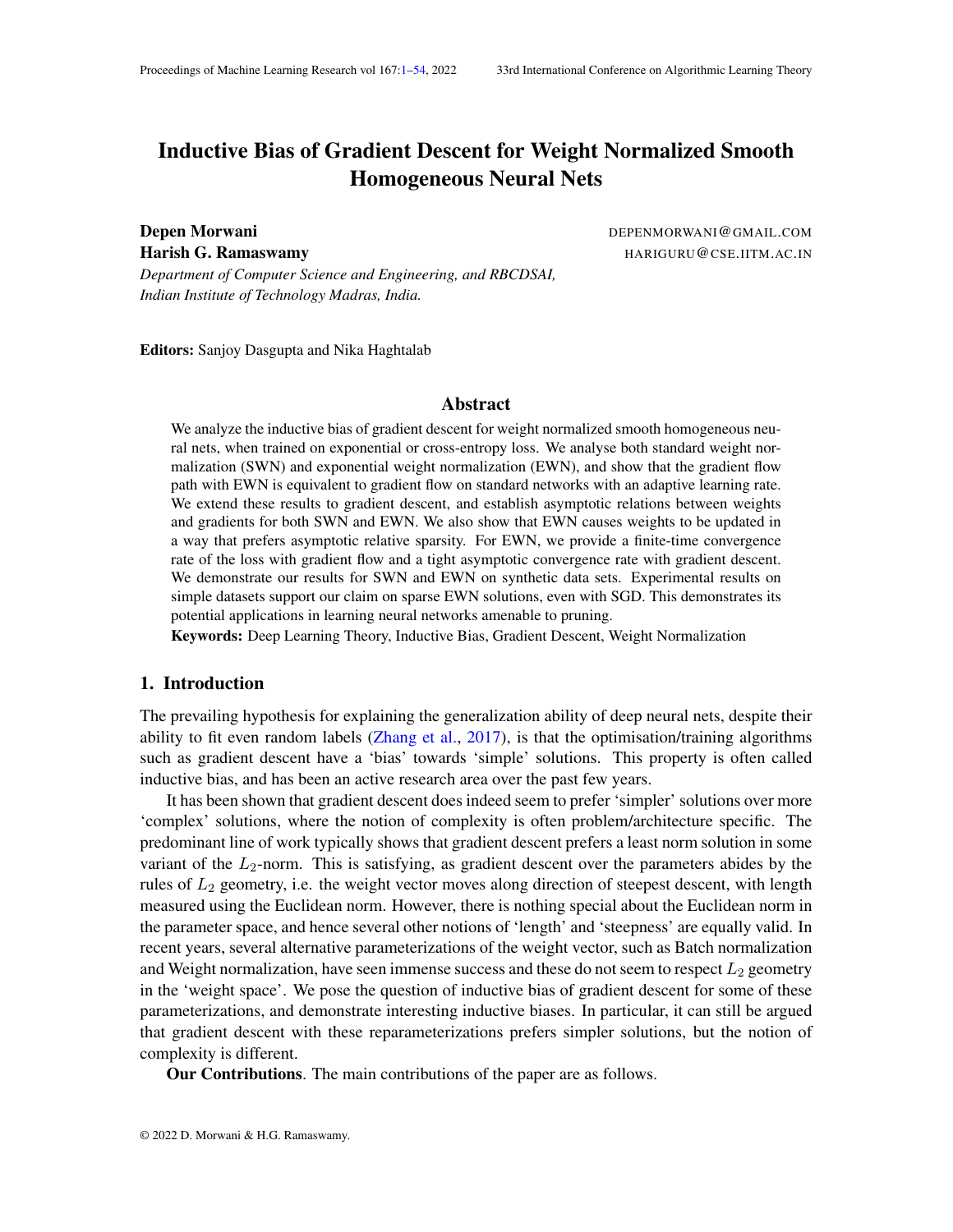$(a)$  (b)

Figure 6: (a) Variation of test accuracy vs percentage of neurons pruned on MNIST dataset after training the network initially with  $_{2:1}$  regularizer and later on continuing training with either EWN, SWN or unnormalized net  $tIII = e^{-30}$  (b) Zoomed in view on EWN

shown in Figure 6. As can be seen, training further with EWN improves the pruning ef cacy of the network.

# 7. Proof Sketch

In this section, we provide the proof for part (iii)a of Proposition 5 for gradient ow, i.e, for EWN, kw <sub>u</sub> (t<sub>2</sub>)k  $\frac{\mathsf{kw}_\mathsf{u}(\mathsf{t}_2)\mathsf{k}}{\mathsf{kw}_\mathsf{v}(\mathsf{t}_2)\mathsf{k}} > \frac{1}{(\mathsf{c})\mathsf{c}}$  $\frac{1}{(c) \cos(\theta)}$  =)  $\lim_{t \downarrow 1} \frac{k w_u(t) k}{k w_v(t) k}$  $\frac{kw_u(t)K}{kw_v(t)k}$  = 1. Remaining proofs are given in appendix. The update equations for $_{\sf u}$  andv $_{\sf u}$  in case of gradient  $\,$  ow for EWN are given by

$$
\frac{d_u(t)}{dt} = (t)e^{u(t)}\frac{v_u(t)^r r_{w_u}L}{kv_u(t)k}
$$
 (7)

$$
\frac{dv_{u}(t)}{dt} = (t)\frac{e^{u(t)}}{kv_{u}(t)k} \quad I \quad \frac{v_{u}(t)v_{u}(t)^{2}}{kv_{u}(t)k^{2}} \quad r_{w_{u}}L
$$
 (8)

Using Equation (7) (along with the fact that  $u(t)$ k does not change with time and  $u(0)k =$ 1),

$$
\frac{dkw_u(t)k}{dt} = \frac{de^{u(t)}}{dt} = (t)kw_u(t)k^2(v_u(t))^r r_{w_u}L(w(t))
$$
\n(9)

Using Equation (9) and part 1 of Proposition 5, we can say for  $_1$ ,

$$
\frac{d_{\frac{kW_u(t)k}{kW_v(t)k}}^{kW_u(t)k}}{dt} = \frac{kw_v(t)k \frac{dkw_u(t)k}{dt} - kw_u(t)k \frac{dkw_v(t)k}{dt}}{kw_v(t)k} (t)w_u(t)kkr_{w_u}L(w(t))k\cos() + w_v(t)kkr_{w_v}L(w(t))k)
$$
\n
$$
(t)kw_u(t)kkr_{w_u}L(w(t))k - \frac{kw_u(t)k}{kw_v(t)k}\cos() - \frac{1}{c}
$$
\n
$$
(10)
$$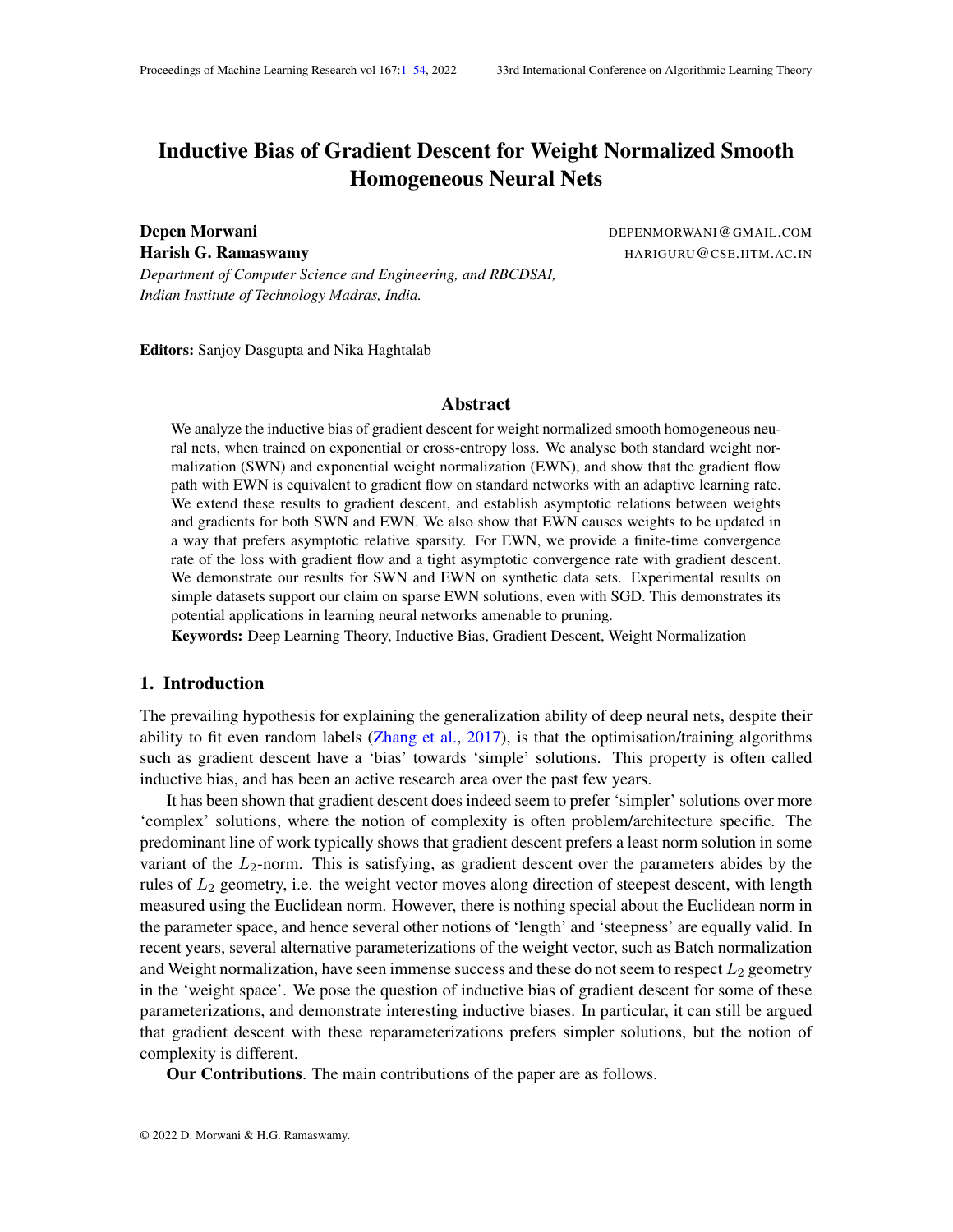In this case, using Equation (10), we can  $\frac{d_{k\mathbf{w}_u(t)k}^{k\mathbf{w}_u(t)k}}{dt} > 0$  at t<sub>2</sub>. Thus, $\frac{k\mathbf{w}_u(t)k}{k\mathbf{w}_v(t)k}$  always remains greater than $\frac{1}{(c_-)\cos(-)}$  and keeps on increasing. Let's den $\frac{\aleph \aleph e^{\sqrt{(t_2)}k}}{\aleph \aleph \sqrt{(t_2)}k}$  by  $-$ . Then, fort > t  $_2,$ 

$$
\frac{d_{\frac{kw_u(t)k}{kw_v(t)k}}^{kw_u(t)k}}{dt} \qquad \cos( ) \quad \frac{1}{c} \qquad (t) kw_u(t)kkr_{w_u}L(w(t))k
$$

As  $_{\sf u}$  ! 1 ,  $_{\sf t_2}^{\sf R_1}$  $t_2^{\dagger}$  (t)kw<sub>u</sub>(t)kkr <sub>wu</sub> L(w(t))kdt = 1 using Equation (7). Thus, integrating both the sides of the equation above fromto 1, we get

$$
\begin{matrix} Z_{1} & d\frac{k w_u(t)k}{k w_v(t)k} \\ & t_{2} & dt \end{matrix} \quad \text{at} \quad 1
$$

Thuslim $_{\mathsf{t}}$ !1  $\frac{\mathsf{kw}_\mathsf{u}(\mathsf{t})\mathsf{k}}{\mathsf{kw}_\mathsf{u}(\mathsf{t})\mathsf{k}}$  $\frac{kw_u(t)K}{kw_v(t)k}$  = 1. A similar proof works for the part (iii)b of Proposition 5 as well.

#### 8. Conclusion

In this paper, we analyze the inductive bias of weight normalization for smooth homogeneous neural nets and show that exponential weight normalization is likely to lead to asymptotically sparse solutions and has a faster convergence rate than unnormalized or standard weight normalized networks.

The smooth homogeneity assumptions made in the paper are satis ed by any positive power of ReLU greater than 1. The primary issue with ReLU is that the assumption of gradients converging in direction does not make sense for the non-smooth case. However, as our experiments demonstrate, the implication of relative sparsity holds for ReLU activation as well. Therefore, extending the results in the paper for the non-smooth case is a promising research direction.

Although the trajectory based assumptions have been shown to hold for gradient ow on unnormalized nets under certain regularity conditions, establishing similar conditions for weight normalized networks remains an open question. Moreover, extending the directional convergence results from gradient ow to gradient descent is also an interesting research direction.

### References

Sanjeev Arora, Zhiyuan Li, and Kaifeng Lyu. Theoretical analysis of auto rate-tuning by batch normalization. InInternational Conference on Learning Representations 9. URLhttps: //openreview.net/forum?id=rkxQ-nA9FX .

Jimmy Lei Ba, Jamie Ryan Kiros, and Geoffrey E Hinton. Layer normalization with preprint arXiv:1607.064502016.

Nils Bjorck, Carla P Gomes, Bart Selman, and Kilian Q Weinberger. Understanding batch normalization. In S. Bengio, H. Wallach, H. Larochelle, K. Grauman, N. Cesa-Bianchi, and R. Garnett, editorsAdvances in Neural Information Processing Systems padges 7694–7705. Curran Associates, Inc., 2018. URttp://papers.nips.cc/paper/ 7996-understanding-batch-normalization.pdf .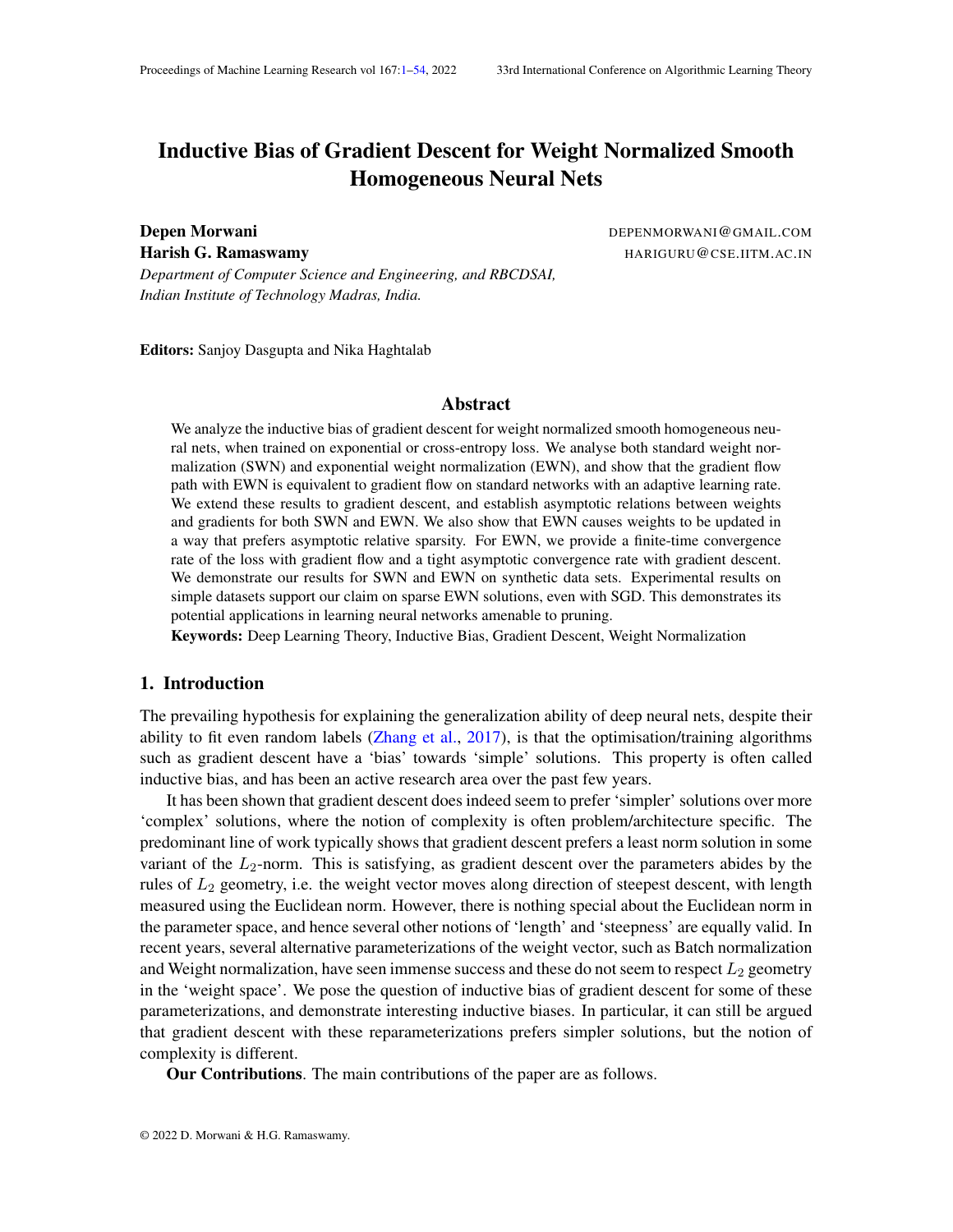Yongqiang Cai, Qianxiao Li, and Zuowei Shen. A quantitative analysis of the effect of batch normalization on gradient descent. volume 97 Pootceedings of Machine Learning Research pages 882–890, Long Beach, California, USA, 09–15 Jun 2019. PMLR. blktl:// proceedings.mlr.press/v97/cai19a.html .

- Lénac Chizat and Francis Bach. Implicit bias of gradient descent for wide two-layer neural networks trained with the logistic loss. volume 125 Portoceedings of Machine Learning Research pages 1305–1338. PMLR, 09–12 Jul 2020. URttp://proceedings.mlr.press/ v125/chizat20a.html .
- Yann N. Dauphin, Angela Fan, Michael Auli, and David Grangier. Language modeling with gated convolutional networks. volume 70 Mroceedings of Machine Learning Researchages 933– 941, International Convention Centre, Sydney, Australia, 06-11 Aug 2017. PMLR. htt RL //proceedings.mlr.press/v70/dauphin17a.html .
- Simon Du, Jason Lee, Yuandong Tian, Aarti Singh, and Barnabas Poczos. Gradient descent learns one-hidden-layer CNN: Don't be afraid of spurious local minima. volume 8D roceedings of Machine Learning Researchages 1339–1348, Stockholm stockholm Sweden, 10–15 Jul 2018. PMLR. URLhttp://proceedings.mlr.press/v80/du18b.html .
- Yonatan Dukler, Quanquan Gu, and Guido Motat. Optimization theory for relu neural networks trained with normalization layers. International Conference on Machine Learning 020.
- Suriya Gunasekar, Jason Lee, Daniel Soudry, and Nathan Srebro. Characterizing implicit bias in terms of optimization geometry. volume 80 Portoceedings of Machine Learning Research ages 1832–1841, Stockholmsänsan, Stockholm Sweden, 10–15 Jul 2018a. PMLR. URL: //proceedings.mlr.press/v80/gunasekar18a.html .
- Suriya Gunasekar, Jason D Lee, Daniel Soudry, and Nati Srebro. Implicit bias of gradient descent on linear convolutional networks. In S. Bengio, H. Wallach, H. Larochelle, K. Grauman, N. Cesa-Bianchi, and R. Garnett, editor&dvances in Neural Information Processing Systems 34 es 9461–9471. Curran Associates, Inc., 2018b. URtp://papers.nips.cc/paper/ 8156-implicit-bias-of-gradient-descent-on-linear-convolutional-networks. pdf .
- Felix Hieber, Tobias Domhan, Michael Denkowski, David Vilar, Artem Sokolov, Ann Clifton, and Matt Post. Sockeye: A toolkit for neural machine translation, 2018.
- Arthur Jacot, Franck Gabriel, and Clement Hongler. Neural tangent kernel: Convergence and generalization in neural networks. In S. Bengio, H. Wallach, H. Larochelle, K. Grauman, N. Cesa-Bianchi, and R. Garnett, editorial vances in Neural Information Processing Systems 31 pages 8571–8580. Curran Associates, Inc., 2018. bltp://papers.nips.cc/paper/ 8076-neural-tangent-kernel-convergence-and-generalization-in-neural-networks. pdf .
- Ziwei Ji and Matus Telgarsky. The implicit bias of gradient descent on nonseparable data. volume 99 of Proceedings of Machine Learning Researchages 1772–1798, Phoenix, USA, 25–28 Jun 2019a. PMLR. URLhttp://proceedings.mlr.press/v99/ji19a.html .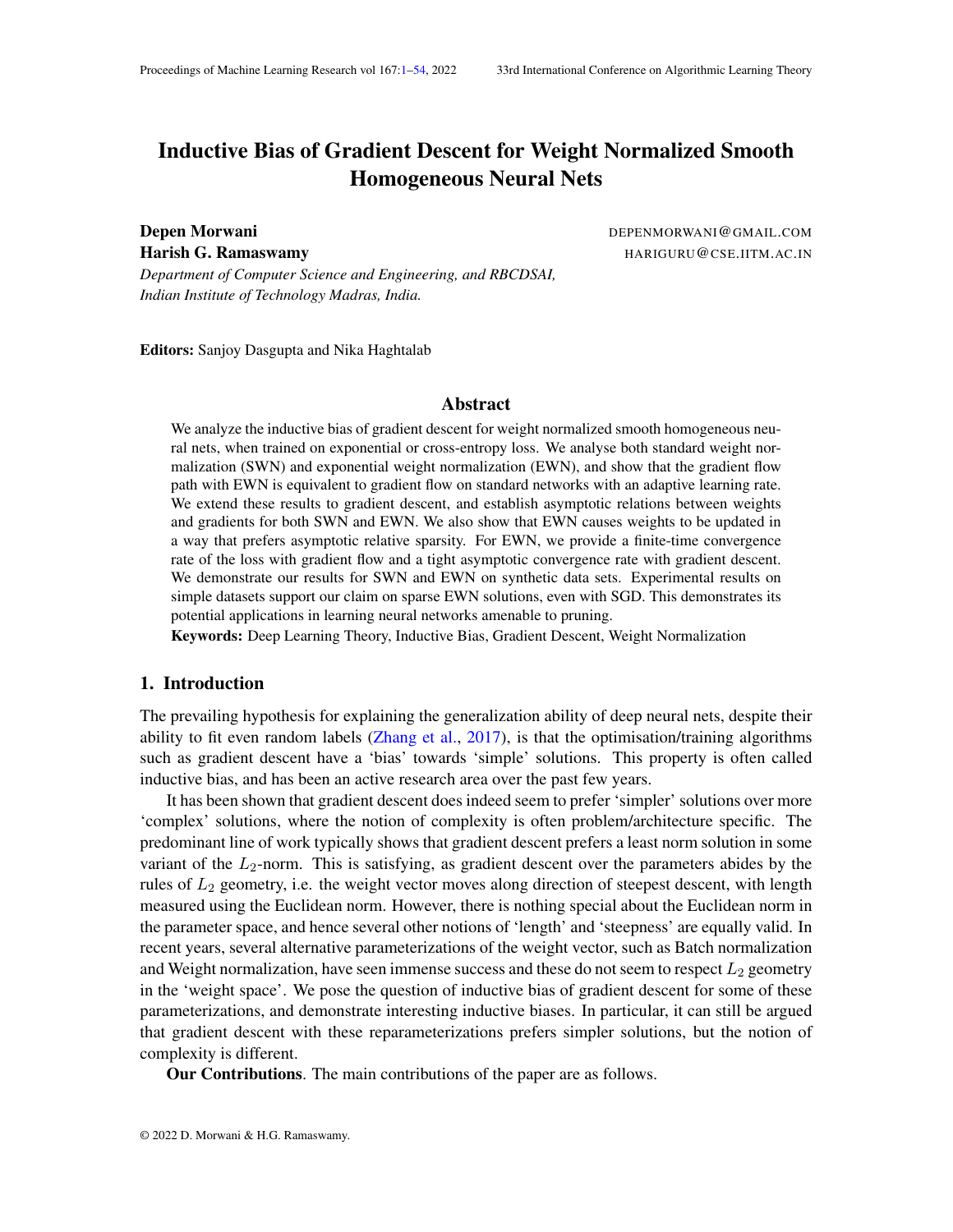Ziwei Ji and Matus Telgarsky. A re ned primal-dual analysis of the implicit bias, 2019b.

- Ziwei Ji and Matus Telgarsky. Gradient descent aligns the layers of deep linear networks. In ternational Conference on Learning Representations 9c. URLhttps://openreview. net/forum?id=HJflg30qKX .
- Ziwei Ji and Matus Telgarsky. Directional convergence and alignment in deep learaitXay preprint arXiv: 2006.0665,72020.
- Jin-Hwa Kim, Jaehyun Jun, and Byoung-Tak Zhang. Bilinear attention networks. In S. Bengio, H. Wallach, H. Larochelle, K. Grauman, N. Cesa-Bianchi, and R. Garnett, ed Ad-rs, vances in Neural Information Processing Systems ume 31, pages 1564–1574. Curran Associates, Inc., 2018. URIhttps://proceedings.neurips.cc/paper/2018/file/ 96ea64f3a1aa2fd00c72faacf0cb8ac9-Paper.pdf .
- Jonas Kohler, Hadi Daneshmand, Aurelien Lucchi, Thomas Hofmann, Ming Zhou, and Klaus Neymeyr. Exponential convergence rates for batch normalization: The power of length-direction decoupling in non-convex optimization. volume 89 Rotoceedings of Machine Learning Research, pages 806–815. PMLR, 16–18 Apr 2019. URIttp://proceedings.mlr. press/v89/kohler19a.html .
- Yann LeCun, Corinna Cortes, and CJ Burges. Mnist handwritten digit databased. [Online]. Available: http://yann.lecun.com/exdb/mnist 2010.
- Boyi Li, Felix Wu, Kilian Q Weinberger, and Serge Belongie. Positional normalization. In H. Wallach, H. Larochelle, A. Beygelzimer, F. d`A $\&c$ ch Buc, E. Fox, and R. Garnett, editorsAdvances in Neural Information Processing Systems 22 ages 1622–1634. Curran Associates, Inc., 2019. URttp://papers.nips.cc/paper/ 8440-positional-normalization.pdf .
- Ping Luo, Xinjiang Wang, Wenqi Shao, and Zhanglin Peng. Towards understanding regularization in batch normalization. Inhternational Conference on Learning Representations 9. URL https://openreview.net/forum?id=HJlLKjR9FQ .
- Kaifeng Lyu and Jian Li. Gradient descent maximizes the margin of homogeneous neural networks. In International Conference on Learning Representations 20. URL https:// openreview.net/forum?id=SJeLIgBKPS .
- Edward Moroshko, Suriya Gunasekar, Blake Woodworth, Jason D. Lee, Nathan Srebro, and Daniel Soudry. Implicit bias in deep linear classi cation: Initialization scale vs training accuracy, 2020.
- M. Muresan. A Concrete Approach to Classical AnalysigMS Books in Mathematics. Springer New York, 2015. ISBN 9780387789330. UR ttps://books.google.co.in/books? id=N8rBgtIu\_qgC
- Mor Shpigel Nacson, Suriya Gunasekar, Jason Lee, Nathan Srebro, and Daniel Soudry. Lexicographic and depth-sensitive margins in homogeneous and non-homogeneous deep models. volume 97 ofProceedings of Machine Learning Researplages 4683–4692, Long Beach, California, USA, 09-15 Jun 2019a. PMLR. URtttp://proceedings.mlr.press/v97/ nacson19a.html .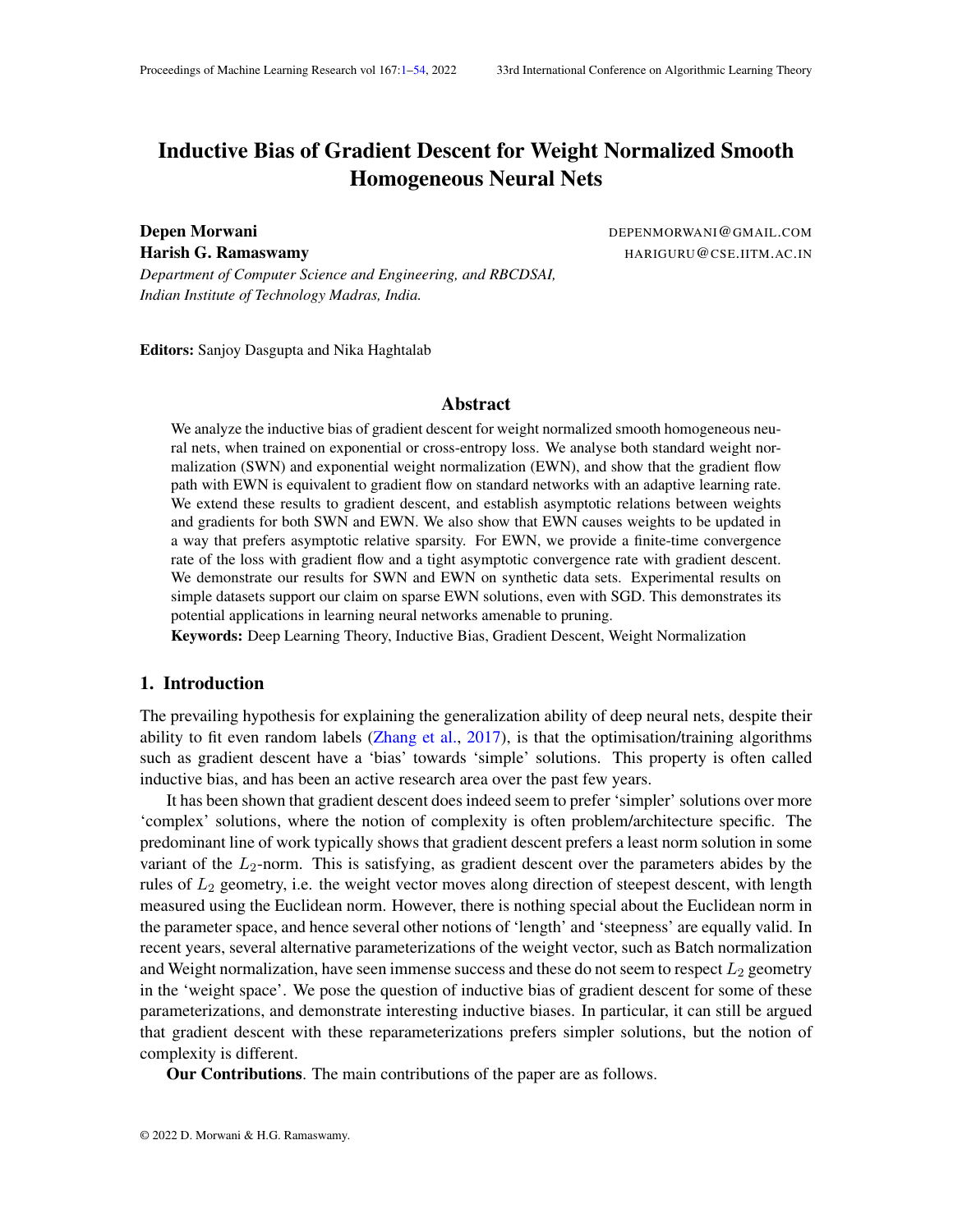- Mor Shpigel Nacson, Jason Lee, Suriya Gunasekar, Pedro Henrique Pamplona Savarese, Nathan Srebro, and Daniel Soudry. Convergence of gradient descent on separable data. volume 89 of Proceedings of Machine Learning Researchges 3420-3428. PMLR, 16-18 Apr 2019b. URL http://proceedings.mlr.press/v89/nacson19b.html
- Mor Shpigel Nacson, Nathan Srebro, and Daniel Soudry. Stochastic gradient descent on separable data: Exact convergence with a xed learning rate. volume 89 rofeedings of Machine Learning Researchpages 3051–3059. PMLR, 16–18 Apr 2019c. URtp://proceedings. mlr.press/v89/nacson19a.html .
- Siyuan Qiao, Huiyu Wang, Chenxi Liu, Wei Shen, and Alan Yuille. Rethinking normalization and elimination singularity in neural networkarXiv preprint arXiv:1911.097382019.
- Siyuan Qiao, Huiyu Wang, Chenxi Liu, Wei Shen, and Alan Yuille. Micro-batch training with batch-channel normalization and weight standardization, 2020.
- Simon Roburin, Yann de Mont-Marin, Andrei Bursuc, Renaud Marlet, Patretred, and Mathieu Aubry. Spherical perspective on learning with batch normalixiv preprint arXiv:2006.13382 2020.
- Tim Salimans and Durk P Kingma. Weight normalization: A simple reparameterization to accelerate training of deep neural networks. In D. D. Lee, M. Sugiyama, U. V. Luxburg, I. Guyon, and R. Garnett, editors,dvances in Neural Information Processing Systems 29 pages 901–909. Curran Associates, Inc., 2016. *URp://papers.nips.cc/paper/* 6114-weight-normalization-a-simple-reparameterization-to-accelerate-training-of-deep-neural-networks. pdf .
- Shibani Santurkar, Dimitris Tsipras, Andrew Ilyas, and Aleksander Madry. How does batch normalization help optimization? In S. Bengio, H. Wallach, H. Larochelle, K. Grauman, N. Cesa-Bianchi, and R. Garnett, editoris, Announces in Neural Information Processing Systems 31 pages 2483–2493. Curran Associates, Inc., 2018. bltp://papers.nips.cc/paper/ 7515-how-does-batch-normalization-help-optimization.pdf .
- Jure Sokolic, Raja Giryes, Guillermo Sapiro, and Miguel R. D. Rodrigues. Robust large margin deep neural networksEEE Transactions on Signal Processing 5(16):4265-4280, Aug 2017. ISSN 1941-0476. doi: 10.1109/tsp.2017.2708039. URb://dx.doi.org/10.1109/ TSP.2017.2708039 .
- Daniel Soudry, Elad Hoffer, and Nathan Srebro. The implicit bias of gradient descent on separable data. In International Conference on Learning Representations 8. URLhttps: //openreview.net/forum?id=r1q7n9gAb .
- Xiaoxia Wu, Edgar Dobriban, Tongzheng Ren, Shanshan Wu, Zhiyuan Li, Suriya Gunasekar, Rachel Ward, and Qiang Liu. Implicit regularization and convergence for weight normalization. In H. Larochelle, M. Ranzato, R. Hadsell, M. F. Balcan, and H. Lin, editors, vances in Neural Information Processing Systems amery 33, pages 2835–2847. Curran Associates, Inc., 2020. URIhttps://proceedings.neurips.cc/paper/2020/file/ 1de7d2b90d554be9f0db1c338e80197d-Paper.pdf .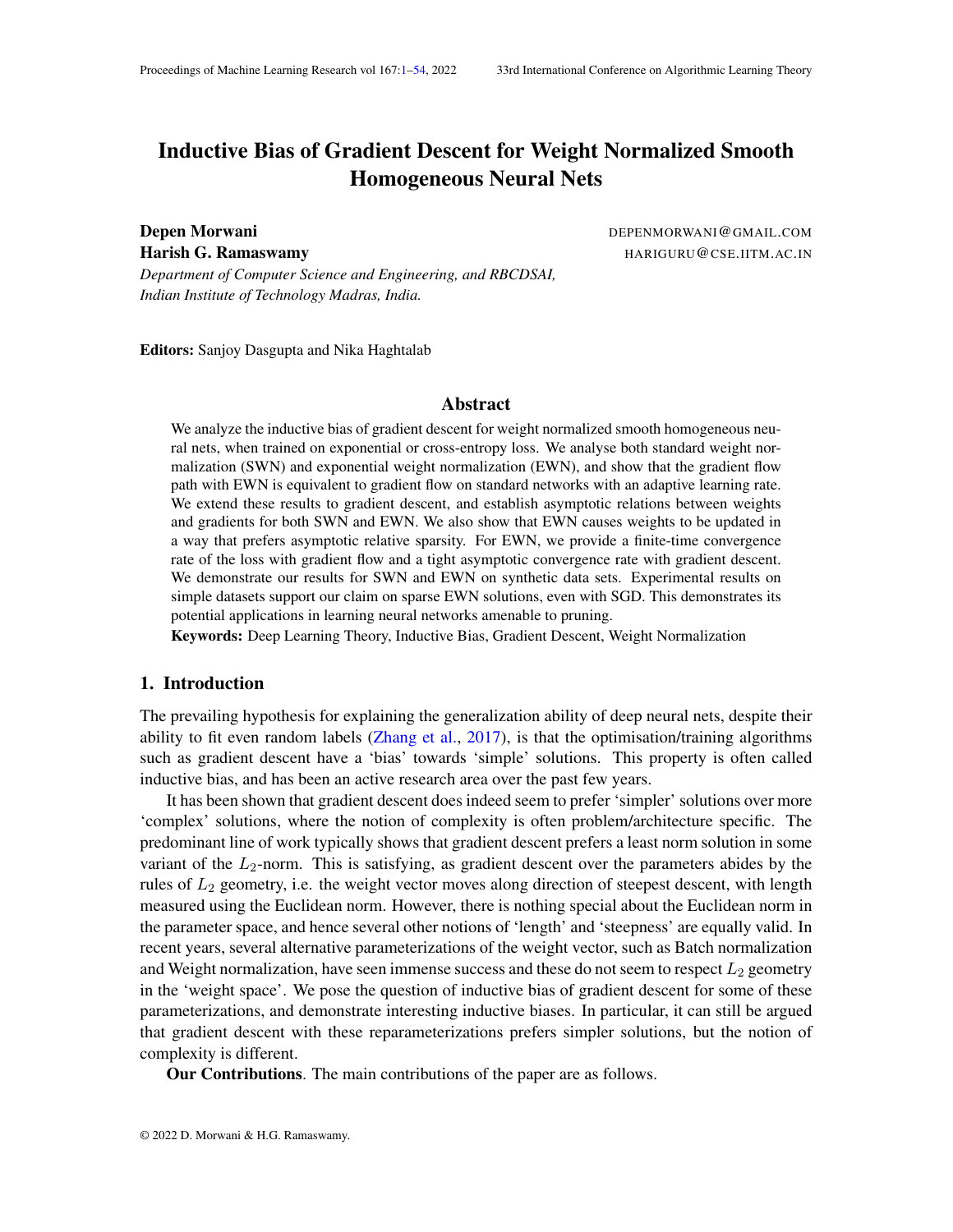Chiyuan Zhang, Samy Bengio, Moritz Hardt, Benjamin Recht, and Oriol Vinyals. Understanding deep learning requires rethinking generalization. In the mational Conference on Learning Representation 2017. URL https://openreview.net/forum?id=Sy8gdB9xx

#### Appendix A. Proof of Theorem 1

Theorem The gradient ow path with learning rate(t) for EWN and SWN are given as follows:

$$
EWN: \frac{dw_u(t)}{dt} = (t)kw_u(t)k^2r_{w_u}L
$$
  
\n
$$
SWN: \frac{dw_u(t)}{dt} = (t) \quad kw_u(t)k^2r_{w_u}L + \frac{1}{kw_u(t)k^2} \quad (w_u(t)^r r_{w_u}L)w_u(t)
$$

The proof for the two parts will be provided in different subsections, where the corresponding part will be restated for ease of the reader.

#### A.1. Exponential Weight Normalization

Theorem The gradient ow path with learning rate(t) for EWN is given by:

$$
\frac{dw_{u}(t)}{dt} = (t)kw_{u}(t)k^{2}r_{w_{u}}L
$$

Proof In case of EWN, weights are reparameterized  $a$ s e  $\frac{v_u}{kv_u k}$ . Then

$$
r_{u}L = e^{u} \frac{v_{u}^{2} r_{w_{u}}L}{kv_{u}k}
$$

$$
r_{v_{u}}L = \frac{e^{u}}{kv_{u}k} \quad I \quad \frac{v_{u}v_{u}^{2}}{kv_{u}k^{2}} \quad r_{w_{u}}L
$$

Now, in case of gradient ow with learning rate  $(t)$ , we can say

$$
\frac{d_u(t)}{dt} = (t)r_u L = (t)e^{u(t)} \frac{v_u(t)^s r_{w_u}L}{kv_u(t)k}
$$
\n
$$
\frac{dv_u(t)}{dt} = (t)r_{v_u}L = (t)\frac{e^{u(t)}}{kv_u(t)k} + \frac{v_u(t)v_u(t)^s}{kv_u(t)k^2}r_{w_u}L
$$

Now, using these equations, we can say

$$
\frac{dkv_{u}(t)k^{2}}{dt}=2v_{u}(t)^{2}-\frac{dv_{u}(t)}{dt}=0
$$

Thus,  $kv<sub>u</sub>(t)$ k does not change with time. As we assum to  $q(0)$ k to be 1, therefore for any t,  $kv_{u}(t)$ k = 1. Using this simpli cation, we can write

$$
\frac{dw_u(t)}{dt} = \frac{d(e^{-u(t)}v_u(t))}{dt}
$$
\n
$$
= e^{-u(t)}(t)e^{-u(t)}(1 - v_u(t)v_u(t)^)r w_uL) \qquad (t)e^{2-u(t)}(v_u(t)^)r w_uL)v_u(t)
$$
\n
$$
= (t)e^{2-u(t)}r w_uL
$$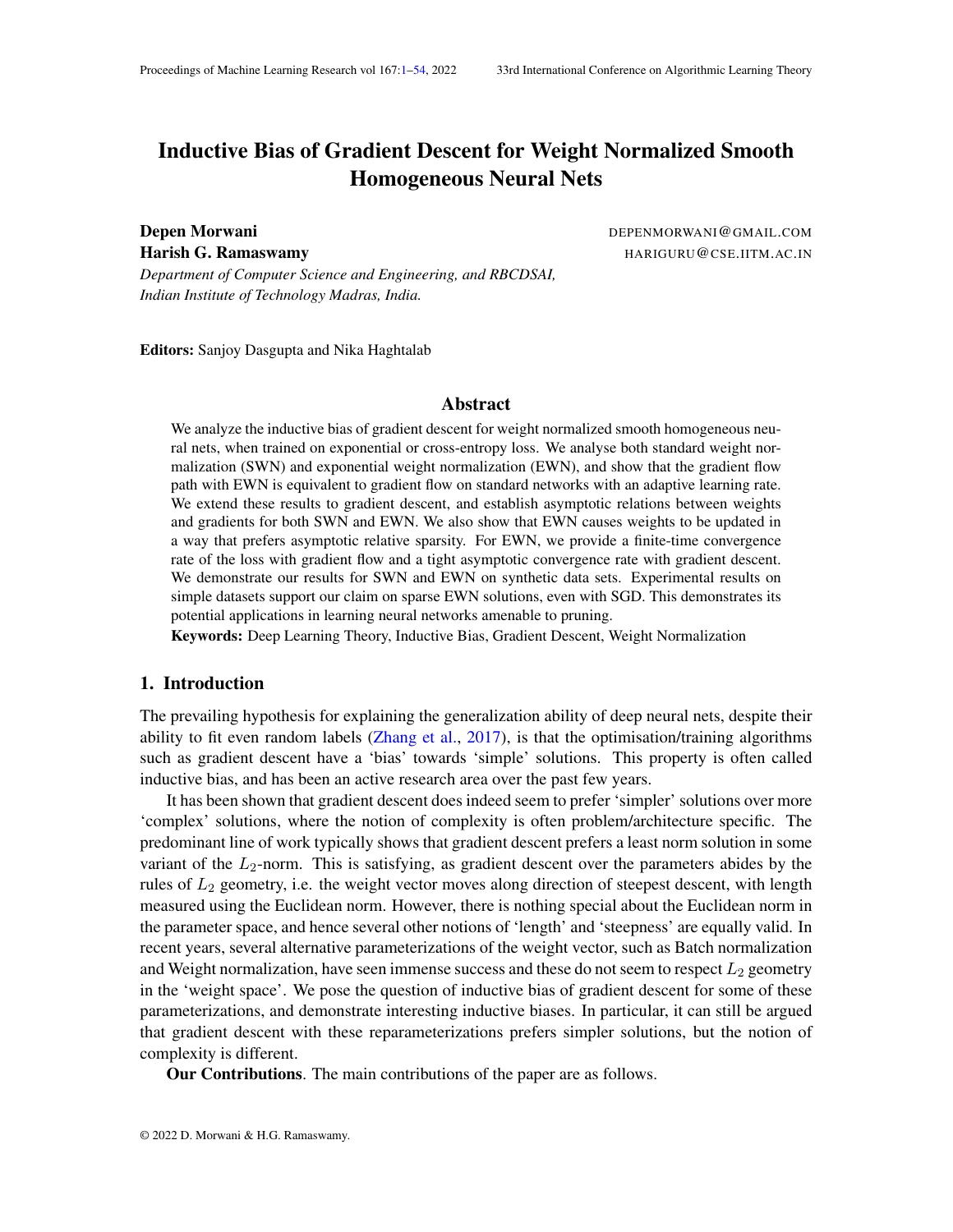Thus, the gradient ow path with exponential weight normalization can be replicated by an adaptive learning rate given by(t)kw<sub>u</sub>(t)k<sup>2</sup>.

#### A.2. Standard Weight Normalization

Theorem The gradient ow path with learning rate(t) for SWN is given by:

$$
\frac{dw_{u}(t)}{dt} = (t) \quad kw_{u}(t)k^{2}r_{w_{u}}L + \frac{1}{2} \frac{k w_{u}(t)k^{2}}{k w_{u}(t)k^{2}} \quad (w_{u}(t)^{2}r_{w_{u}}L)w_{u}(t)
$$

Proof In case of SWN, weights are reparameterized as  $v_{\text{av}}^{\text{v}}$  $\frac{{{\sf v}}_{\sf u}}{{{\sf kv}}_{\sf u}{\sf k}}$ . Then

$$
r_{u}L = \frac{v_{u}^{s}r_{w_{u}}L}{kv_{u}k}
$$

$$
r_{v_u}L = \frac{u}{kv_u k} \quad I \quad \frac{v_u v_u^2}{kv_u k^2} \quad r_{w_u}L
$$

Now, in case of gradient ow with learning rate  $(t)$ , we can say

$$
\frac{d_{u}(t)}{dt} = (t)r_{u}L = (t)\frac{v_{u}(t)^{2}r_{w_{u}}L}{kv_{u}(t)k}
$$
\n
$$
\frac{dv_{u}(t)}{dt} = (t)r_{vu}L = (t)\frac{u(t)}{kv_{u}(t)k} + \frac{v_{u}(t)v_{u}(t)^{2}}{kv_{u}(t)k^{2}} r_{w_{u}}L
$$

Now, similar to EWN, kv<sub>u</sub>(t) k does not change with time. Using the fact that  $(t)$  k = 1 for all t, we can say

$$
\frac{dw_{u}(t)}{dt} = \frac{d(u(t)v_{u}(t))}{dt}
$$
\n
$$
= u(t)((t) u(t)(1 - v_{u}(t)v_{u}(t))^{2})r w_{u}L \t (t)(v_{u}(t))^{2}r w_{u}L)v_{u}(t)
$$
\n
$$
= (t)(u(t)^{2}r w_{u}L + (1 - u(t)^{2})(v_{u}(t))^{2}r w_{u}L)v_{u}(t)
$$
\n
$$
= (t) u(t)^{2}r w_{u}L + \frac{1 - u(t)^{2}}{u(t)^{2}} (w_{u}(t))^{2}r w_{u}L)w_{u}(t)
$$

Replacing  $_{u}(t)$  by kw $_{u}(t)$ k gives the required expression.

# Appendix B. Proof of Proposition 2

Proposition Under assumption (A1) for gradient ow, for both SWN and  $EWM_{\text{h1}}$  L(w(t)) = 0.

The proof for SWN, as it is homogeneous in its parameters, was provided by Lyu and Li (2020). We provide the proof for EWN.

 $\blacksquare$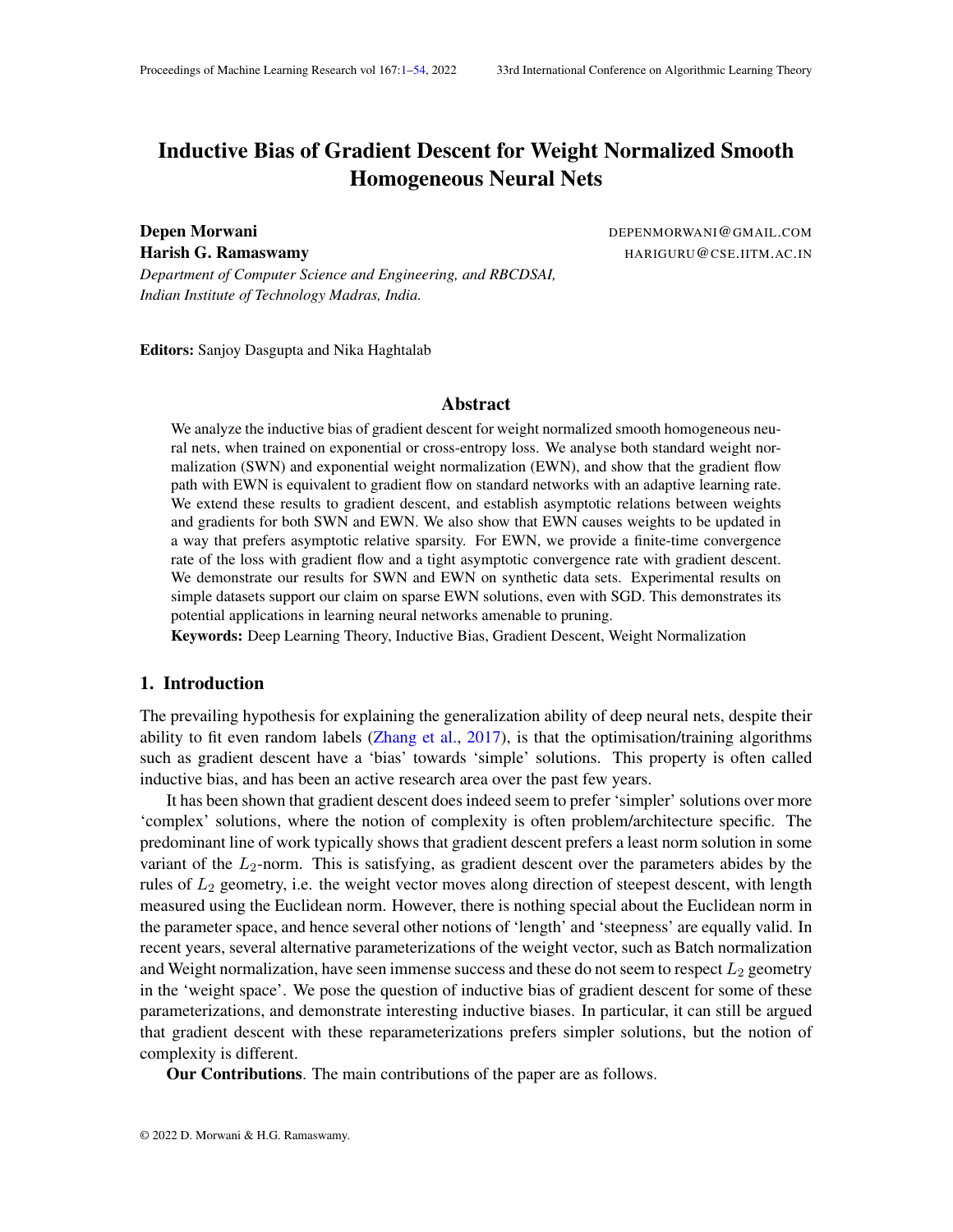First of all, for exponential loss

$$
\frac{dL(t)}{dw} = \sum_{i}^{X} e^{-y_i + (w(t);x_i)} y_i r_w + (w(t);x_i)
$$
 (11)

Now, using Theorem 1,

$$
\frac{dL(t)}{dt} = \frac{dL(t)}{dw} > \frac{dw(t)}{dt} = \frac{X}{u} \quad kw_u(t)k^2 \frac{dL(t)}{dw_u}^2
$$

P<br>Let k be the total number of neurons in the network. Then using the elementary inequa<u>lity,</u>  $\frac{d}{dx}$ y, a<sub>i</sub>)<sup>2</sup> ⊾קש<br>⊓ ¦¦  $_{i=1}^{n}$  a<sup>2</sup>, we get  $\mathbf{I}$ 

Again using the fact that 
$$
(t) > \frac{dL(t)}{dt}
$$
  $\frac{1}{k} \int_{u}^{x} kw_u(t)k \frac{dL(t)}{dw_u}$ , we get  
\n
$$
\frac{dL(t)}{dw} = \int_{u}^{u} kw_u(t)k \frac{dL(t)}{dw_u}
$$
, we get  
\n
$$
\frac{dL(t)}{dt} = \frac{1}{k} w(t)^{3} \frac{dL(t)}{dw} = \frac{2}{k} (12)
$$

Taking the dot product with on both sides of Equation (11) and using r<sub>w</sub> (w;x<sub>i</sub>) = L ( $w; x_i$ ) (Euler's homogeneity theorem), we get

$$
w(t)^{\geq} \frac{dL(t)}{dw} = L^{\times} e^{-y_i(w(t);x_i)} y_i(w(t);x_i)
$$

Now, using the fact, that at timte, L(t<sub>0</sub>) < 1, which mean $\bm{\mathsf{s}}$ nin<sub>i</sub> y<sub>i</sub> ( w(t<sub>0</sub>); x<sub>i</sub>) =  $\,$  > 0. Also, as we know, for gradient ow, the loss cannot go up, therefore, for any time  $_0$ , min<sub>i</sub> y<sub>i</sub> ( w(t); x<sub>i</sub>) >  $> 0$ . Using this, we can say, for any t  $_0$ ,

$$
w(t)^{>}\frac{dL(t)}{dw} \qquad L \ L(t)
$$

Substituting this in Equation (12), we get

$$
\frac{dL(t)}{dt} \qquad \frac{L^2}{k}^2 L(t)^2
$$

Integrating this equation from to t, we get

$$
\frac{1}{L(t)} \quad \frac{1}{L(t_0)} + \frac{L^2}{k} (t \quad t_0) \tag{13}
$$

Clearly as t tends to  $\bullet$ , RHS tends to  $\bullet$  and thusL tends to  $0$ .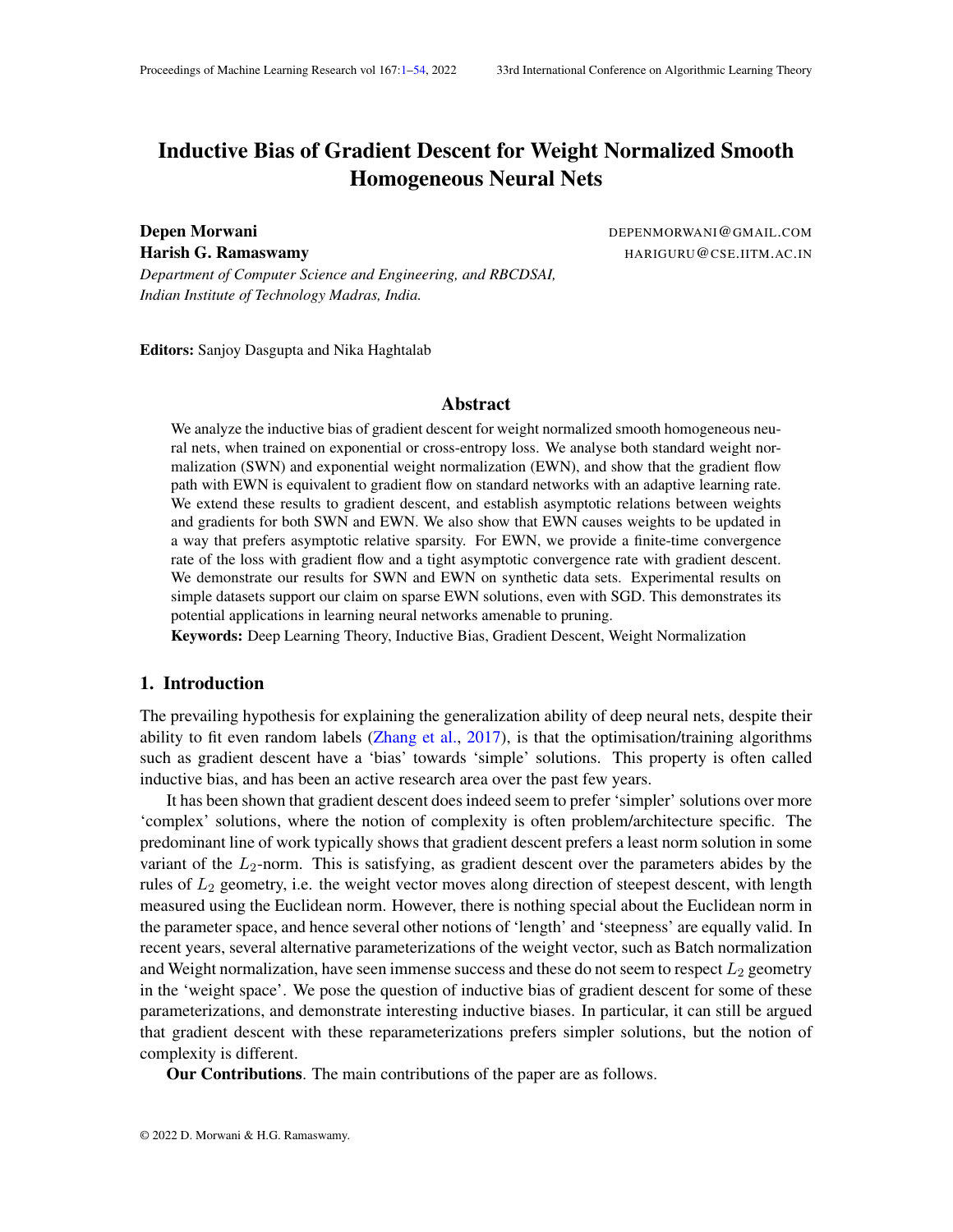# Appendix C. Proof of Theorem 3

Theorem Consider a nodeu in the network with  $q_{u}$  k > 0 and  $\lim_{t \downarrow 1}$  kw<sub>u</sub>(t) k = 1. Under assumptions (A1), (A2) for gradient ow and (B1)-(B3) for gradient descent, for both SWN and EWN

(i) 
$$
\lim_{t \to 1} \frac{w_u(t)}{kw_u(t)k} := \mathbf{W}_u
$$
 exists. (ii)  $\mathbf{W}_u = \mathbf{g}_u$  for some > 0.

The proof for different cases will be split into different subsections and corresponding theorem will be stated there for ease of the reader. The proof will depend on the Stolz Cesaro theorem(stated in Appendix K), Integral Form of Stolz-Cesaro Theorem (stated and proved in Appendix K) and following lemmas that have been proved in Appendix J.

Lemma 9 Consider sequence a satisfying the following properties

1. 
$$
a_k > 0
$$
  
\n2.  $P_{1 \atop k=0}^{1} a_k = 1$   
\n3.  $\lim_{k \to 0} a_k = 0$   
\nThen  $P_{1 \atop k=0}^{1} a_{\overline{p}} a_k = 1$ 

Lemma 10 Consider two sequences a and b satisfying the following properties

1. 
$$
a_k > 0
$$
;  $\begin{bmatrix} P_{1} & 0 \ 1 & k=0 \end{bmatrix}$  and  $\lim_{k \to 1} a_k = 0$   
2.  $b_0 > 0$ , *b* is increasing and  $\frac{a_k}{k+1}$  and  $b_k^2 + \frac{a_k}{b_k} = 1$ .  
Then  $\begin{bmatrix} P_{1} & 0 \ 1 & k=0 \end{bmatrix} \begin{bmatrix} \frac{a_k}{b_k} = 1 \end{bmatrix}$ .

### C.1. Exponential Weight Normalization

In this section, we will use  $u(t)$  and kw<sub>u</sub>(t)k interchangeably.

#### C.1.1. GRADIENT FLOW

Theorem Consider a nodeu in the network with  $g_{u}$ k > 0 and  $\lim_{t \downarrow 1}$  kw<sub>u</sub>(t)k = 1. Under assumptions (A1), (A2) for gradient ow, for EWN

(i)  $\lim_{t \downarrow 1} \frac{w_u(t)}{kw_u(t)}$ kw <sub>u</sub> (t) k (ii)  $w_u = g_u$  for some  $> 0$ .

Update Equations:

$$
\frac{d_{u}(t)}{dt} = (t)e^{u(t)}(v_{u}(t)^{2}r_{w_{u}}L(w(t)))
$$
\n(14)

$$
\frac{dv_u(t)}{dt} = (t)e^{-u(t)}(1 - v_u(t)v_u(t))^> )r_{w_u}L(w(t))
$$
\n(15)

Proof As kg<sub>u</sub>k > 0, therefore  $w_u L(w(t))$  converges in direction. Therefore, for every at isfying  $0 < 2$ , there exists a time ( ), such that for  $> t_{1}$ ,  $\frac{r_{w,u} L(w(t))}{kr_{w,u} L(w(t))}$ kr <sub>w u</sub> L (w (t)) k > g<sub>u</sub>  $k$ g $_{\rm u}$  k  $cos()$ .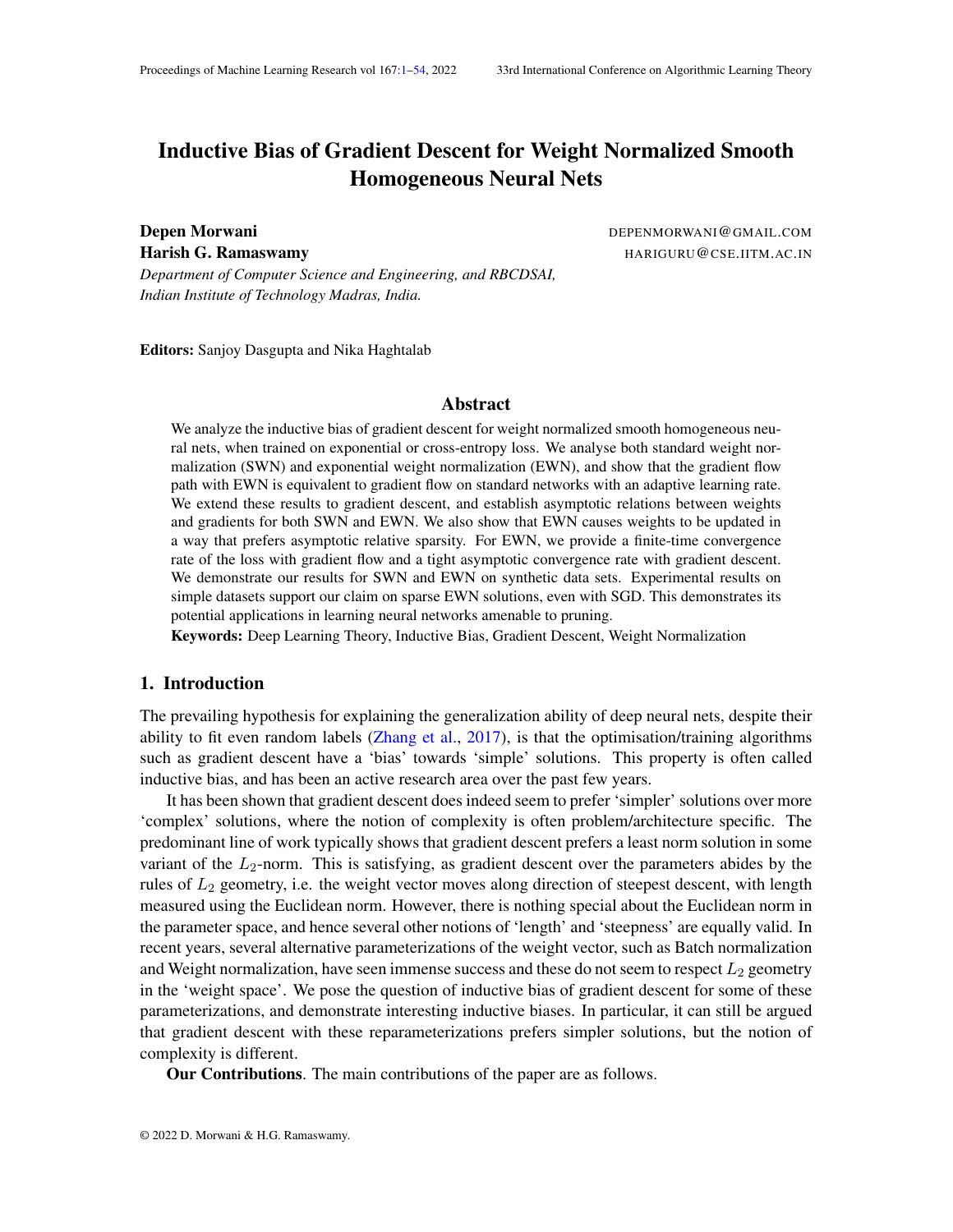Now, Let's assume that  $u_1(t)$  does not converge in the direction  $g_i$ . Then, there must exist a satisfying 0 <  $\lt$  2, such that for this, there exists a time  $_2$  > t<sub>1</sub>() satisfying  $v_u(t_2)$ <sup>></sup>  $\frac{g_u}{k e_u}$  $\frac{g_u}{\text{kg}_u \text{k}}$  = cos( ) , where  $>$  .

Now, we are going to show that for any satisfying  $\lt$   $\lt$  , there exists a time<sub>3</sub>  $>$  t<sub>2</sub> such that  $u(t_3)$ <sup>></sup>  $\frac{e^u}{k e^u}$  $\frac{g_{\mathsf{u}}}{\mathsf{k} g_{\mathsf{u}} \mathsf{k}}$   $\,$  >  $\,$  cos( ). Let's say for a given , no sucht $_3$  exists. Then, taking dot product with $\frac{ {\bf g}_u}{{\bf k} {\bf g}_u {\bf k}}$  on both sides of Equation (15), we can say

$$
\frac{g_u}{k g_u k} \quad \frac{\partial v_u(t)}{\partial t} = \quad (t) e^{-u(t)} k r_{w_u} L(w(t)) k \quad \frac{g_u}{k g_u k} \quad (I - v_u(t) v_u(t)^>) \quad \frac{r_{w_u} L(w(t))}{k r_{w_u} L(w(t)) k}
$$

Now, as  $\frac{g_u}{kg_u k}$  $\frac{r w_u L(w(t))}{r w_u}$  $\frac{\mathsf{r}-\mathsf{w}_\mathsf{u} \mathsf{L}(\mathsf{w}(\mathsf{t}))}{\mathsf{kr}_{-\mathsf{w}_\mathsf{u} \mathsf{L}(\mathsf{w}(\mathsf{t})) \mathsf{k}}$  cos() and  $\frac{\mathsf{g}_\mathsf{u}}{\mathsf{k} \mathsf{g}_\mathsf{u} \mathsf{k}}$ ><br> v<sub>u</sub> cos( ), we can say

$$
\frac{g_u}{kg_u k} \times \frac{d v_u(t)}{dt} \qquad (t) e^{u(t)} k r_{w_u} L(w(t)) k(\cos(\theta) - \cos(\theta)) \tag{16}
$$

Now, using the fact that  $\frac{1}{4}$  1 and using Equation (14), we can say  $\mathsf{Z}_{1}$ 

$$
t = t_2
$$
 (t) e<sup>u(t)</sup>kr w<sub>u</sub>L(w(t))kdt = 1

Using this fact and integrating the Equation  $(16)$  on both the sides for  $\frac{1}{2}$  we get a contradiction as vectors on LHS have a nite norm while RHS tends to Thus, for every between and , there must exist  $t_8$ , such that  $u(t_3)$ <sup>></sup>  $\frac{g_u}{k_1}$  $\frac{g_u}{kg_u k}$  > cos( ).

Now, we are going to show for atl  $t_3$ ,  $v_u(t)$ <sup>></sup>  $\frac{g_u}{k \epsilon_u}$  $\frac{g_u}{\text{kg}_u \text{k}}$  > cos( ). Now, consider any such that  $\langle$   $\langle$  . Using similar argument as in Equation (16), we can say, if fortary t<sub>3</sub>,  $v_u(t_4)$ <sup>></sup>  $\frac{g_u}{k e_u}$  $\frac{ \mathsf{g}_\mathsf{u} }{ \mathsf{k} \mathsf{g}_\mathsf{u} \mathsf{k} }$  < cos( ), then

$$
\frac{\mathbf{g}_u}{\mathbf{k}\mathbf{g}_u\mathbf{k}} \quad \frac{\partial \mathbf{v}_u(t_4)}{\partial t} \qquad (t_4) e^{-u(t_4)} \mathbf{k} \mathbf{r}_{w_u} L(w(t_4)) \mathbf{k}(\cos(\theta) - \cos(\theta)) \tag{17}
$$

This means that the dot product betwe $\theta^{{\bf g}_u}_{\theta_u k}$   $\;$  and $\mathsf{v}_u(\mathsf{t})$  goes up, whenever $\frac{{\bf g}_u}{\mathsf{k} {\bf g}_u \mathsf{k}}$  $>$   $v<sub>u</sub>(t)$  < cos(). Therefore, its not possible that  $y(t)$ <sup>></sup>  $\frac{g_u}{k \epsilon_u}$  $\frac{g_u}{\text{kg}_u \text{k}}$  cos( ) for any t > t  $_3$ . As can be arbitrarily chosen betweenand, w<sub>u</sub>(t) converges in the direction  $\mathbf{g}_{u}^{f}$ .

#### C.1.2. GRADIENT DESCENT

Theorem Consider a nodeu in the network with  $kg_{\rm u}$  is  $> 0$  and  $\lim_{t \downarrow 1}$  kw<sub>u</sub>(t)k = 1. Under assumptions (B1)-(B3) for gradient descent, for EWN

(i)  $\lim_{t \downarrow 1} \frac{w_u(t)}{kw_u(t)}$  $\overline{\mathsf{kw}_\mathsf{u}(\mathsf{t})\mathsf{k}}$ (ii)  $\mathbf{w}_u = \mathbf{g}_u$  for some  $> 0$ .

Update Equations:

$$
u(t + 1) = u(t) \qquad (t) e^{u(t)} \frac{v_u(t)^r r_{w_u} L(w(t))}{kv_u(t)k}
$$
 (18)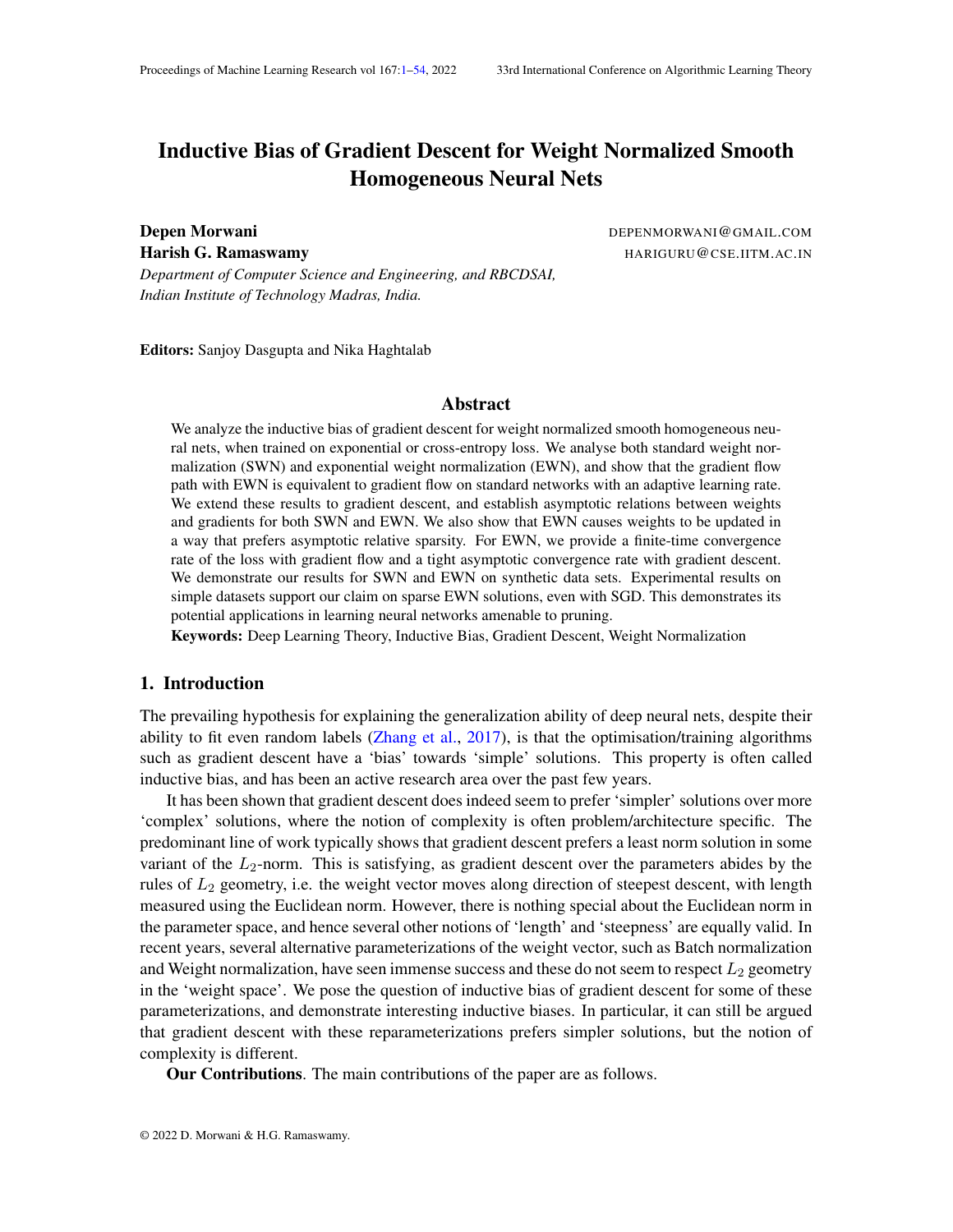$$
v_{u}(t+1) = v_{u}(t) \t (t) \frac{e^{u(t)}}{kv_{u}(t)k} \t l \frac{v_{u}(t)v_{u}(t)^{2}}{kv_{u}(t)k^{2}} \t r_{w_{u}}L(w(t)) \t (19)
$$

Proof

As kg<sub>u</sub>k > 0, thereforer  $w_u L(w(t))$  converges in direction. Therefore, for every at is fying 0 < < 2, there exists a time<sub>1</sub>( ), such that fort > t<sub>1</sub>( ),  $\frac{r}{kr}$  will  $(w(t))$  $\overline{\mathsf{k}\mathsf{r}}\,\,$   $_{\mathsf{w}\,\mathsf{u}}$  L (w (t))  $\mathsf{k}$ > geu  $k$ g $_{\rm u}$  k  $cos($ ). Now, Let's assume that  $u(t)$  does not converge in the direction of Fig. Then, there must exist a satisfying0 < < 2, such that for this, there exists a time<sub>2</sub> > t<sub>1</sub>() satisfying  $v_u(t_2)$ <sup>></sup>  $\frac{g_u}{k}$  $\frac{g_u}{\text{kg}_u \text{k}}$  = cos( ) , where  $>$  .

Now, we are going to show that for any satisfying  $\lt$   $\lt$  , there exists a time<sub>3</sub>  $>$  t<sub>2</sub> such that  $\frac{{\sf v}_{{\sf u}}({\sf t}_3)}{{\sf kv}_{{\sf u}}({\sf t}_3){\sf k}}$ > gu  $\frac{g_{\rm u}}{\log_{\rm u} \rm k}$   $\,$  >  $\,$  cos( ). Let's say for a given , no sucht $_3$  exists. Then, taking dot product with $\frac{ {\bf g}_u}{\mathsf{kg}_\mathtt{u} \mathsf{k}}$  on both sides of Equation (19), we can say

$$
\frac{v_{u}(t+1)^{3}g_{u}}{kg_{u}k} = \frac{v_{u}(t)^{3}g_{u}}{kg_{u}k} +
$$
\n
$$
(t) \frac{e^{u(t)}}{kv_{u}(t)k}kr_{w_{u}}L(w(t))k \frac{g_{u}}{kg_{u}k}^{3} \qquad I \qquad \frac{v_{u}(t)v_{u}(t)^{3}}{kv_{u}(t)k^{2}} \qquad \frac{r_{w_{u}}L(w(t))}{kr_{w_{u}}L(w(t))k}
$$
\nNow, as  $\frac{g_{u}}{kg_{u}k}^{3} \qquad \frac{r_{w_{u}}L(w(t))}{kr_{w_{u}}L(w(t))k}$  cos( ) and  $\frac{g_{u}}{kg_{u}k}^{3} \qquad \frac{v_{u}(t)}{kv_{u}(t)k}$  cos( ), we can say\n
$$
\frac{v_{u}(t+1)^{3}g_{u}}{kg_{u}k} = \frac{v_{u}(t)^{3}g_{u}}{kg_{u}k} + (\cos( ) \quad \cos( ) ) \qquad (t) \frac{e^{u(t)}}{kv_{u}(t)k}kr_{w_{u}}L(w(t))k \qquad (20)
$$

However, in this case,  $v_u(t)$ k doesn't stay constant and thus increase in dot product doesn't directly correspond to an increase in angle. Now, using Equation (19), we can say

$$
kv_{u}(t+1) k^{2} k v_{u}(t) k^{2} + (t) \frac{e^{u(t)}}{kv_{u}(t)k}kr w_{u}L(w(t))k
$$
<sup>1</sup>2 (21)

Using the above two equations, we can say, for time  $t_2$ ,

$$
\frac{v_u(t+1)^>g_u}{kv_u(t+1) \, \text{kg}_u k} \quad \frac{\frac{v_u(t)^>g_u}{kg_u k} + (\cos(\phantom{v} ) \quad \cos(\phantom{v} )) \quad (t) \frac{e^{-u(t)}}{kv_u(t) k} k r_{w_u} L(w(t)) k}{kv_u(t) k^2 + \quad (t) \frac{e^{-u(t)}}{kv_u(t) k} k r_{w_u} L(w(t)) k}^2
$$

Unrolling the equation above, we get

$$
\frac{v_{u}(t+1)^{>}\mathbf{g}_{u}}{kv_{u}(t+1) \, \text{kg}_{u}k} \quad \frac{\frac{v_{u}(t_{2})^{>}\mathbf{g}_{u}}{kg_{u}k} + \frac{P}{k=t_{2}}(\cos(\ ) - \cos(\ )) - (k)\frac{e^{-u(k)}}{kv_{u}(k)k}kr_{w_{u}}L(w(k))k}{kv_{u}(t_{2})k^{2} + \frac{P}{k=t_{2}} - (k)\frac{e^{-u(k)}}{kv_{u}(k)k}kr_{w_{u}}L(w(k))k} \quad (22)
$$

Now, as  $u(t)$  ! 1, therefore, using Equation (18), we can say

$$
\mathbb{R}^{1} \quad (k) e^{-u(k)} k r_{w_u} L(w(k)) k = 1
$$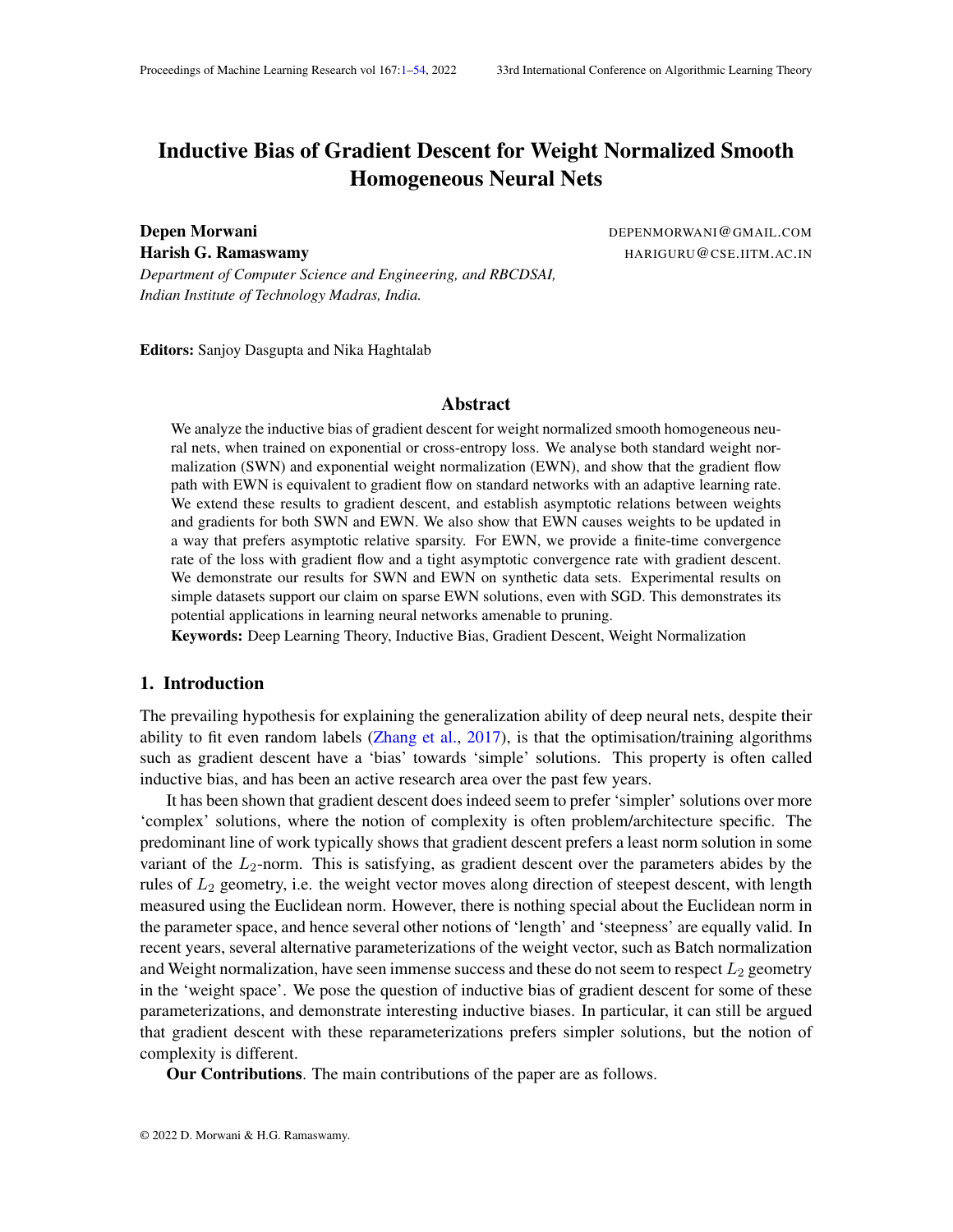Now, using this identity, along with the Assumption (A5), Equation (21) and Lemma 10, we can say

$$
\begin{array}{ll}\nX & (k) \frac{e^{u(k)}}{kv_u(k)k}kr_{w_u}L(w(k))k = 1 \\
\end{array}
$$

Using this along with Equation  $(22)$  and Lemma  $9$ , we can say

$$
\lim_{t\uparrow 1}\ \frac{v_u(t+1)^>\,g_u}{kv_u(t+1)\,kkg_u k}\quad 1
$$

However, this is not possible as the vectors on LHS have bounded norm. This contradicts. Thus there must exist  $\mathbf{t}_3$  such that  $\frac{{\sf v}_{{\sf u}}({\sf t}_3)}{{\sf k}{\sf v}_{{\sf u}}({\sf t}_3){\sf k}}$ ><br>Gu  $\frac{q_u}{kg_u k}$  >  $cos()$ .

Now, we are going to show that there exists  $\phi$  t  $_3$ , such that for alt > t  $_4$ ,  $\frac{v_u(t)}{kv_u(t)}$  $\overline{\mathsf{k}\mathsf{v}_\mathsf{u}}\left(\mathsf{t}\right)$ k ><br>gu <mark>gu</mark> ><br>kguk cos(). Consider a such that  $\lt$   $\lt$  . Now, if at any time t,  $\frac{v_u(t)}{kv_u(t)k}$ ><br>gu  $\frac{g_u}{kg_u k}$  < cos( ), then, similar to Equation  $(20)$ , we can say

$$
\frac{v_{u}(t+1)^{\delta}g_{u}}{kg_{u}k} \quad \frac{v_{u}(t)^{\delta}g_{u}}{kg_{u}k} + (\cos( ) \quad \cos( )) \quad (t) \frac{e^{u(t)}}{kv_{u}(t)k}kr_{w_{u}}L(w(t))k
$$

Using the upper bound  $dw_{\mu}(t + 1)$  k from Equation (21), we can say

$$
\frac{v_{u}(t+1)^{2} g_{u}}{kv_{u}(t+1) kkg_{u}k} \frac{\frac{v_{u}(t)^{2} g_{u}}{kg_{u}k} + (cos( ) ) cos( )) (t) \frac{e^{u(t)}}{kv_{u}(t)k}kr_{w_{u}}L(w(t))k}{kv_{u}(t)k^{2} + (t) \frac{e^{u(t)}}{kv_{u}(t)k}kr_{w_{u}}L(w(t))k^{2}}
$$
(23)

Let  $(t)$   $\frac{e^{u(t)}}{kV_u(t)}$  $\frac{e^{-u(t)}}{kv_u(t)k}$ kr wu L(w(t))k be denoted by (t). Then, the above equation can be rewritten as

$$
\frac{v_{u}(t+1)^{3} g_{u}}{kv_{u}(t+1) \, \text{kk} g_{u} k} \quad \frac{v_{u}(t)^{3} g_{u}}{kv_{u}(t) \text{kk} g_{u} k} \, p \, \frac{k v_{u}(t) k}{kv_{u}(t) k^{2} + (t)^{2}} + (\cos(\ ) \quad \cos(\ )) \, p \, \frac{(t)}{kv_{u}(t) k^{2} + (t)^{2}}
$$

Now, we are going to show that for a small enoug(t), RHS is greater tha $\frac{N_U(t)^5 g_U}{N_U(t) k k_B}$ Rvu(t)′<del>g</del>u<br>Rv<sub>u</sub>(t)kk**g**uk∙

$$
\frac{v_{u}(t)^{3} g_{u}}{kv_{u}(t) k k g_{u}k} P \frac{k v_{u}(t) k}{kv_{u}(t) k^{2} + (t)^{2}} + (\cos( ) ) \cos( ) ) \rho \frac{(t)}{kv_{u}(t) k^{2} + (t)^{2}} > \frac{v_{u}(t)^{3} g_{u}}{kv_{u}(t) k k g_{u}k}
$$
  
\n
$$
= ) \quad (\cos( ) \quad \cos( ) ) \rho \frac{(t)}{kv_{u}(t) k^{2} + (t)^{2}} > \frac{v_{u}(t)^{3} g_{u}}{kv_{u}(t) k k g_{u}k} \quad 1 \quad \rho \frac{k v_{u}(t) k}{kv_{u}(t) k^{2} + (t)^{2}}
$$
  
\n
$$
= ) \quad (\cos( ) \quad \cos( ) ) > \frac{v_{u}(t)^{3} g_{u}}{kv_{u}(t) k k g_{u}k} \quad \frac{p}{kv_{u}(t) k^{2} + (t)^{2}} \quad k \quad v_{u}(t) k}{(t)}
$$

Clearly as  $(t)$ ! 0, the RHS tends to 0, therefore the equation is satis ed. Thus for a small enough (t), RHS of Equation (23) is greater tha $\frac{\mu_{U}(t)^{2} g_{U}}{U(t)^{1+k} a}$ a<u>ł̃<sup>u (t)´ gu</u> . As kv <sub>u</sub>(t)k keeps on increasing and<br><sup>kv</sup>u(t)kkǥuk</u></sup>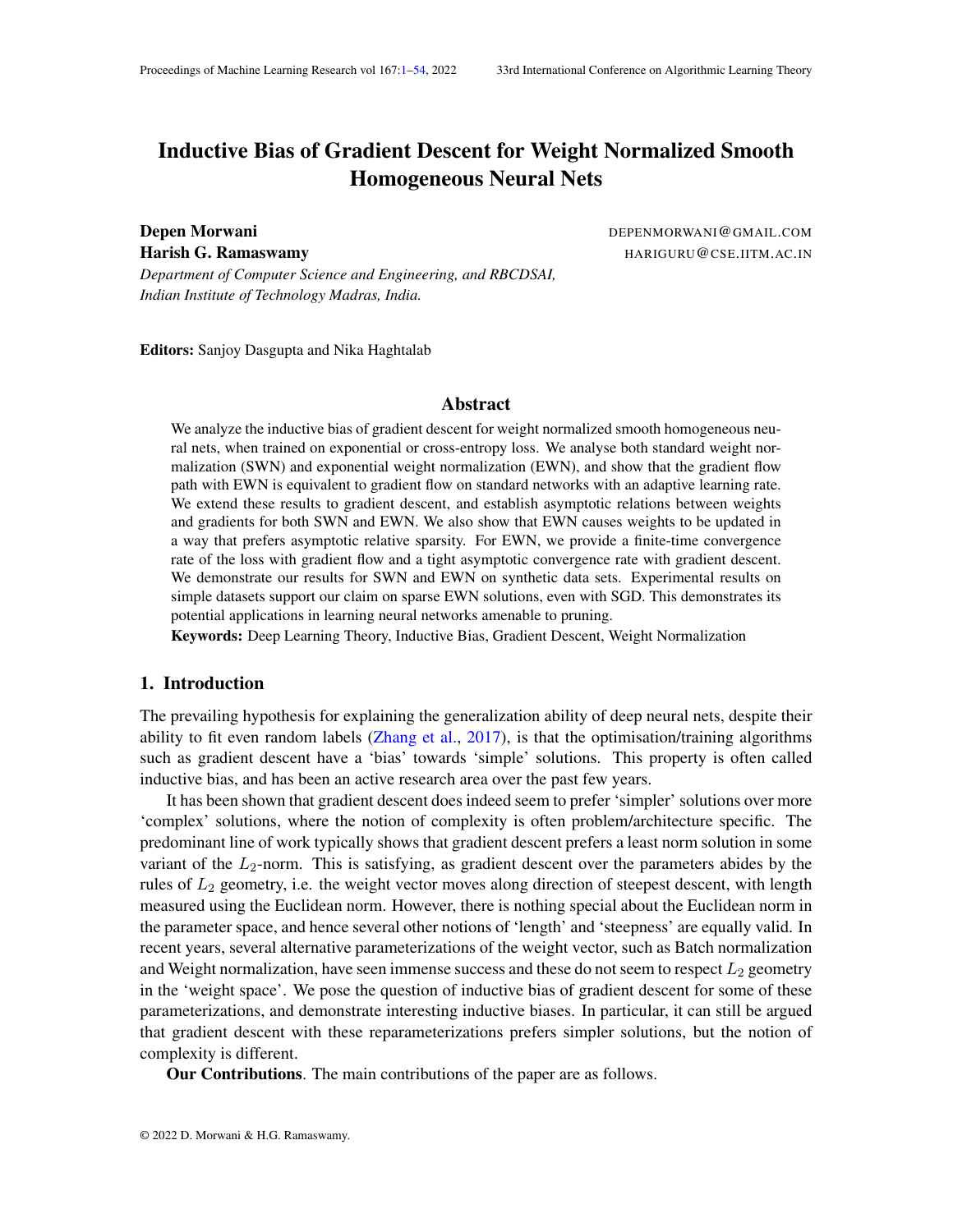by Assumption (B3),  $\lim_{t \downarrow 1}$  (t)kw<sub>u</sub>(t)kkr <sub>w<sub>u</sub> L(w(t))k = 0, we can say there exists a time</sub> such that for any  $>$  t  $_5$ ,  $\frac{v_u(t)^5 g_u}{kv_u(t)kkR}$  $\frac{{\sf v}_{{\sf u}}({\sf t})^>{\sf g}_{{\sf u}}}{\sf kv}_{{\sf u}}({\sf t})$ kk ${\sf g}_{{\sf u}}$ k goes up whenever $\frac{{\sf v}_{{\sf u}}({\sf t})^{{\sf u}}}{\sf kv}_{{\sf u}}({\sf t})$ k ><br>Gu  $\frac{g_u}{kg_u k}$  < cos( ).

Also, by using Equation (19) and Assumption (B3), we can say, that there exists  $a_6$ time such that fort  $>$  t  $_6$ ,  $\frac{v_u(t)}{kv_u(t)}$  $\overline{\mathsf{k}\mathsf{v}_\mathsf{u}(\mathsf{t})\mathsf{k}}$ ><br>Gu  $\frac{\mathsf{g}_{\mathsf{u}}}{\mathsf{k}\mathsf{g}_{\mathsf{u}}\mathsf{k}}$  > COS( ) =)  $\frac{v_{\mathsf{u}}(\mathsf{t}+1)}{\mathsf{k}v_{\mathsf{u}}(\mathsf{t}+1)}$ kv <sup>u</sup> (t+1) k ><br>Gu  $\frac{g_u}{kg_u k}$  >  $cos()$ , as the RHS of Equation (19) goes to 0 norm in limit. Now, detae> max ( $t_5$ ;  $t_6$ ) such that  $v_{\rm u}$  (t<sub>4</sub>)  $kv_{\rm u}$  (t<sub>4</sub>)k gu  $\frac{g_u}{k g_u k}$  > cos() (must exist from previous arguments). Then, as the dot product always goes up when betweens() andcos(), and can't go in a single step from being greater thancos() to less thancos(), therefore, for every > t <sub>4</sub>,  $\frac{v_u(t)}{kv_u(t)}$  $\overline{\mathsf{k}\mathsf{v}_\mathsf{u}}\left(\mathsf{t}\right)$ k ><br>gu  $\frac{g_u}{kg_u k}$  >  $cos()$ .

Now as the above argument holds for ant petween and , and for any  $> 0$ , we can say that  $w_{\mu}(t)$  converges in direction  $\bf{q}^i_{\mu}$ .

#### C.2. Standard Weight Normalization

#### C.2.1. GRADIENT FLOW

Theorem Consider a nodeu in the network with  $k = 0$  and  $\lim_{t \to 1} kw_{tt}(t) = 1$ . Under assumptions (A1), (A2) for gradient ow, for SWN

(i)  $\lim_{t \downarrow 1} \frac{w_u(t)}{kw_u(t)}$  $\overline{\mathsf{kw}_\mathsf{u}(\mathsf{t})\mathsf{k}}$ (ii)  $\mathbf{w}_u = \mathbf{g}_u$  for some > 0.

Update Equations:

$$
\frac{d_u(t)}{dt} = (t) \frac{v_u(t)^r r_{w_u} L(w(t))}{kv_u(t)k}
$$
 (24)

$$
\frac{dv_{u}(t)}{dt} = (t)\frac{u(t)}{kv_{u}(t)k} \quad 1 \quad \frac{v_{u}(t)v_{u}(t)^{2}}{kv_{u}(t)k^{2}} \quad r_{w_{u}}L(w(t)) \tag{25}
$$

Proof The proof will be given for  $_{\rm u}$  ! 1 . The one for  $_{\rm u}$  ! 1 can be handled similarly. As kg<sub>u</sub>k > 0, thereforer  $w_u L(w(t))$  converges in direction. Therefore, for every satisfying  $0 <$   $\lt$  2, there exists a time<sub>1</sub>( ), such that fort  $>$  t<sub>1</sub>( ),  $\frac{r}{kr}$  will (with) kr <sub>w u</sub> L (w (t)) k ><br>g<sub>u</sub>  $k$ g $u$  k cos(). Now, Let's assume that  $u<sub>u</sub>(t)$  does not converge in the direction of fear, there must exist a satisfying  $0 < 2$ , such that for this, there exists a time  $2 > t_1( )$  satisfying  $v_u(t_2)$ <sup>></sup>  $\frac{g_u}{k}$  $\frac{g_u}{\text{kg}_u \text{k}}$  = cos( ) , where  $>$  .

Now, we are going to show that for any satisfying  $\lt$   $\lt$  , there exists a time<sub>3</sub>  $>$  t<sub>2</sub> such that  $u(t_3)$ <sup>></sup>  $\frac{e^u}{k e^u}$  $\frac{g_{\shortparallel}}{\log_{\shortparallel} k}$   $\,$  >  $\,$  cos( ). Let's say for a given , no sucht $_3$  exists. Then, taking dot product with $\frac{ {\bf g}_u}{{\bf k} {\bf g}_u {\bf k}}$  on both sides of Equation (25), we can say

$$
\frac{\mathbf{g}_{u}}{kg_{u}k} > \frac{dv_{u}(t)}{dt} = (t)_{u}(t)kr_{w_{u}}L(w(t))k \frac{\mathbf{g}_{u}}{kg_{u}k} > (1 - v_{u}(t)v_{u}(t)^{2}) \frac{r_{w_{u}}L(w(t))}{kr_{w_{u}}L(w(t))k}
$$
  
\nNow, as  $\frac{\mathbf{g}_{u}}{kg_{u}k} > \frac{r_{w_{u}}L(w(t))}{kr_{w_{u}}L(w(t))k}$  cos( ) and  $\frac{\mathbf{g}_{u}}{kg_{u}k} > v_{u}$  cos( ), we can say  
\n
$$
\frac{\mathbf{g}_{u}}{kg_{u}k} > \frac{dv_{u}(t)}{dt}
$$
 (t)  $_{u}(t)kr_{w_{u}}L(w(t))k(cos()$  cos( )) (26)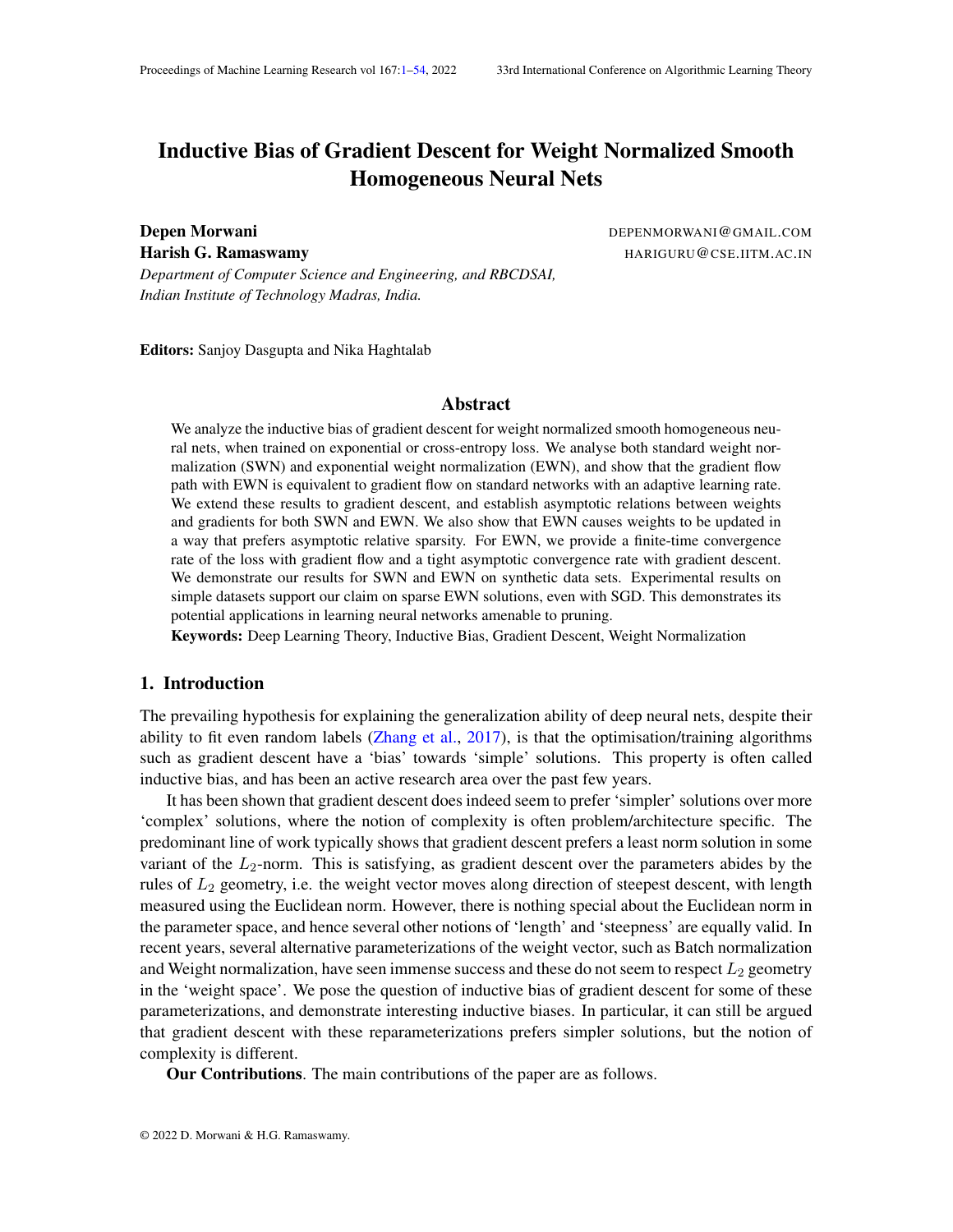Now, using the fact that<sub>u</sub> ! 1 and using Equation (24), we can say  $Z_{1}$  $t = t_2$  $(t)$ kr  $w_u L(w(t))$ kdt = 1

Using this fact and integrating the Equation (26) on both the sides for  $\frac{1}{2}$  , we get a contradiction as vectors on LHS have a nite norm while RHS tends to Thus, for every between and , there must exist  $t_8$ , such that  $u(t_3)$ <sup>></sup>  $\frac{g_u}{k_9}$  $\frac{g_u}{kg_u k}$  > cos( ).

Now, we are going to show for atl  $t_3$ ,  $v_u(t)$ <sup>></sup>  $\frac{g_u}{k \epsilon_u}$  $\frac{g_u}{\text{kg}_u \text{k}}$  > cos( ). Now, consider any such that  $\langle$   $\langle$  . Using similar argument as in Equation (26), we can say, if fortary t<sub>3</sub>,  $v_u(t_4)$ <sup>></sup>  $\frac{g_u}{k e_u}$  $\frac{ \mathsf{g}_\mathsf{u} }{ \mathsf{k} \mathsf{g}_\mathsf{u} \mathsf{k} }$  < cos( ), then

$$
\frac{\mathbf{g}_u}{\mathbf{k}\mathbf{g}_u\mathbf{k}} \quad \frac{\partial \mathbf{v}_u(t_4)}{\partial t} \qquad (t_4) \ \mathbf{u}(t_4) \mathbf{k}\mathbf{r} \ \mathbf{w}_u \mathbf{L}(\mathbf{w}(t_4)) \mathbf{k}(\cos(\cdot) \quad \cos(\cdot)) \tag{27}
$$

This means that the dot product betwe $\theta_{\tt M}^{{\boldsymbol g}_u}$  and $\mathsf{v}_u$ (t) goes up, whenever $\frac{{\boldsymbol g}_u}{\mathsf{k}\mathsf{g}_u\mathsf{k}}$  $>$   $v<sub>u</sub>(t)$  < cos(). Therefore, its not possible that<sub>u</sub>(t)<sup>></sup>  $\frac{g_u}{k \epsilon_u}$  $\frac{g_u}{\text{kg}_u \text{k}}$  cos( ) for any t > t  $_3$ . As can be arbitrarily chosen betweenand, w<sub>u</sub>(t) converges in the direction  $\mathbf{g}_u$ 

#### C.2.2. GRADIENT DESCENT

Theorem Consider a nodeu in the network with  $k = 0$  and  $\lim_{t \to 1} kw_u(t)$  kg = 1. Under assumptions (B1)-(B3) for gradient descent, for SWN

(i) 
$$
\lim_{t \to 1} \frac{w_u(t)}{kw_u(t)k} := \mathbf{w}_u
$$
 exists. (ii)  $\mathbf{w}_u = \mathbf{g}_u$  for some > 0.

Update Equations:

$$
u(t + 1) = u(t) \qquad (t) \frac{v_u(t)^r r_{w_u} L(w(t))}{kv_u(t)k} \tag{28}
$$

$$
v_{u}(t+1) = v_{u}(t) \t (t) \frac{u(t)}{kv_{u}(t)k} \t l \frac{v_{u}(t)v_{u}(t)^{2}}{kv_{u}(t)k^{2}} \t r_{w_{u}}L(w(t)) \t (29)
$$

Proof The proof will be given for  $_{\rm u}$  ! 1 . The one for  $_{\rm u}$  ! 1 can be handled similarly. As kg<sub>u</sub>k > 0, thereforer  $w_u L(w(t))$  converges in direction. Therefore, for every at is fying > g<sub>u</sub>

 $0 <$   $\lt$  2, there exists a time<sub>1</sub>( ), such that fort  $>$  t<sub>1</sub>( ),  $\frac{r}{kr}$  will (with) kr <sub>w u</sub> L (w (t)) k  $k$ g $u$  k cos(). Now, Let's assume that  $u_1(t)$  does not converge in the direction  $\mathbf{e}_1$ . Then, there must exist a satisfying  $0 < 2$ , such that for this, there exists a time  $2 > t_1$  satisfying  $v_u(t_2)$ <sup>></sup>  $\frac{g_u}{k}$  $\frac{g_u}{\text{kg}_u \text{k}}$  = cos( ) , where  $>$  .

Now, we are going to show that for any satisfying  $\lt$   $\lt$  , there exists a time<sub>3</sub>  $>$  t<sub>2</sub> such that  $\frac{{\sf v}_{{\sf u}}({\sf t}_3)}{{\sf kv}_{{\sf u}}({\sf t}_3){\sf k}}$ ><br>Gu  $\frac{\mathsf{g}_\mathsf{u}}{\mathsf{k}\mathsf{g}_\mathsf{u}\mathsf{k}}$   $\,$  >  $\,$  cos( ). Let's say for a given , no sucht $_3$  exists. Then, taking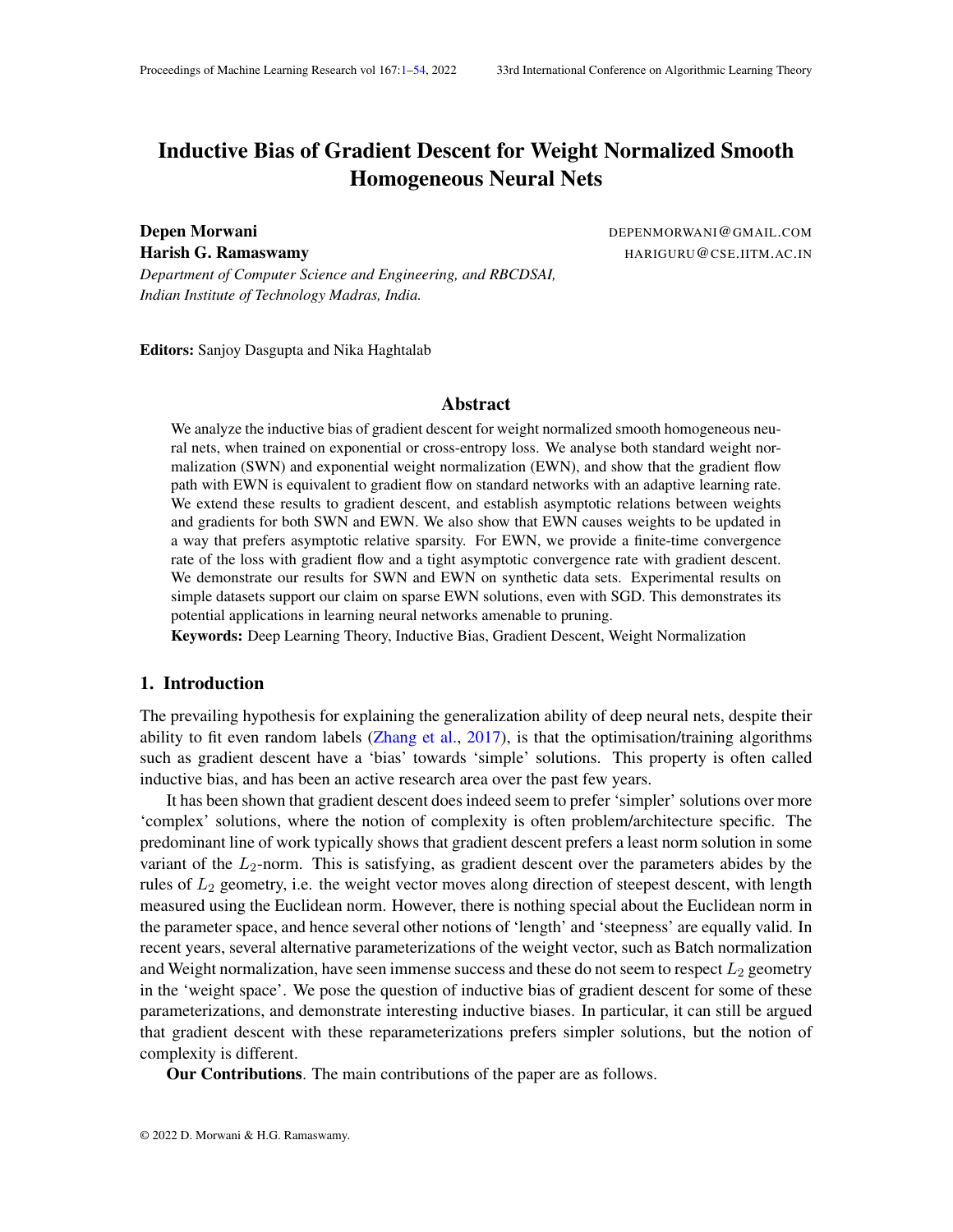dot product with $\frac{g_{\sf u}}{\mathsf{k} \mathsf{g}_{\sf u} \mathsf{k}}$  on both sides of Equation (29), we can say

$$
\frac{v_{u}(t+1)^{2} g_{u}}{kg_{u}k} = \frac{v_{u}(t)^{2} g_{u}}{kg_{u}k} +
$$
\n
$$
(t) \frac{u(t)}{kv_{u}(t)k}kr_{w_{u}}L(w(t))k \frac{g_{u}}{kg_{u}k} > 1 \frac{v_{u}(t)v_{u}(t)^{2}}{kv_{u}(t)k^{2}} \frac{r_{w_{u}}L(w(t))}{kr_{w_{u}}L(w(t))k}
$$

Now, as  $\frac{g_{\text{u}}}{\text{k}g_{\text{u}}\text{k}}$  $\frac{1}{r}$   $\frac{1}{w}$  L(w(t))  $\frac{\mathsf{r}-\mathsf{w}_\mathsf{u} \mathsf{L}(\mathsf{w}(\mathsf{t}))}{\mathsf{kr}_{-\mathsf{w}_\mathsf{u} \mathsf{L}(\mathsf{w}(\mathsf{t})) \mathsf{k}}$  cos() and  $\frac{\mathsf{g}_\mathsf{u}}{\mathsf{k} \mathsf{g}_\mathsf{u} \mathsf{k}}$  $\overline{v}_u(t)$  $\frac{v_u(t)}{kv_u(t)k}$  cos(), we can say

$$
\frac{v_{\upsilon}(t+1)^{\delta}g_{\upsilon}}{kg_{\upsilon}k} \quad \frac{v_{\upsilon}(t)^{\delta}g_{\upsilon}}{kg_{\upsilon}k} + (\cos( ) \quad \cos( ) ) \quad (t) \frac{\upsilon(t)}{kv_{\upsilon}(t)k}kr_{w_{\upsilon}}L(w(t))k \tag{30}
$$

However, in this cas  $x_{u}(t)$ k doesn't stay constant and thus increase in dot product doesn't directly correspond to an increase in angle. Now, using Equation (29), we can say

$$
kv_u(t + 1)k^2
$$
 k  $v_u(t)k^2$  + (t)  $\frac{u(t)}{kv_u(t)k}$ kr  $w_u L(w(t))k^2$  (31)

Using the above two equations, we can say, for time  $t_2$ ,

$$
\frac{v_{u}(t+1)^{>}\mathbf{g}_{u}}{kv_{u}(t+1) \, \text{kk}\mathbf{g}_{u}k} \quad r \frac{\frac{v_{u}(t)^{>}\mathbf{g}_{u}}{k\mathbf{g}_{u}k} + (t) \frac{u(t)}{kv_{u}(t)k}kr_{w_{u}}L(w(t))k}{kv_{u}(t)k^{2} + (t) \frac{u(t)}{kv_{u}(t)k}kr_{w_{u}}L(w(t))k^{2}}
$$

Unrolling the equation above, we get

$$
\frac{v_{u}(t+1)^{>}\mathbf{g}_{u}}{kv_{u}(t+1)kk\mathbf{g}_{u}k} \qquad r\frac{\frac{v_{u}(t_{2})^{>}\mathbf{g}_{u}}{kg_{u}k} + \frac{P}{k=t_{2}}}{kv_{u}(t_{2})k^{2} + \frac{P}{k=t_{2}}}\frac{(k)\frac{u(k)}{kv_{u}(k)k}kr_{w_{u}}L(w(k))k}{(k)\frac{u(k)}{kv_{u}(k)k}kr_{w_{u}}L(w(k))k^{2}}
$$
(32)

Now, as  $_{\mathsf{u}}(\mathsf{t})$  ! 1 , therefore, using Equation (29), we can say

$$
\mathbb{R}^{1} \quad (k) \text{kr}_{w_u} L(w(k))k = 1
$$

Now, using this identity, along with the assumption (A5), Equation (31) and Lemma 10, we can say

$$
\begin{array}{ll}\n\mathsf{X} & \text{(k)} \frac{\mathsf{u}(k)}{\mathsf{k} \mathsf{v}_{\mathsf{u}}(k) \mathsf{k}} \mathsf{k} \mathsf{r}_{\mathsf{w}_{\mathsf{u}}} \mathsf{L}(\mathsf{w}(k)) \mathsf{k} = 1 \\
\mathsf{k} = \mathsf{t}_2 & \mathsf{v}_{\mathsf{u}}(\mathsf{k}) \mathsf{k} = \mathsf{u}_{\mathsf{u}}\n\end{array}
$$

Using this along with Equation (32) and Lemma 9, we can say

$$
\lim_{t \uparrow 1} \frac{v_u(t+1)^> g_u}{kv_u(t+1) \, kkg_u k} \quad 1
$$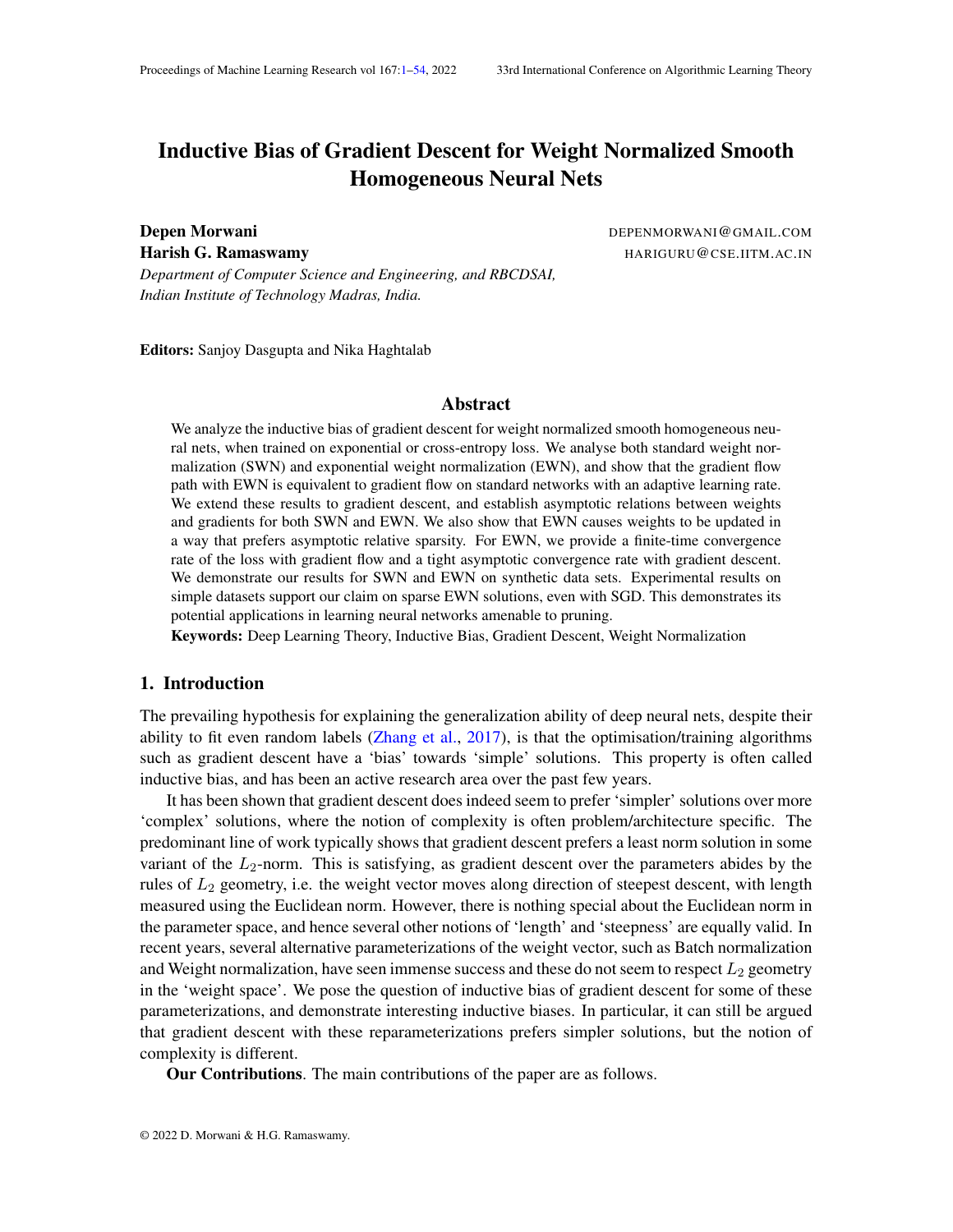However, this is not possible as the vectors on LHS have bounded norm. This contradicts. Thus there must exist  $\mathbf{t}_3$  such that  $\frac{{\sf v}_{{\sf u}}({\sf t}_3)}{{\sf k}{\sf v}_{{\sf u}}({\sf t}_3){\sf k}}$ ><br>Gu  $\frac{q_u}{kg_u k}$  >  $cos()$ .

Now, we are going to show that there exists  $\phi$  t  $_3$ , such that for alt > t  $_4$ ,  $\frac{v_u(t)}{kv_u(t)}$  $\overline{\mathsf{k}\mathsf{v}_\mathsf{u}}\left(\mathsf{t}\right)$ k ><br>gu <mark>gu</mark> ><br>kguk cos(). Consider a such that  $\lt$   $\lt$  . Now, if at any time t,  $\frac{v_u(t)}{kv_u(t)k}$ ><br>g<sub>u</sub>  $\frac{g_u}{kg_u k}$  < cos( ), then, similar to Equation  $(30)$ , we can say

$$
\frac{v_u(t+1)^>g_u}{kg_u k} \quad \frac{v_u(t)^>g_u}{kg_u k} + (\cos( \quad) \quad \cos( \quad)) \quad \text{ (t) } \frac{u(t)}{kv_u(t)k} k r_{w_u} L(w(t)) k
$$

Using the upper bound  $dv_u(t + 1)$  k from Equation (31), we can say

$$
\frac{v_{u}(t+1)^{2} g_{u}}{kv_{u}(t+1) kkg_{u}k} \frac{\frac{v_{u}(t)^{2} g_{u}}{kg_{u}k} + (cos( ) ) cos( )) (t) \frac{u(t)}{kv_{u}(t)k}kr_{w_{u}}L(w(t))k}{kv_{u}(t)k^{2} + (t) \frac{u(t)}{kv_{u}(t)k}kr_{w_{u}}L(w(t))k^{2}}
$$
(33)

Let  $(t)$   $\frac{u(t)}{kV_{av}(t)}$  $\frac{u(t)}{kv_u(t)k}$ kr wu L(w(t))k be denoted by (t). Then, the above equation can be rewritten as

$$
\frac{v_{u}(t+1)^{>}\mathbf{g}_{u}}{kv_{u}(t+1) \, \text{kk}\mathbf{g}_{u}k} \quad \frac{v_{u}(t)^{>}\mathbf{g}_{u}}{kv_{u}(t) \text{kk}\mathbf{g}_{u}k} \, \rho \, \frac{k v_{u}(t) k}{k v_{u}(t) k^{2} + (t)^{2}} + (\cos(\ ) \quad \cos(\ )) \, \rho \, \frac{(t)}{k v_{u}(t) k^{2} + (t)^{2}}
$$

Now, we are going to show that for a small enoug(t), RHS is greater tha $\mathsf{R}_{\mathcal{U}_\infty(t) \ltimes \mathsf{R}_\infty}^{\mathsf{V}_\mathsf{u}(t) > \mathsf{g}_\mathsf{u}}$ nvu (t)′<del>g</del>u<br>Rv<sub>u</sub> (t)kk**g**uk∙

$$
\frac{v_{u}(t)^{3} g_{u}}{kv_{u}(t)kkg_{u}k} P \frac{kv_{u}(t)k}{kv_{u}(t)k^{2} + (t)^{2}} + (cos( ) ) cos( ) ) P \frac{(t)}{kv_{u}(t)k^{2} + (t)^{2}} > \frac{v_{u}(t)^{3} g_{u}}{kv_{u}(t)kkg_{u}k}
$$
  
\n= 
$$
)(cos( ) cos( ) ) P \frac{(t)}{kv_{u}(t)k^{2} + (t)^{2}} > \frac{v_{u}(t)^{3} g_{u}}{kv_{u}(t)kkg_{u}k} 1 P \frac{kv_{u}(t)k}{kv_{u}(t)k^{2} + (t)^{2}}
$$
  
\n= 
$$
)(cos( ) cos( ) ) > \frac{v_{u}(t)^{3} g_{u}}{kv_{u}(t)kkg_{u}k} P \frac{p}{kv_{u}(t)k^{2} + (t)^{2}} k v_{u}(t)k}{(t)}
$$

Clearly as  $(t)$ ! 0, the RHS tends to 0, therefore the equation is satis ed. Thus for a small enough (t), RHS of Equation (33) is greater tha $\frac{\partial u(t) \cdot \partial u}{\partial t}$ الا<sup>س روس</sup> <sup>a</sup>t<sup>u (r)</sup> <sup>gu</sup> ks kv<sub>u</sub>(t)k keeps on increasing and by Assumption (A5)(im<sub>t!1</sub> (t) u(t)kr w<sub>u</sub> L(w(t))k = 0, we can say there exists a time such that for any  $>$  t  $_5$ ,  $\frac{v_u(t)^5 g_u}{kv_u(t)kkR}$  $\frac{{\sf v}_{{\sf u}}({\sf t})^>{\sf g}_{{\sf u}}}{\sf kv}_{{\sf u}}({\sf t})$ kk ${\sf g}_{{\sf u}}$ k goes up whenever $\frac{{\sf v}_{{\sf u}}({\sf t})^{{\sf u}}}{\sf kv}_{{\sf u}}({\sf t})$ k ><br>gu  $\frac{g_u}{kg_u k}$  < cos( ).

Also, by using Equation (29) and Assumption (A5), we can say, that there exists  $a<sub>6</sub>$ time such that fort > t  $_6$ ,  $\frac{v_u(t)}{kv_u(t)}$ kv <sub>u</sub> (t) k ><br>gu  $\frac{g_u}{k g_u k}$  >  $cos() =)$   $\frac{v_u(t+1)}{kv_u(t+1)}$ kv <sup>u</sup> (t+1) k ><br>gu  $\frac{g_u}{kg_u k}$  >  $cos()$ , as the RHS of Equation (29) goes to 0 norm in limit. Now, detne> max (t<sub>5</sub>; t<sub>6</sub>) such that  $v_u(t_4)$ kv <sub>u</sub> (t<sub>4</sub>)k ><br>gu  $\frac{g_u}{k g_u k}$  > cos() (must exist from previous arguments). Then, as the dot product always goes up when betweens() andcos(), and can't go in a single step from being greater thancos() to less thancos(), therefore, for every > t <sub>4</sub>,  $\frac{v_u(t)}{kv_u(t)}$ kv <sub>u</sub> (t)k ><br>g<sub>u</sub>  $\frac{g_u}{kg_u k}$  > cos( ).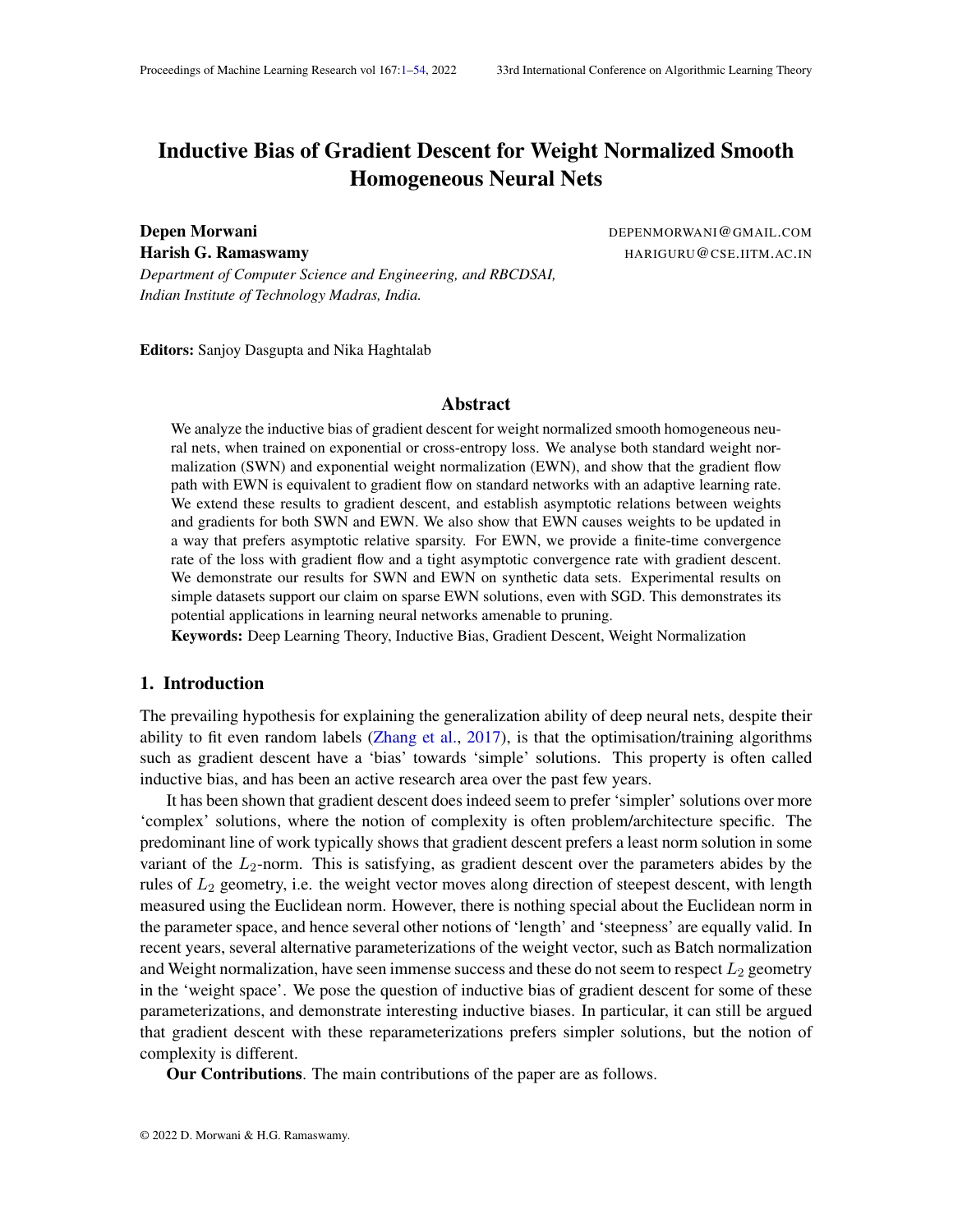Now as the above argument holds for ant petween and , and for any  $> 0$ , we can say that  $w_u(t)$  converges in direction  $\mathbf{g}_{u}$ .

#### Appendix D. Proof of Theorem 4

Theorem Consider two nodes and in the network with  $g_{\mu}k$  k  $g_{\nu}k > 0$ ; lim<sub>t!1</sub> kw<sub>u</sub>(t)k = 1 and  $\lim_{t\downarrow1}$  kw<sub>v</sub>(t)k = 1. Let  $\frac{\text{kg}_u k}{\text{kg}_v k}$  be denoted byc. Under assumptions (A1), (A2) for gradient ow and (B1)-(B3) for gradient descent,

- (i) for SWN,  $\lim_{t \downarrow 1} \frac{k w_u(t) k}{k w_u(t) k}$  $\frac{KW_u(t)K}{kw_v(t)k} = C$
- (ii) for EWN,  $\lim_{t \downarrow 1} \frac{\text{kw}_{u}(t)k}{\text{kw}_{v}(t)k}$  $\frac{\mathsf{kw}_\mathsf{u}\,(\mathsf{t})\mathsf{k}}{\mathsf{kw}_\mathsf{v}(\mathsf{t})\mathsf{k}}$  is either0; 1  $\,$  or  $\frac{1}{\mathrm{c}}$

Proof for different cases will be split into different subsections and the corresponding case will be restated there for ease of the reader.

#### D.1. Exponential Weight Normalization

dt <sup>=</sup>

#### D.1.1. GRADIENT FLOW

Theorem Consider two nodes and in the network with  $\mathbf{g}_{\mu}$  k  $\mathbf{g}_{\nu}$  k  $> 0$ ;  $\lim_{t\to 1}$  kw<sub>u</sub>(t)k = 1 and  $\lim_{t\downarrow1}$  kw<sub>v</sub>(t)k = 1. Let  $\frac{\text{kg}_u \text{kg}}{\text{kg}_v \text{kg}}$  be denoted byc. Under assumptions (A1), (A2) for gradient ow, for EWN, lim<sub>t!1</sub>  $\frac{\text{kw}_{u}(t)k}{\text{kw}_{u}(t)k}$  $\frac{\mathsf{kw}_\mathsf{u}\,(\mathsf{t})\mathsf{k}}{\mathsf{kw}_\mathsf{v}(\mathsf{t})\mathsf{k}}$  is either0; 1  $\,$  or  $\frac{1}{\mathsf{c}}$ 

Proof Using Theorem 3 and the fact the that  $\frac{kr}{kr} \frac{w_u L(w(t))k}{w(t)k}$  $\frac{k \cdot w_u L(w(t))k}{k \cdot w_v L(w(t))k} = c$ , for any  $0 < c$  and  $0 <$   $\lt$  2, there exists a time<sub>d</sub>, such that fort  $>$  t<sub>1</sub>, the following hold

(i)  $\frac{k r}{k r} \frac{v_u L (w(t))k}{v_v L (w(t))k}$  2 [c ; c + ] (ii)  $\frac{w_u(t)}{k w_u(t)k}$  $\frac{1}{r}$   $\frac{1}{w}$  L(w(t)) kr <sub>w u</sub> L (w (t)) k cos( ) (iii)  $\frac{w_v(t)}{kw_v(t)k}$  $\frac{r}{\sqrt{L(w(t))}}$  $\frac{r_{w_v}L(w(t))}{kr_{w_v}L(w(t))k}$  COS().

Now, we will provide the proof of part (iii) of Proposition 5, i.e, for EWN, if at some time  $t_2 > t_1$ ,

(a) 
$$
\frac{kw_u(t_2)k}{kw_v(t_2)k} > \frac{1}{(c \mod 0)} = 1
$$
  $\lim_{t \to 1} \frac{kw_u(t)k}{kw_v(t)k} = 1$   
\n(b)  $\frac{kw_u(t_2)k}{kw_v(t_2)k} < \frac{\cos(1)}{c+1} = 1$   $\lim_{t \to 1} \frac{kw_u(t)k}{kw_v(t)k} = 0$   
\n(a)  $\frac{kw_u(t_2)k}{kw_v(t_2)k} > \frac{1}{(c \mod 0)(\cos(1))} = 1$   $\lim_{t \to 1} \frac{kw_u(t)k}{kw_v(t)k} = 1$   
\nUsing Equation (14),  
\n $\frac{dkw_u(t)k}{dt} = \frac{de^{u(t)}}{dt} = (t)kw_u(t)k^2(v_u(t)^>r_{w_u}L(w(t)))$  (34)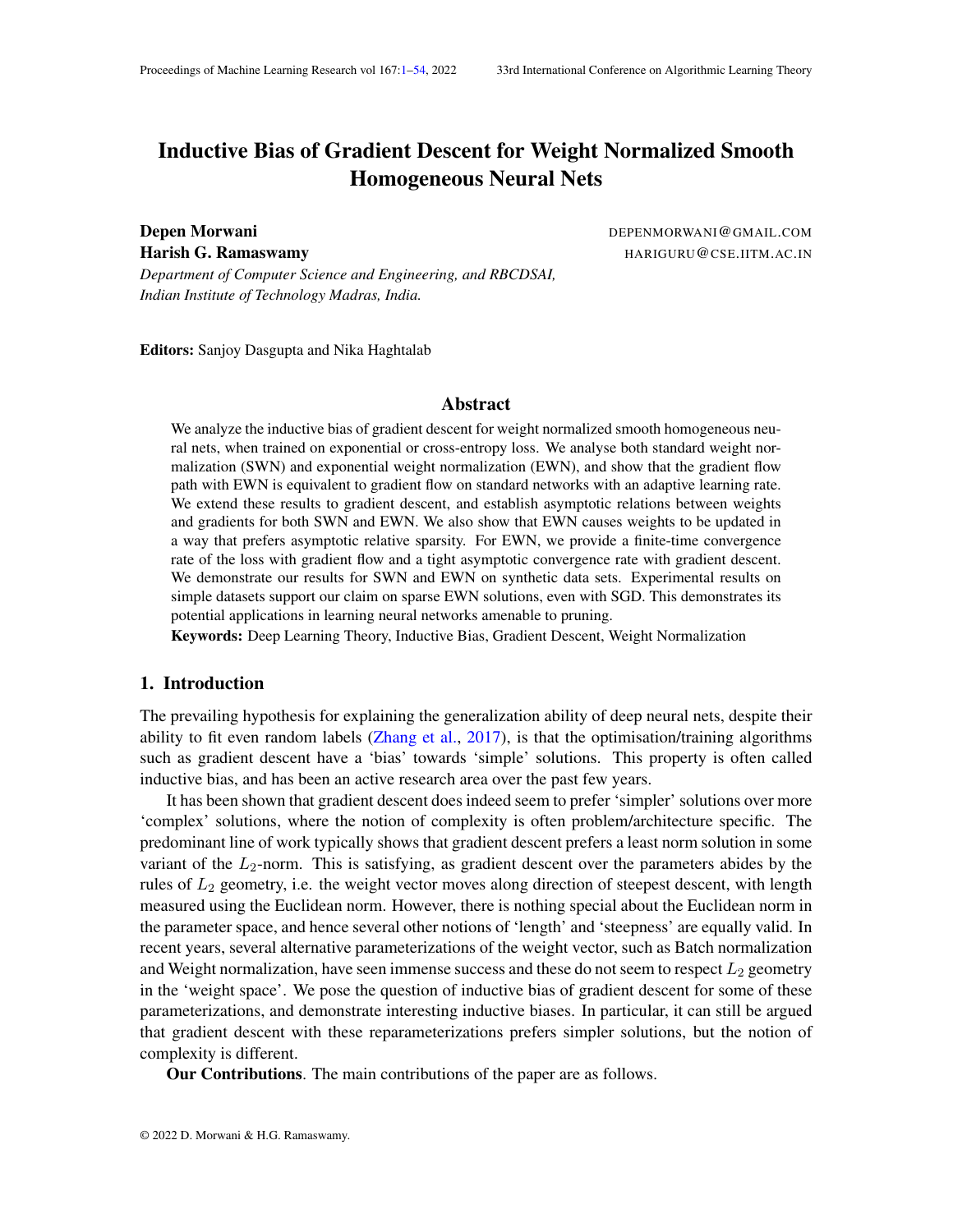Using the equation above, we can say floot  $_1$ ,

$$
\frac{d_{\frac{kW_u(t)k}{kW_v(t)k}}^{ \frac{kW_u(t)k}{kW_v(t)k}}}{dt} = \frac{kw_v(t)k\frac{dkw_u(t)k}{dt} - kw_v(t)k^2}{kw_v(t)k^2}
$$
\n
$$
(t)\frac{kw_u(t)k}{kw_v(t)k}(kw_u(t)kkr_{w_u}L(w(t))k\cos()k w_v(t)kkr_{w_v}L(w(t))k)
$$
\n
$$
(t)kw_u(t)kkr_{w_u}L(w(t))k - \frac{kw_u(t)k}{kw_v(t)k}\cos() - \frac{1}{c}
$$
\n(35)

In this case, using Equation (35), we can  $\frac{d_{k\mathbf{w}_u(t)k}^{k\mathbf{w}_u(t)k}}{dt} > 0$  at t $_2$ . Thus, $\frac{k\mathbf{w}_u(t)k}{k\mathbf{w}_v(t)k}$  always remains greater than $\frac{1}{(c_-)\cos(-)}$  and keeps on increasing. Let's den $\frac{kW}{W_V(t_2)k}$  by  $^-$  . Then, fort > t  $_2,$ 

$$
\frac{d_{\frac{kw_u(t)k}{kw_v(t)k}}^{kw_u(t)k}}{dt} \qquad \cos(\quad) \quad \frac{1}{c} \qquad (t)kw_u(t)kkr_{w_u}L(w(t))k
$$

R<br>As <sub>u</sub>!1 , therefore using Equation (14), we can say  $\frac{1}{2}$ y (t)kw $_{\textrm{u}}$ (t)kkr  $_{\textrm{w}_\textrm{u}}$ L(w(t))kdt!1 . Thus, integrating both the sides of the equation above trom 1, we get

$$
\begin{matrix} Z_{1} & \frac{d\frac{k w_u(t)k}{kw_v(t)k}}{dt}dt & 1 \end{matrix}
$$

Thuslim $_{t!1}$   $\frac{\text{kw}_u(t) \text{k}}{\text{kw}_u(t) \text{k}}$  $\frac{kw_u(t)k}{kw_v(t)k} = 1$ . (b)  $\frac{\text{kw}_{u}(t_2)k}{\text{kw}_{v}(t_2)k}$  <  $\frac{\cos( )}{c+ }$  $\frac{\cos(1)}{\cos(1)}$  =)  $\lim_{t \downarrow 1}$   $\frac{\text{kw}_{\text{u}}(t)\text{k}}{\text{kw}_{\text{v}}(t)\text{k}}$  $\frac{\kappa w_u(t) \kappa}{\kappa w_v(t) k} = 0$ . Using Equation (34), we can say for  $t_{1}$ ,  $k$ 

$$
\frac{d_{\frac{kw_u(t)k}{kw_v(t)k}}^{w_u(t)k}}{dt} = \frac{kw_v(t)k \frac{dw_u(t)k}{dt} - k w_u(t)k \frac{dw_v(t)k}{dt}}{kw_v(t)k}
$$
\n
$$
(t) \frac{kw_u(t)k}{kw_v(t)k} (kw_u(t)kkr_{w_u}L(w(t))k) - k w_v(t)kkr_{w_v}L(w(t))k \cos(\theta))
$$
\n
$$
= ( (t)kw_v(t)kkr_{w_v}L(w(t))k) \frac{kw_u(t)k}{kw_v(t)k} - \frac{kw_ukkr_{w_v}L(w(t))k}{kw_vkkr_{w_v}L(w(t))k} - \cos(\theta)
$$
\n
$$
( (t)kw_v(t)kkr_{w_v}L(w(t))k) \frac{kw_u(t)k}{kw_v(t)k} - \frac{kw_uk}{kw_vk}(c+) - \cos(\theta)
$$
\n(36)

In this case, using Equation (36), we can  $\frac{d^{k w_u(t)k}_{k w_d(t)k}}{dt} < 0$  at t $_2$ . Thus, $\frac{k w_u(t)k}{k w_v(t)k}$  always remains smaller than $\frac{\cos(\cdot)}{\cos(\cdot)}$  and keeps on decreasing. Now, lets  $\frac{\mathsf{kap}_{\mathsf{H1}}-\frac{\mathsf{kw}_{\mathsf{u}}(\mathsf{t})\mathsf{k}}{\mathsf{kw}_{\mathsf{v}}(\mathsf{t})\mathsf{k}}$  $\frac{kw_u(t)K}{kw_v(t)K} > 0$ . This means that kw<sub>u</sub> (t)k  ${\sf kw}_{\tt V}(\mathsf{t})$ k  $>$   $\,$  , for some  $\,$   $>$  0. Also, let's denot $\frac{\mathsf{kw}_\mathsf{w}(\mathsf{t}_2)\mathsf{k}}{\mathsf{kw}_\mathsf{v}(\mathsf{t}_2)\mathsf{k}}$  by  $\,$  . Then we can say

$$
\frac{d_{\overline{\text{kw}_{v}(t)k}}^{\text{kw}_{v}(t)k}}{dt} \qquad \text{(cos( ) \qquad (c+ ) ) (t)kw_{v}(t)kkr_{w_{v}}L(w(t))k}
$$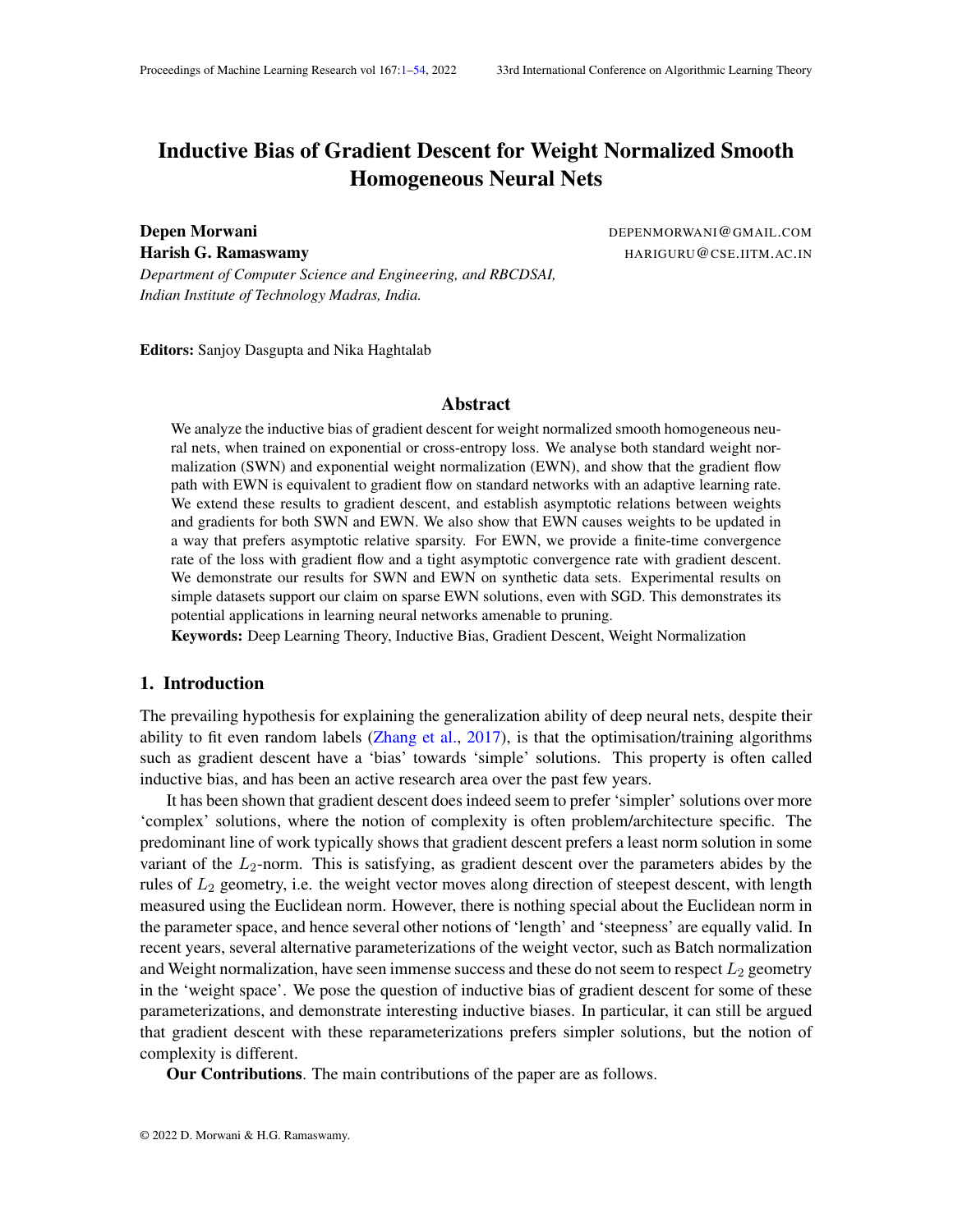R<sub>1</sub><br>As <sub>v</sub> ! 1 , therefore using Equation (14), we can say  $\frac{1}{2}$ y (t)kw $\mathrm{v(t)}$ kkr  $\mathrm{w_{v}}$ L(w(t))kdt = 1 . Thus, integrating both the sides of the equation above  $t$  to  $t\alpha$  1, we get

$$
\begin{matrix} Z_{1} & d\frac{k w_u(t)k}{k w_v(t)k} \\ & t_2 & dt \end{matrix} \quad \text{d}t \quad \ \ 1
$$

This is not possible  $\mathrm{a}_{\mathsf{R} \mathsf{w}_\mathsf{v}(t) k}^{\mathsf{kw}_\mathsf{u}(t) \mathsf{k}}$  is lower bounded by 0. Thu $\mathsf{im}_{\mathsf{t}!1}$   $\quad \frac{\mathsf{kw}_\mathsf{u}(t) \mathsf{k}}{\mathsf{kw}_\mathsf{v}(t) \mathsf{k}}$  $\frac{\kappa w_u(t)\kappa}{\kappa w_v(t)\kappa} = 0$ .

Now, as and tend to 0, the length of the interval of stabilition  $\frac{\mathsf{ps}(\ )}{\mathsf{c}^+};\frac{1}{(\mathsf{c}^-)\,\mathsf{c}}$  $\frac{1}{\left( \mathsf{c}\quad\right) \mathsf{cos}\left( \ \right) }$ ] shrinks to zero, around the point. Thus, either $\frac{k\mathsf{w}_\mathsf{u}(t)\mathsf{k}}{k\mathsf{w}_\mathsf{v}(t)\mathsf{k}}$  moves out of the interval of stability and converges to either0 or 1  $\,$  , or it always remains within the interval of stability and converge $\rm \dot{g}$ .to

#### D.1.2. GRADIENT DESCENT

Theorem Consider two nodes andv in the network with  $g_{u}k$  k  $g_{v}k$  > 0; lim<sub>t!1</sub> kw<sub>u</sub>(t)k = 1 andlim<sub>t!1</sub> kw<sub>v</sub>(t)k = 1 . Let $\frac{kg_u k}{kg_v k}$  be denoted by. Under assumptions (B1)-(B3) for gradient descent, for EWNim $_{\rm t!1}$   $\frac{\mathsf{kw}_{\mathsf{u}}(\mathsf{t})\mathsf{k}}{\mathsf{kw}_{\mathsf{w}}(\mathsf{t})\mathsf{k}}$  $\frac{\mathsf{kw}_\mathsf{u}\left(\mathsf{t}\right)\mathsf{k}}{\mathsf{kw}_\mathsf{v}\left(\mathsf{t}\right)\mathsf{k}}$  is either0; 1  $\,$  or  $\frac{1}{\mathrm{c}}$ 

Proof Using Theorem 3 and the fact the that  $\frac{kr_{w}L(w(t))k}{kr_{w-1}(w(t))k}$  $\frac{k \cdot w_u L(w(t))k}{k \cdot w_v L(w(t))k} = c$ , for any  $0 < c$  and  $0 <$   $\lt$  2, there exists a time<sub>d</sub>, such that fort  $>$  t<sub>1</sub>, the following hold

(i) 
$$
\frac{kr_{w_u}L(w(t))k}{kr_{w_v}L(w(t))k} \cdot 2[c \quad ;c+ \quad ]
$$
 (ii) 
$$
\frac{w_u(t)}{kw_u(t)k} \rightarrow \frac{r_{w_u}L(w(t))}{kr_{w_u}L(w(t))k} \quad \cos(\cdot)
$$

(iii) <sup>w</sup> <sup>v</sup> (t) kw <sup>v</sup> (t)k > r <sup>w</sup> <sup>v</sup> L (w (t)) kr <sup>w</sup> <sup>v</sup> L (w (t)) k cos( ).

Now, we will provide the proof of part (iii) of Proposition 5, i.e, for EWN, if at some time  $t_2 > t_1$ ,

- (a)  $\frac{\text{kw}_{u}(t_2) \text{k}}{\text{kw}_{v}(t_2) \text{k}} > \frac{1}{(c_2 + c_1)}$  $\frac{1}{(c_1) \cos(\theta)}$  =)  $\lim_{t \downarrow 1}$   $\frac{k w_u(t) k}{k w_v(t) k}$  $\frac{kw_u(t)k}{kw_v(t)k} = 1$
- (b)  $\frac{\text{kw}_{u}(t_2)k}{\text{kw}_{v}(t_2)k} < \frac{\cos($  )  $\frac{\cos(1)}{\cos(1)}$  =)  $\lim_{t \downarrow 1}$   $\frac{\text{kw}_{u}(t)k}{\text{kw}_{v}(t)k}$  $\frac{\kappa w_u(t) \kappa}{\kappa w_v(t) k} = 0$

(a)  $\frac{\text{kw}_{u}(t_2) \text{k}}{\text{kw}_{v}(t_2) \text{k}} > \frac{1}{(c_1 + c_2)}$  $\frac{1}{(c_1) \cos(\theta)}$  =)  $\lim_{t \downarrow 1}$   $\frac{k w_u(t) k}{k w_v(t) k}$  $\frac{kw_u(t)k}{kw_v(t)k} = 1$ Using Equation (18) and part 1 of the Proposition, we can say

$$
\frac{k w_u(t_2+1) k}{k w_v(t_2+1) k} = \frac{k w_u(t_2) k + (t_2) \cos( )k w_u(t_2) k^2 k r_{w_u} L(w(t_2)) k}{k w_v(t_2) k + (t_2) k w_v(t_2) k^2 k r_{w_v} L(w(t_2)) k}
$$
\n
$$
= \frac{k w_u(t_2) k}{k w_v(t_2) k} \frac{1 + \cos( ) (t_2) k w_u(t_2) k k r_{w_u} L(w(t_2)) k}{1 + (t_2) k w_v(t_2) k k r_{w_v} L(w(t_2)) k}
$$
\n
$$
\frac{k w_u(t_2) k}{k w_v(t_2) k}
$$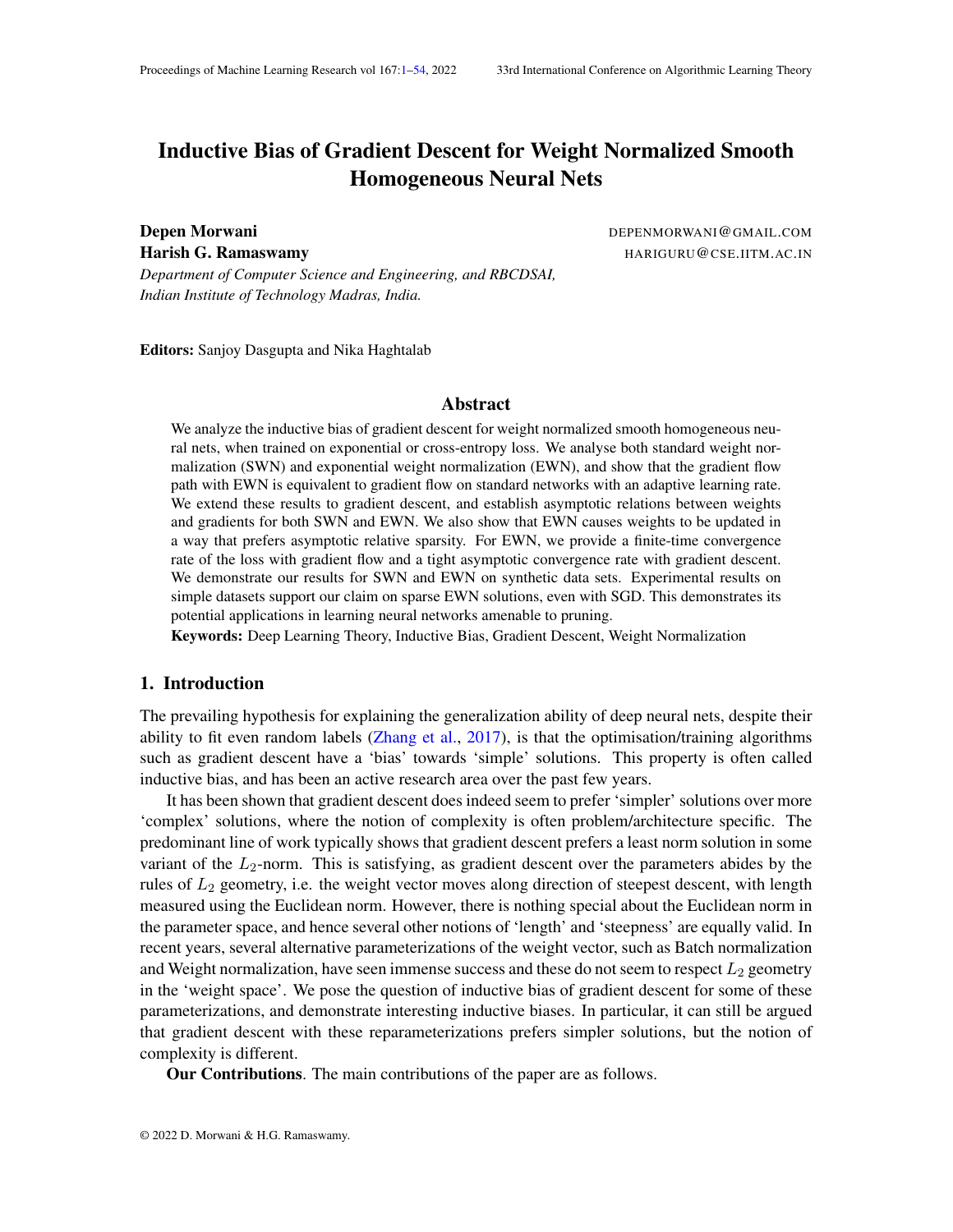Thus, $\frac{kw_u(t)k}{kw_v(t)k}$  keeps on increasing for>  $t$   $_2.$  It can either diverge to in nity or converge to a -nite value. If it converges to a nite value, then by Stolz Cesaro theorem,

$$
\lim_{t \to 1} \frac{k w_u(t)k}{k w_v(t)k} = \lim_{t \to 1} \frac{k w_u(t)k^2 k r_{w_u} L(w(t))k}{k w_v(t)k^2 k r_{w_v} L(w(t))k}
$$

However, this is not possible  $\frac{\lambda W_u(t)k}{\lambda W_v(t)k} > \frac{1}{c}$  $\frac{1}{c}$  for everyt > t  $_2$ . Thus, $\frac{kw_u(t)k}{kw_v(t)k}$  diverges to in nity. (b)  $\frac{\text{kw}_{u}(t_2)k}{\text{kw}_{v}(t_2)k}$  <  $\frac{\cos($  )  $\frac{\cos(1)}{\cos(1)}$  =)  $\lim_{t \downarrow 1}$   $\frac{\text{kw}_{\text{u}}(t)\text{k}}{\text{kw}_{\text{v}}(t)\text{k}}$  $\frac{\kappa w_u(t)\kappa}{\kappa w_v(t)\kappa} = 0$ Using Equation (18) and part 1 of the Proposition, we can say

$$
\frac{k w_u(t_2+1) k}{k w_v(t_2+1) k} \quad \frac{k w_u(t_2) k + (t_2) k w_u(t_2) k^2 k r_{w_u} L(w(t_2)) k}{k w_v(t_2) k + (t_2) \cos(\frac{1}{2} k w_v(t_2) k^2 k r_{w_v} L(w(t_2)) k}
$$
\n
$$
= \frac{k w_u(t_2) k}{k w_v(t_2) k} \quad \frac{1 + (t_2) k w_u(t_2) k k r_{w_u} L(w(t_2)) k}{1 + (t_2) \cos(\frac{1}{2} k w_v(t_2) k k r_{w_v} L(w(t_2)) k}
$$
\n
$$
\frac{k w_u(t_2) k}{k w_v(t_2) k}
$$

Thus, $\frac{kw_u(t)k}{kw_v(t)k}$  keeps on decreasing fo⊳  $t$   $_2$ . As it is always greater than zero, it must converge. Therefore, by Stolz Cesaro Theorem,

$$
\lim_{t \to 1} \frac{k w_{u}(t) k}{k w_{v}(t) k} = \lim_{t \to 1} \frac{k w_{u}(t) k^{2} k r_{w_{u}} L(w(t)) k}{k w_{v}(t) k^{2} k r_{w_{v}} L(w(t)) k}
$$

For  $\frac{kw_u(t)k}{kw_v(t)k} < \frac{1}{c}$  $\frac{1}{\rm c}$ , this can only be satis ed whelm $_{\rm t!1}$   $\quad \frac{\rm kw_u(t)k}{\rm kw_v(t)k}$  $\frac{\kappa w_u(t)\kappa}{\kappa w_v(t)\kappa} = 0$ .

Now, as and tend to 0, the length of the interval of stabilition  $\frac{\mathsf{ps}(\ )}{\mathsf{c}^+};\frac{1}{(\mathsf{c}^-)\,\mathsf{c}}$  $\frac{1}{\left( \mathsf{c}\quad\right) \mathsf{cos}\left( \ \right) }$ ] shrinks to zero, around the point. Thus, either $\frac{k\mathsf{w}_\mathsf{u}(t)\mathsf{k}}{k\mathsf{w}_\mathsf{v}(t)\mathsf{k}}$  moves out of the interval of stability and converges to either0 or 1  $\,$  , or it always remains within the interval of stability and converge $\rm \dot{\bar{g}}.$ to

#### D.2. Standard Weight Normalization

#### D.2.1. GRADIENT FLOW

Theorem Consider two nodes andv in the network with  $g_{u}k$  k  $g_{v}k$  > 0; lim<sub>t!1</sub> kw<sub>u</sub>(t)k = 1 and lim<sub>t!1</sub> kw<sub>v</sub>(t)k = 1. Let  $\frac{\text{kg}_u k}{\text{kg}_v k}$  be denoted byc. Under assumptions (A1), (A2) for gradient ow, for SWNJim<sub>t!1</sub>  $\frac{\text{kw}_{u}(t)k}{\text{kw}_{u}(t)k}$  $\frac{kw_u(t)k}{kw_v(t)k} = C$ 

Proof From Theorem 3, we can say, for bothandy, weights and gradients converge in opposite directions.

Consider a time<sub>1</sub>, such that for any  $> t<sub>1</sub>$ ,

- r  $w_u L(w(t))$  andw<sub>u</sub>(t) atmost make an anglewith each other
- r  $w_v L(w(t))$  andw $v(t)$  atmost make an anglewith each other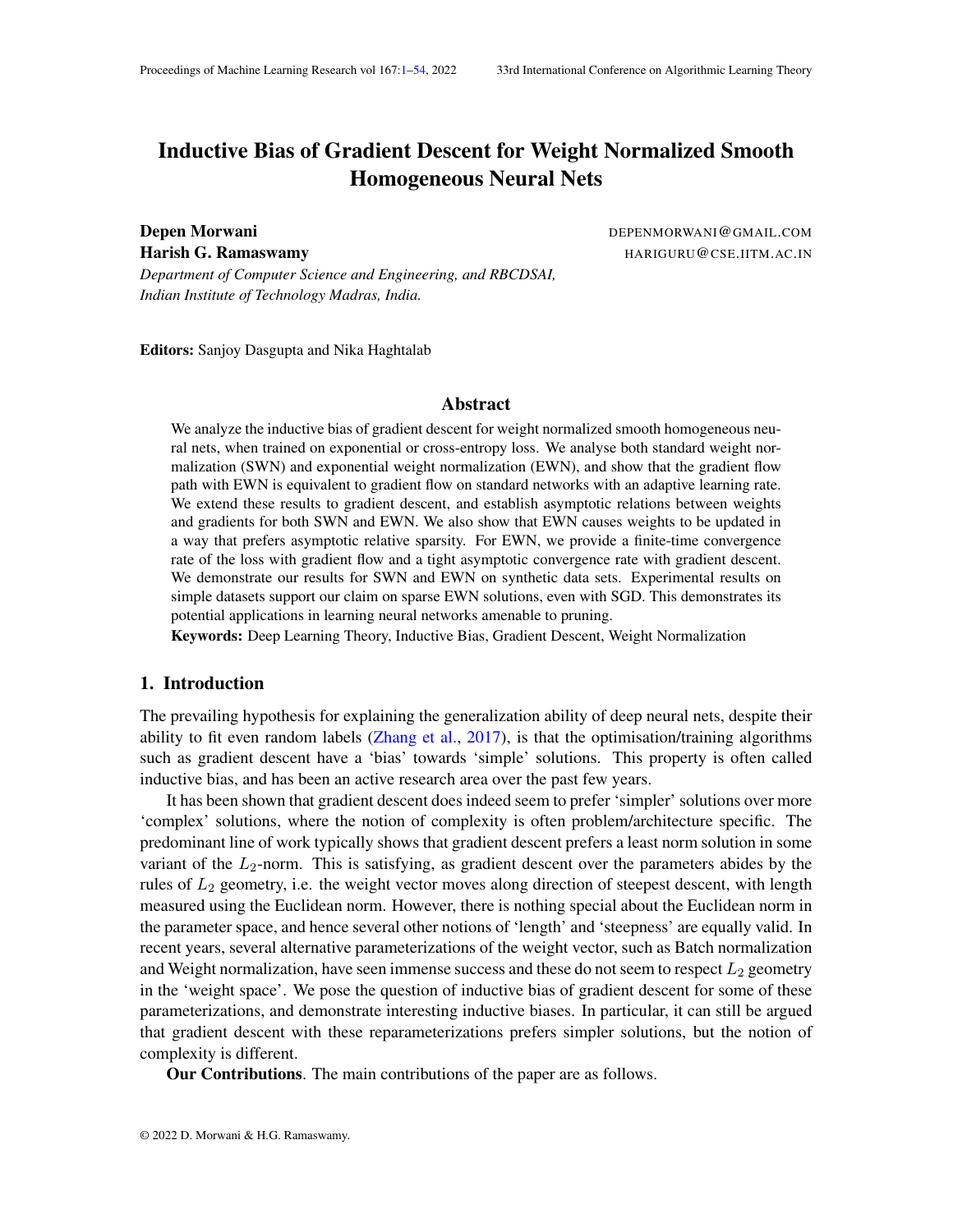Then, using Equation  $(24)$ , we can say for any time  $t_1$ ,

$$
Z_{t}
$$
\nkw<sub>u</sub>(t)k k w<sub>u</sub>(t<sub>2</sub>)k + cos( )\n
$$
Z_{t}
$$
\nkw<sub>u</sub>(t)k k w<sub>u</sub>(t<sub>2</sub>)k + 
$$
Z_{t}
$$
\nkw<sub>u</sub>(t)k k w<sub>u</sub>(t<sub>2</sub>)k + 
$$
K = t_{2}
$$
\nkw<sub>v</sub>(t)k k w<sub>v</sub>(t<sub>2</sub>)k + cos( )\n
$$
Z_{t}
$$
\nkw<sub>v</sub>(t)k k w<sub>v</sub>(t<sub>2</sub>)k + cos( )\n
$$
Z_{t}
$$
\nkw<sub>v</sub>(t)k k w<sub>v</sub>(t<sub>2</sub>)k + (k)kr w<sub>v</sub>(k)kdk\n
$$
Z_{t}
$$
\n(k)kr w<sub>v</sub>(k)kdk

Using the above equations, we can say, for timed  $_2$ ,

$$
\frac{k w_u(t)k}{kw_v(t)k} \quad \frac{k w_u(t_2)k + \cos\left(\frac{R_t}{k - t_2}\right)k + \sin\left(\frac{R_t}{k - t_2}\right)k + \cos\left(\frac{R_t}{k - t_2}\right)k}{k w_v(t_2)k + \cos\left(\frac{R_t}{k - t_2}\right)k + \cos\left(\frac{R_t}{k - t_2}\right)k}
$$
\n
$$
\frac{k w_u(t)k}{kw_v(t)k} \quad \frac{k w_u(t_2)k + \cos\left(\frac{R_t}{k - t_2}\right)k + \cos\left(\frac{R_t}{k - t_2}\right)k}{k + t_2} \quad (k)k r_{w_v}L(w(k))k dk
$$

We know that both integrals divergelas u(t)k andkw v(t)k ! 1 , lim  $\frac{kw_u(t)k}{kw_u(t)k}$  $\frac{\mathsf{kw}_\mathsf{u}(\mathsf{t}) \mathsf{k}}{\mathsf{kw}_\mathsf{v}(\mathsf{t}) \mathsf{k}}$  andlim  $_{\mathsf{t}}$ !  $_{\mathsf{kr} = \mathsf{w}_\mathsf{v} \mathsf{u}(\mathsf{w}(\mathsf{t}))}$   $_{\mathsf{kr} = \mathsf{w}_\mathsf{v} \mathsf{u}(\mathsf{w}(\mathsf{t}))}$ we know that both integrals divergence  $u(t)$  and  $w(t)$ ,  $\cdots$ ,  $u(t)$  and  $\frac{k w_{\nu}(t)k}{k w_{\nu}(t)k}$  and  $u(t)$  and  $\frac{k w_{\nu}(t)k}{k w_{\nu}(t)k}$  and  $u(t)$  and  $\frac{k w_{\nu}(t)w(t)}{k w_{\nu}(t)k}$ rem, we get

 $\blacksquare$ 

$$
\liminf_{t \uparrow 1} \frac{k w_u(t) k}{k w_v(t) k} = \frac{\cos( \theta_k) k g_u k}{k g_v k}
$$
\n
$$
\limsup_{t \uparrow 1} \frac{k w_u(t) k}{k w_v(t) k} = \frac{k g_u k}{\cos( \theta_k) k g_v k}
$$

As this holds for any  $> 0$ , therefore

$$
\lim_{t \downarrow 1} \frac{\mathrm{kw}_{\mathrm{u}}(t)\mathrm{k}}{\mathrm{kw}_{\mathrm{v}}(t)\mathrm{k}} = \mathrm{c}
$$

#### D.2.2. GRADIENT DESCENT

Theorem Consider two nodes and in the network with  $g_{\mu}k$  k  $g_{\nu}k > 0$ ; lim<sub>t!1</sub> kw<sub>u</sub>(t)k = 1 and lim<sub>t!1</sub> kw<sub>v</sub>(t)k = 1. Let  $\frac{\text{kg}_u \cdot \text{k}}{\text{kg}_v \cdot \text{k}}$  be denoted by .Under assumptions (B1) - (B3) for gradient descent, for SW $\frac{\mathsf{Kw}_\mathsf{u}(t)\mathsf{K}}{\mathsf{Kw}_\mathsf{u}(t)\mathsf{K}}$  $\frac{Kw_u(t)K}{kw_v(t)k} = C$ 

Proof For ease of notation, we will denote the two nodes lands. From Theorem 3, we can say, for both u ands, weights and gradients converge in opposite directions. Now from Equation (28), we can say

$$
u(t) = u(0) \sum_{k=0}^{k \cdot \lambda t - 1} (k) \frac{v_u(k)^{2} r_{w_u} L(w(k))}{kv_u(k)k}
$$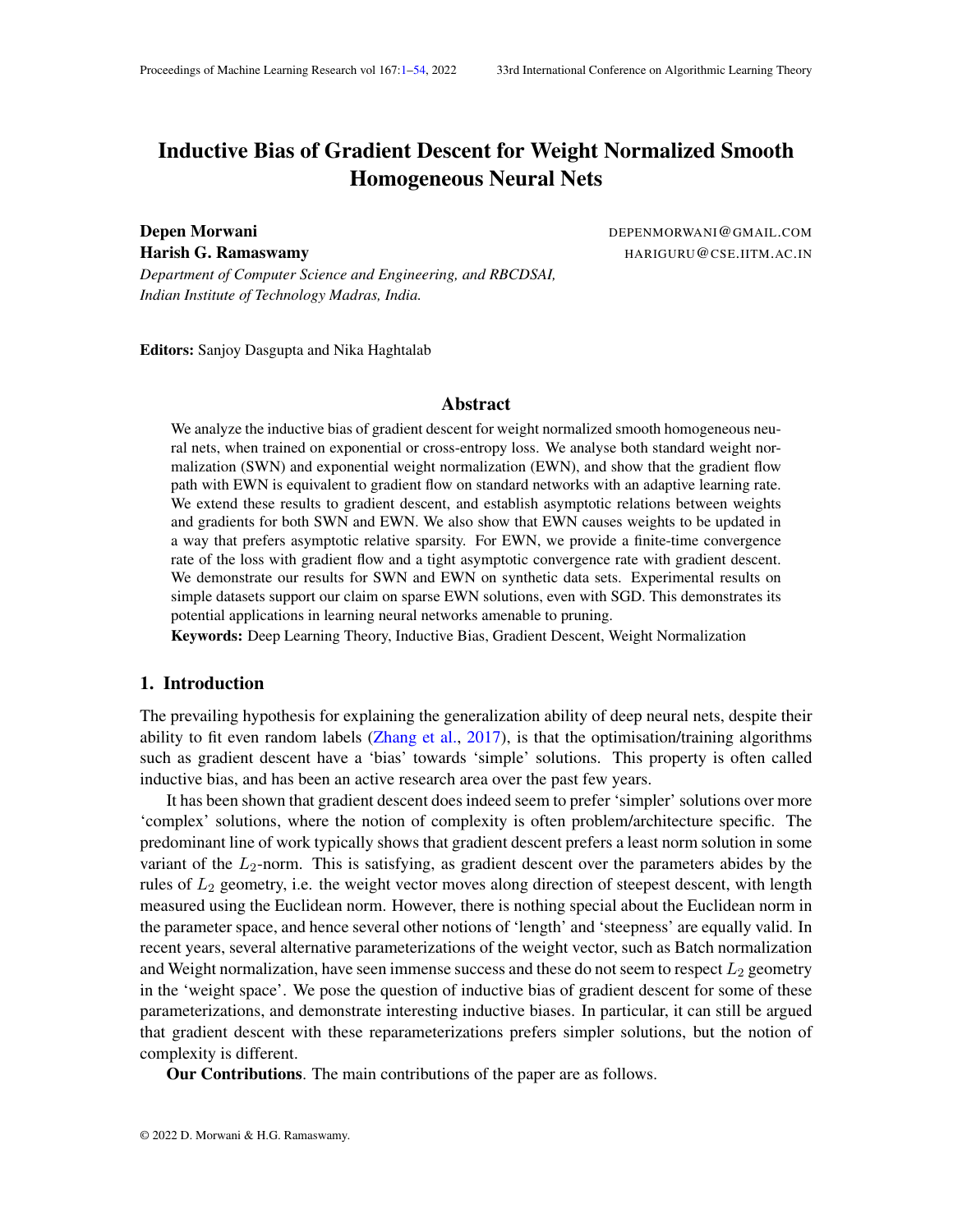$$
s(t) = s(0) \sum_{k=0}^{k \cdot \lambda t - 1} (k) \frac{v_s(k)^{2} r_{w_s} L(w(k))}{kv_s(k)k}
$$

Now,  $s(t)$  either diverges td or 1 . In both the cases, it is a strictly monotonic sequence for large enought. Also  $\lim_{t\downarrow1}$ <sup>u</sup> (t+1) <sup>u</sup> (t)  $\frac{u(t+1)}{s(t+1)}$   $\frac{u(t)}{s(t)}$  exists. Therefore, using Stolz-Cesaro Theorem, we can say

$$
\lim_{t \downarrow 1} \frac{\mathrm{kw}_{\mathrm{u}}(t)\mathrm{k}}{\mathrm{kw}_{\mathrm{s}}(t)\mathrm{k}} = \mathrm{c}
$$

 $\blacksquare$ 

## Appendix E. Proof of Proposition 5

Proposition Consider two nodest and v in the network such that  $g_v k$  k  $g_u k$  > 0 and kw<sub>u</sub>(t)k; kw<sub>v</sub>(t)k ! 1 . Let  $\frac{\text{kg}_u k}{\text{kg}_v k}$  be denoted byc. Consider any; such that0 < < c and $0 < |< \frac{1}{2}$ . Then, the following holds:

- (i) There exists a time<sub>1</sub>, such that for allt  $> t<sub>1</sub>$  both SWN and EWN trajectories have the following properties:
	- (a)  $\frac{k r}{kr w_u L(w(t))k}$  2 [c ; c + ] (b)  $\frac{w_u(t)}{kw_u(t)k}$  $\frac{1}{r}$   $\frac{1}{w}$  L(w(t))  $\overline{\mathsf{k}\mathsf{r}}\,\,$   $_{\mathsf{w}\,\mathsf{u}}$  L (w (t))  $\mathsf{k}$ cos( )

$$
(c) \quad \frac{w_v(t)}{kw_v(t)k} \quad > \quad \frac{r - w_v L(w(t))}{kr - w_v L(w(t))k} \qquad \cos().
$$

- (ii) for SWN,  $\lim_{t \uparrow 1} \frac{\text{kw}_{u}(t) \text{k}}{\text{kw}_{u}(t) \text{k}}$  $\frac{KW_u(t)K}{kw_v(t)k} = C$
- (iii) for EWN, if at some tim $\phi_2 > t_1$ ,
	- (a)  $\frac{\text{kw}_{u}(t_2)k}{\text{kw}_{v}(t_2)k} > \frac{1}{(c)}$  $\frac{1}{(c_1)c_0s(-)}$  =)  $\lim_{t\downarrow 1}$   $\frac{kw_u(t)k}{kw_v(t)k}$  $\frac{kw_u(t)k}{kw_v(t)k} = 1$ (b)  $\frac{\text{kw}_{u}(t_2)k}{\text{kw}_{v}(t_2)k}$  <  $\frac{\cos( )}{c+ }$  $\frac{\cos(\theta)}{\cos(\theta)}$  =)  $\lim_{t \uparrow 1}$   $\frac{\text{kw}_{\text{u}}(t)\text{k}}{\text{kw}_{\text{v}}(t)\text{k}}$  $\frac{\kappa w_u(t)\kappa}{\kappa w_v(t)\kappa} = 0$

Proof (i) It follows from Theorem 3 and the fact than  $\frac{kr}{kr} \frac{L(w(t))k}{w(t)k}$  $\frac{k \ln w_u L(w(t))k}{k \ln w_v L(w(t))k} = C.$ 

- (ii) Proof provided in Appendix D.2
- (iii) Proof provided in Appendix D.1

### Appendix F. Proof of Proposition 6

Proposition Consider a linear model ove R<sup>d</sup> given by f(x) = w<sup>></sup> x, where each v<sub>i</sub> is further reparameterized as i. Consider a dataset consisting of a single data paint 0, that is labelled as +1. According to the initialization of, de ne a relationR on f 1;:::; dg, given byi jif  $w_i(0)z_i = w_j(0)z_j$  . Then, R is an equivalence relation  $\mathsf{f} \mathsf{m}$ ; :::; dg. Let these equivalent sets be denoted by  $_1;I_2;...;I_k.$  De ne a total order on these sets given by> I  $_{\rm b}$  if 9i 2 I $_{\rm a};$  j 2 I  $_{\rm b}$  such that w<sub>i</sub> (0) $z_i > w_j$  (0) $z_j$  . Let the maximum set according to this order be denoted byThen, for gradient ow on exponential loss, the following holds

(i) For any i 2 I ,  $\lim_{t \to 1} w_i(t) = 1$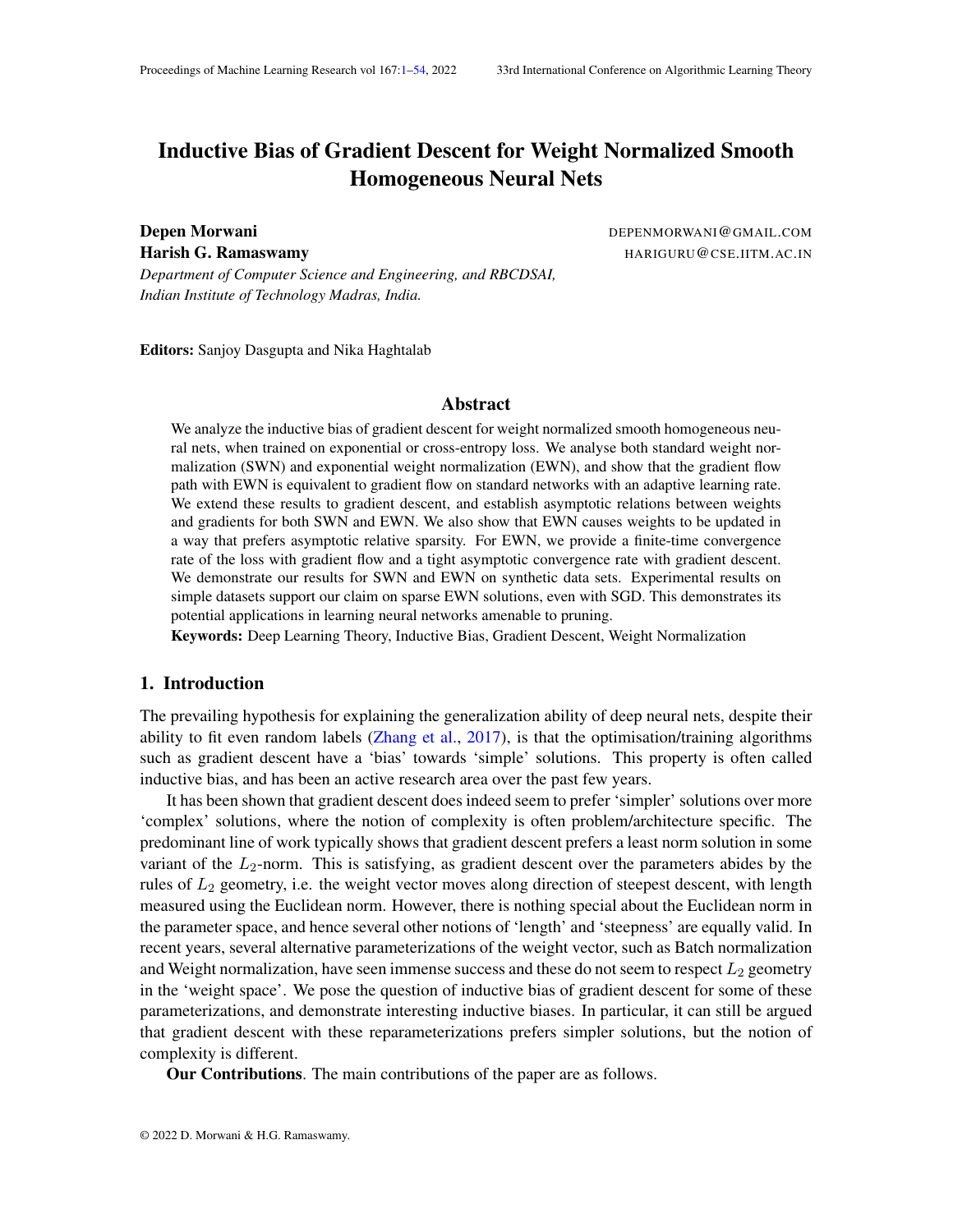(ii) For i; j 2 1 , 
$$
\frac{w_i(t)}{w_j(t)} = \frac{z_j}{z_i}
$$
.

(iii) For any i  $2 \, 1$ ,  $\lim_{t \downarrow 1} w_i(t) = \frac{1}{w_i(0)}$ zi  $\overline{\mathsf{w}}_\mathsf{j}\left(0\right)$ z $_\mathsf{j}$ 1<br>, wherej is any element in .

Proof In this case, the loss is given by

 $L(w) = e^{-w^2 z}$ 

As eachw<sub>i</sub> is further exponentially reparameterized, therefore, using Theorem 1,

$$
\frac{dw_i}{dt} = w_i^2 z_i e^{-w^2 z}
$$
 (37)

Using this equation, we can say, for any pair of indices

$$
\frac{d(\frac{z_i}{w_j}-\frac{z_j}{w_i})}{dt}=0
$$

Thus, for any pair of indices  $j$ 

$$
\frac{z_i}{w_j(t)} \quad \frac{z_j}{w_i(t)} = \frac{z_i}{w_j(0)} \quad \frac{z_j}{w_i(0)}
$$
(38)

Thus, we can say for every equivalent  $\mathsf{sgt}$ if i; j  $\,$  2 I $_\mathrm{a}$ , then  $\mathrm{as}_{\mathrm{w}_\mathrm{i}(0)}^{\mathrm{z}_\mathrm{j}}$  $\frac{z_i}{w_j(0)} = 0$ , therefore, at any timet,

$$
\frac{w_i(t)}{w_j(t)} = \frac{z_j}{z_i}
$$

Now, clearly the gradient ow stops only when<sup>></sup> z ! 1 . This means atleast one of the must tend to1 (Notice from Equation (37) that always goes up). For two equivalents stet said b, such that  $a > l_b$ , we can say, for 2  $l_a$  andj 2  $l_b$ , the RHS of Equation (38) is positive. Thus, it is not possible fow<sub>j</sub> to go to1 , otherwise the quantity on the LHS will be negative when  $\quad$  . Using this argument, we can say, only fo $2 \mid x$ , w<sub>i</sub> tend to 1 . Then, fori  $2 \mid x$ , considering  $j$  2 I and using Equation  $(38)$ ,

$$
\lim_{t \uparrow 1} w_i(t) = \frac{1}{w_i(0)} - \frac{z_i}{w_j(0)z_j}
$$

### Appendix G. Proof of Theorem 7

Theorem For Exponential Weight Normalization, under assumption (A1), the following hold for  $t > t_0$  in case of gradient ow

(i) kw(t)k grows witht aso((log t) $\frac{1}{L}$ ) (ii) L(t) goes down with asO  $\frac{1}{t}$ 

t

1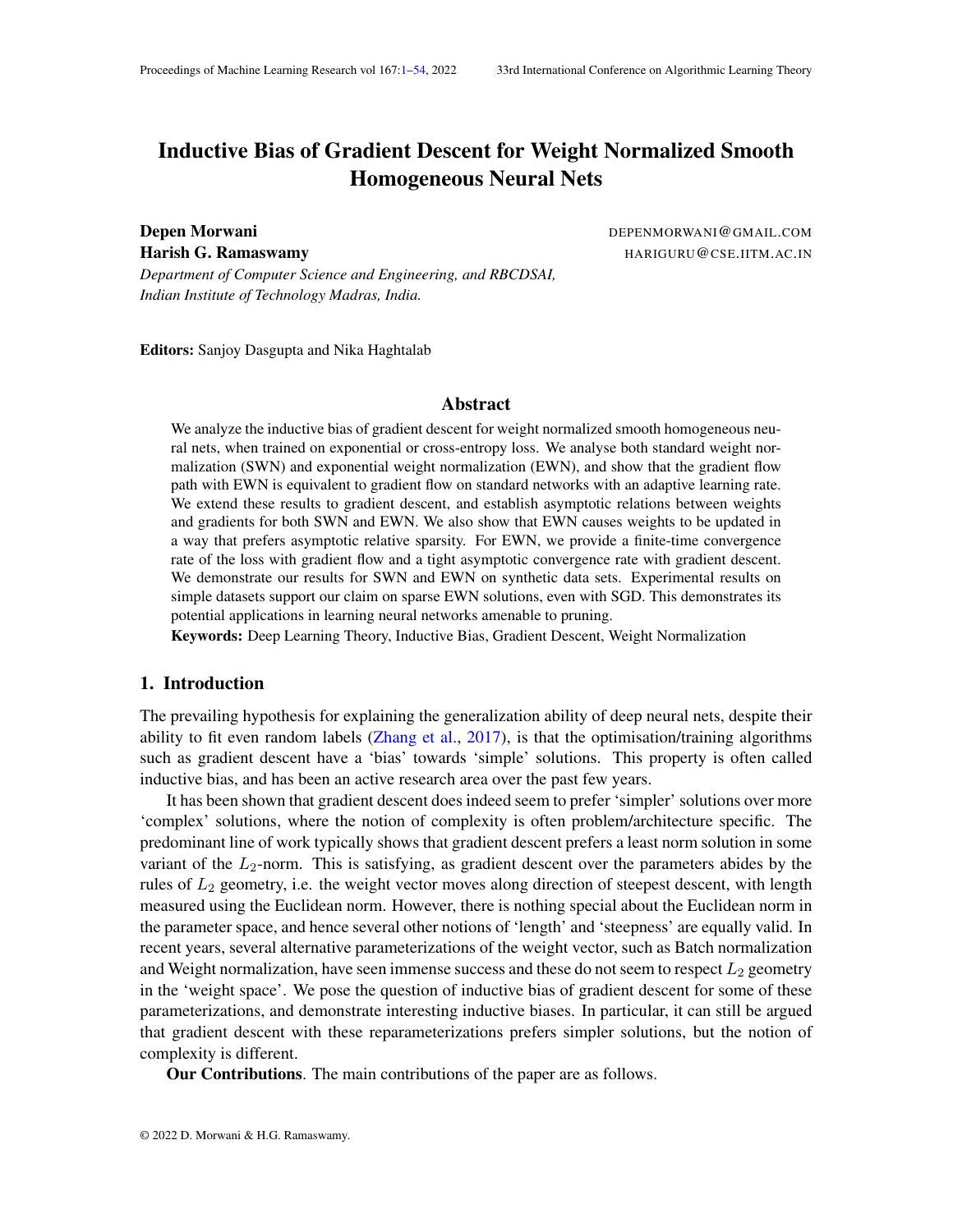Proof Using Equation (13), we can say

$$
\frac{1}{L(t)} \quad \frac{1}{L(t_0)} + \frac{L^2}{k}(t-t_0)
$$

Thus L(t) goes down with t a $\mathbf{S}$   $\frac{1}{t}$  $\frac{1}{t}$  . Now, we know, L(w) = P  $e^{y_i(w;x_i)}$ . Clearly, as (  $w$ ;  $x_i$ ) is smooth, therefore (w) attains a minima over the compact **set**  $k = 1$ . Using homogeneity of and the fact thalt goes down a  $\mathbb{O}$   $\frac{1}{t}$  $\frac{1}{\mathsf{t}}\,$  , we can say w (t)  $\mathsf{k}\,$  grows with t aso((log t)  $\frac{1}{\mathsf{L}}$  ).

## Appendix H. Proof of Theorem 8

Theorem For Exponential Weight Normalization, under Assumptions (B1)-(B4), 0, (t) = O  $log \frac{1}{L}$ <sup>c</sup> for c < 1 and lim<sub>t!1</sub>  $\frac{kr(t+1) - r(t)k}{q(t+1) - q(t)}$  $\frac{\Gamma(\tau+1)-\Gamma(\tau)\kappa}{g(\tau+1)-g(\tau)}=0$ , the following hold

(i) kw(t)k asymptotically grows with as  $(\log d(t))^{\frac{1}{L}}$ 

(ii)  $L(w(t))$  asymptotically goes down with as  $\frac{1}{d(t)(\log d(t))^2}$  .

First, we will establish rates for gradient ow to elucidate the proof technique and then go to the case of gradient descent.

### H.1. Gradient Flow

Although the asymptotic convergence rates for smooth homogeneous neural nets have been established in Lyu and Li (2020), the proof technique becomes easier to understand for smooth homogeneous nets, without weight normalization. In this case, we will use an assumption (A3) that  $\lim_{t \downarrow 1}$ w (t)  $\frac{W(t)}{kw(t)k}$  exists.

H.1.1. UNNORMALIZED NETWORK

Theorem For Unnorm, under Assumptions (A1)-(A3) for gradient ow, 0 andlim<sub>t!1</sub>  $\frac{k\frac{dr(t)}{dt}}{g^{0}(t)}=$ 0, the following hold

1. kw(t)k asymptotically grows at  $(\log t)^{\frac{1}{L}}$ 

2. L(w(t)) asymptotically goes down at the rate of  $\frac{1}{\sqrt{(\log t)^2-\frac{2}{L}}}$ .

Proof Considerw =  $g(t) \mathbf{w} + r(t)$ , wherelim<sub>t!1</sub>  $\frac{kr(t)k}{q(t)}$  $\frac{f(t)k}{g(t)} = 0$  andr(t)<sup>></sup>  $\mathbf{w} = 0$ . Now, we make an additional assumption th**i<del>a</del>n**  $\frac{k\frac{d\mathbf{r}(t)}{d(t)}}{d^{O(t)}}$  $\frac{d(t)^{-\alpha}}{g^0(t)} = 0$ . This basically avoids any oscillations  $\dot{\mathbf{n}}(t)$  for larget, where it can have a higher derivative, but the value may be bounded. Now, we know

$$
\frac{dw(t)}{dt} = \frac{X^n}{n} e^{-y_i(w(t);x_i)} y_i r_w(w(t);x_i)
$$
 (39)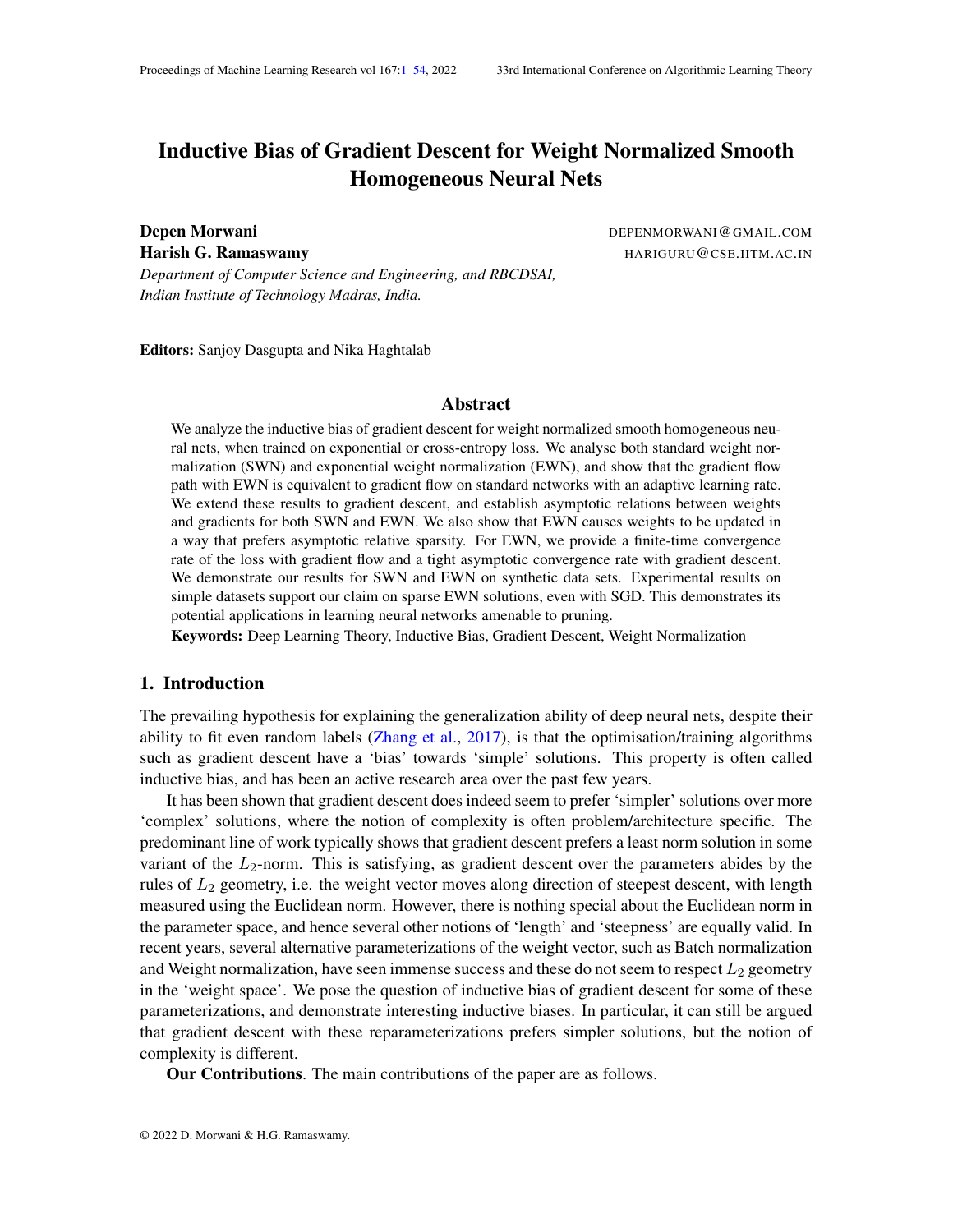Now, we knowk $\frac{dw\left(t\right)}{dt}$ k 6 0 for any nite t, otherwisew won't change an $d$  can't converge to  $0.$  Thus, for allt, we can say

$$
\frac{k\frac{dw(t)}{dt}k}{k \prod_{i=1}^{m} e^{-y_i (w(t);x_i)}y_i r_w (w;x_i)k} = 1
$$

Taking limit t ! 1 on both the sides, we get

$$
\lim_{t \to 1} \frac{k \frac{dw(t)}{dt}k}{k \sum_{i=1}^{m} e^{-y_i + (w(t);x_i)} y_i r_w + (w; x_i)k} = 1
$$

Now, we know

$$
k\frac{dw(t)}{dt}k = kg^{0}(t) \mathbf{w} + \frac{dr(t)}{dt}k
$$
  
\n
$$
k \frac{w(t)}{dt}k = \frac{dr(t)}{dt}k
$$
  
\n
$$
k \frac{dw(t)}{dt} = k \frac{dr(t)}{dt}k
$$
  
\n
$$
k \frac{dw(t)}{dt} = k \frac{dr(t)}{dt}k
$$
  
\n
$$
k \frac{dr(t)}{dt}k = k \frac{dr(t)}{dt}k
$$
  
\n
$$
k \frac{dr(t)}{dt}k = k \frac{dr(t)}{dt}k
$$
  
\n
$$
k \frac{dr(t)}{dt}k = k \frac{dr(t)}{dt}k
$$
  
\n
$$
k \frac{dr(t)}{dt} = k \frac{dr(t)}{dt}k
$$

Thus, we can say

$$
k \underset{i=1}{\overset{X^{n}}{R}} e^{-y_{i} \ ( \ w(t);x_{i})} y_{i} r_{w} \ ( \ w;x_{i}) k = L(w(t)) g(t)^{L-1} k \underset{i=1}{\overset{X^{n}}{R}} \ \frac{e^{-y_{i} \ ( \ w(t);x_{i})}}{L(w(t))} y_{i} r_{w} \qquad \text{w$ + } \frac{r(t)}{g(t)}; x_{i} \quad k
$$

Now, for large enough,  $k \bigg|_{i=1}^m$  $\sum_{i=1}^{m} \frac{e^{-y_i(w(t);x_i)}}{L(w(t))} y_i r_w$  we  $+ \frac{r(t)}{g(t)}$  $\frac{f(t)}{g(t)}$ ; x<sub>i</sub> k is bounded as, using Euler's homogeneous theorem, we can say

$$
\lim_{t\downarrow 1}\textbf{w}\textbf{v}^{\textbf{w}}\textbf{v}^{\textbf{w}}\textbf{v}^{\textbf{w}}\textbf{v}^{\textbf{w}}\textbf{v}^{\textbf{w}}\textbf{v}^{\textbf{w}}\textbf{v}^{\textbf{w}}\textbf{v}^{\textbf{w}}\textbf{v}^{\textbf{w}}\textbf{v}^{\textbf{w}}\textbf{v}^{\textbf{w}}\textbf{v}^{\textbf{w}}\textbf{v}^{\textbf{w}}\textbf{v}^{\textbf{w}}\textbf{v}^{\textbf{w}}\textbf{v}^{\textbf{w}}\textbf{v}^{\textbf{w}}\textbf{v}^{\textbf{w}}\textbf{v}^{\textbf{w}}\textbf{v}^{\textbf{w}}\textbf{v}^{\textbf{w}}\textbf{v}^{\textbf{w}}\textbf{v}^{\textbf{w}}\textbf{v}^{\textbf{w}}\textbf{v}^{\textbf{w}}\textbf{v}^{\textbf{w}}\textbf{v}^{\textbf{w}}\textbf{v}^{\textbf{w}}\textbf{v}^{\textbf{w}}\textbf{v}^{\textbf{w}}\textbf{v}^{\textbf{w}}\textbf{v}^{\textbf{w}}\textbf{v}^{\textbf{w}}\textbf{v}^{\textbf{w}}\textbf{v}^{\textbf{w}}\textbf{v}^{\textbf{w}}\textbf{v}^{\textbf{w}}\textbf{v}^{\textbf{w}}\textbf{v}^{\textbf{w}}\textbf{v}^{\textbf{w}}\textbf{v}^{\textbf{w}}\textbf{v}^{\textbf{w}}\textbf{v}^{\textbf{w}}\textbf{v}^{\textbf{w}}\textbf{v}^{\textbf{w}}\textbf{v}^{\textbf{w}}\textbf{v}^{\textbf{w}}\textbf{v}^{\textbf{w}}\textbf{v}^{\textbf{w}}\textbf{v}^{\textbf{w}}\textbf{v}^{\textbf{w}}\textbf{v}^{\textbf{w}}\textbf{v}^{\textbf{w}}\textbf{v}^{\textbf{w}}\textbf{v}^{\textbf{w}}\textbf{v}^{\textbf{w}}\textbf{v}^{\textbf{w}}\textbf{v
$$

Thus, its a convex combination of positive de ned terms and hence bounded. Thus, we can say

$$
k_1 \quad \lim_{t \downarrow 1} \frac{k \frac{dw(t)}{dt} k}{L(w(t)) g(t)^{L-1}} \quad k_2 \tag{40}
$$

wherek<sub>1</sub> andk<sub>2</sub> are some constants. Also, by the assumption

$$
\lim_{t \downarrow 1} \frac{k \frac{dw(t)}{dt} k}{g^0(t)} = 1
$$

Thus, we can say

$$
k_1 \quad \lim_{t \downarrow 1} \frac{g^0(t)}{L(w(t))g(t)^{L-1}} \quad k_2
$$

Now, as for large enough for all i that satisfy( $\mathbf{w}$ ;  $x_i$ ) = and any satisfying0 < < , we can say

$$
\mathbf{w} + \frac{r(t)}{g(t)}; x_i \qquad +
$$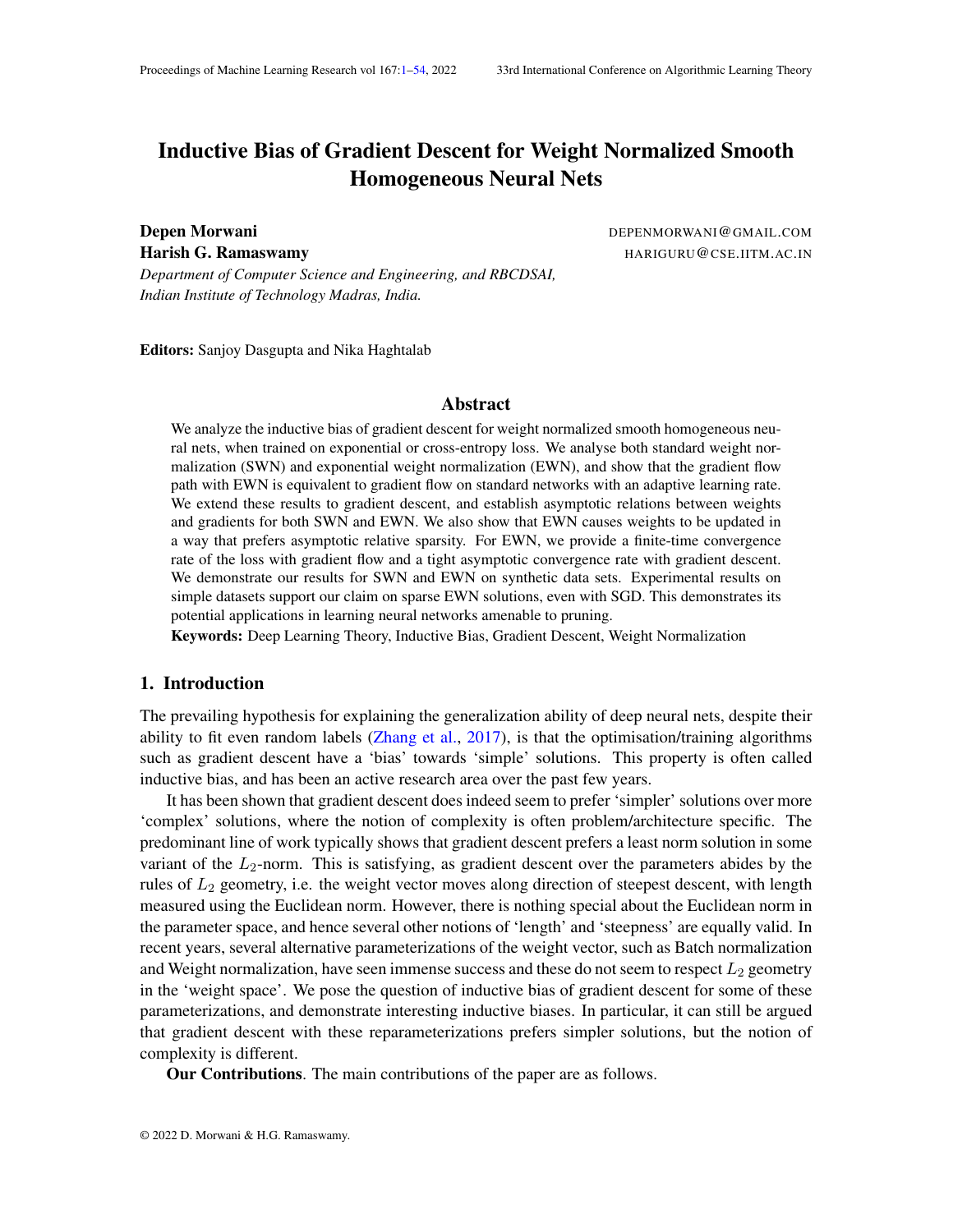therefore, for large enough we can say

$$
c_1e^{g(t)^L(t+)} L(w(t)) c_2e^{g(t)^L(t)}
$$

wherec<sub>1</sub> andc<sub>2</sub> are some constants. Using the above equations, we can say

$$
\lim_{t \to 1} \frac{g^{0}(t)}{e^{-g(t)^{L}(t)}g(t)^{L-1}} \quad k_1 c_1 \tag{41}
$$

$$
\lim_{t \to 1} \frac{g^{0}(t)}{e^{-g(t)^{L}} - g(t)^{L-1}} \qquad k_{2}c_{2}
$$
\n(42)

Now, in Equation 41, multiplying numerator and denominator  $L$ g (t)<sup>L</sup>  $($  + ) and denoting  $g(t)^L$  (  $+$  ) by  $h_1(t)$ , we get

$$
\lim_{t \to 1} \frac{h_1^0(t)}{e^{-h_1(t)}h_1(t)^{2-\frac{2}{L}}}
$$

where is some constant. This leads us to conclude

$$
\lim_{t \to 1} \frac{h_1(t)}{\log(t)} \quad 1 = \lim_{t \to 1} \frac{g(t)^{\perp} (+ \cdot )}{\log(t)} \quad 1
$$

Similarly, in Equation 42, multiplying numerator and denominatoLgyt)<sup>L</sup>  $($   $)$  and denoting g(t) $^{\mathsf{L}}$ ( ) by h $_2$ (t), we get  $\sim$ 

$$
\lim_{t \to 1} \frac{h_2^0(t)}{e^{-h_2(t)}h_2(t)^2} \frac{1}{t}
$$

where is some constant. This leads us to conclude

$$
\lim_{t \to 1} \frac{h_2(t)}{\log(t)} \quad 1 = \lim_{t \to 1} \frac{g(t)^{\perp}(\cdot)}{\log(t)} \quad 1
$$

As can be chosen to be arbitrarily small, we can conclude

$$
\lim_{t \uparrow 1} \frac{g(t)^L}{\log(t)} = 1
$$

Substituting this in Equation 40, we get that loss asymptotically goes down a<del>t  $\frac{1}{\mathsf{t}(\log t)^2-\frac{2}{\mathsf{L}}}$ </del>.

#### H.1.2. EXPONENTIAL WEIGHT NORMALIZATION

Theorem For EWN, under Assumptions (A1)-(A3) for gradient ow  $\frac{k\frac{dr(t)}{dt}}{g^0(t)}=0$ , the following hold

- 1. kw(t)k asymptotically grows at log(t) $^{\frac{1}{L}}$
- 2. L(w(t)) asymptotically goes down at the rate of  $\frac{1}{t(\log t)^2}$  .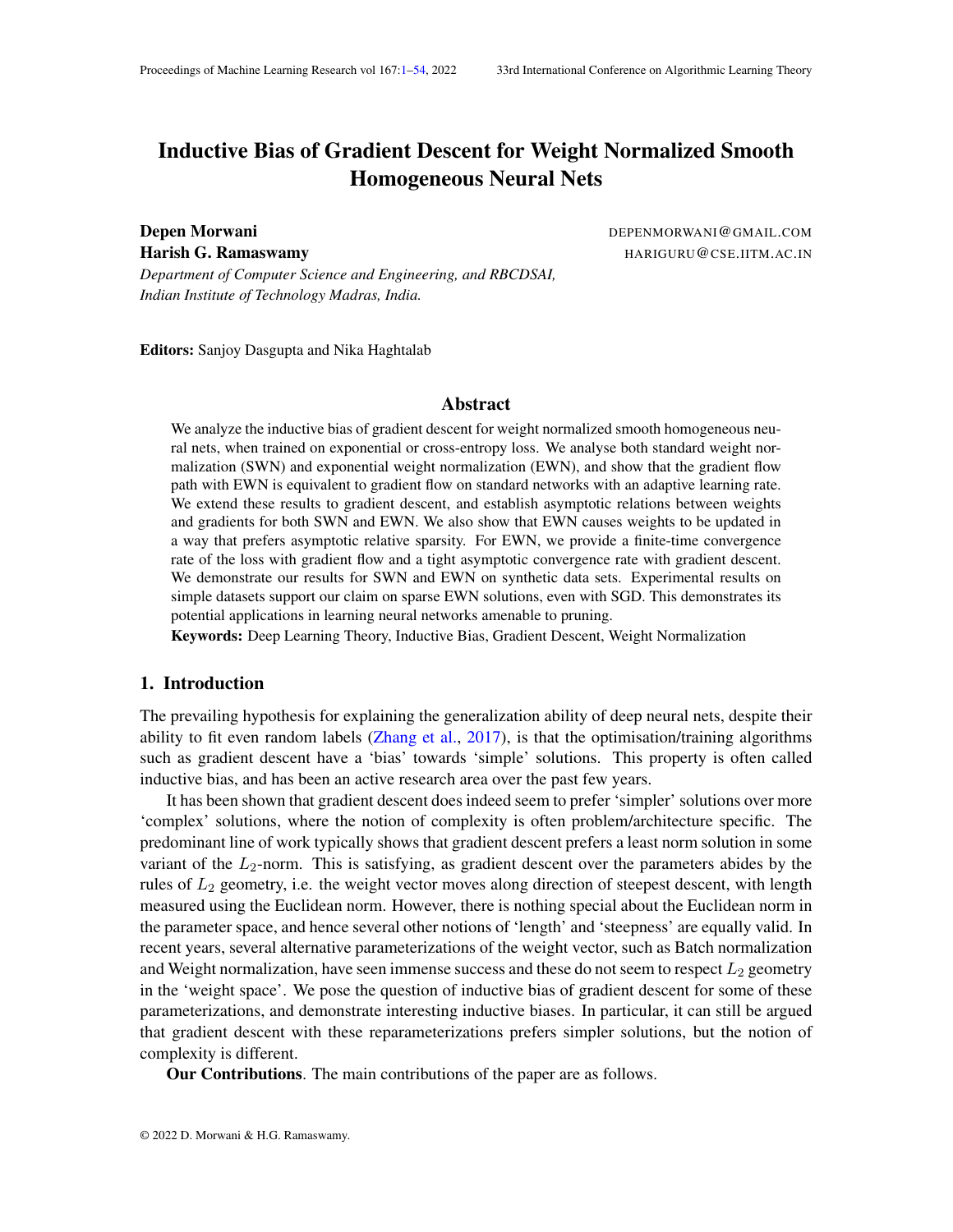Proof Considem =  $g(t)$   $\mathbf{\mathfrak{g}}$  + r(t), wherelim<sub>t!1</sub>  $\frac{kr(t)k}{g(t)}$  $\frac{f(t)k}{g(t)} = 0$  andr(t)<sup>></sup>  $\mathbf{\mathfrak{w}} = 0$  . Now, we make an additional assumption th $\frac{1}{2}$ then k $\frac{\mathsf{d}\mathsf{r}\,(\mathsf{t})}{\mathsf{d}(\mathsf{t})}$ k  $\frac{d(t)^{-n}}{g^{0}(t)} = 0$ . In this case,

$$
\frac{dL(w(t))}{dw} = \frac{X^n}{1} e^{-y_i + (w(t);x_i)} y_i r_w + (w(t);x_i)
$$

However, in this case, for a node

$$
\frac{dw_{u}(t)}{dt} = k w_{u}(t)k^{2}\frac{dL(w(t))}{dw_{u}}
$$

Consider a vectoa(t) of equal dimension aw, and its components corresponding to a node given by  $a_u(t) = k \mathbf{w}_u k^2 \frac{dL(w(t))}{dw_u}$  $\frac{d \mathbf{w}(\mathbf{u})}{d \mathbf{w}_\mathbf{u}}$ . Now as we knoww converges in direction to , therefore, using the update equation above, we can say

$$
\lim_{t \downarrow 1} \frac{k \frac{dw(t)}{dt} k}{g(t)^2 ka(t)k} = 1
$$

Using the update equation for $\frac{dL(w(t))}{dw}$ , which is the same as Equation 39, and using the same arguments as for Unnorm in Appendix H.1.1, we can say

$$
k_1 \quad \lim_{t \downarrow 1} \frac{k \frac{dL(w(t))}{dw} k}{L(w(t)) g(t)^{L-1}} \quad k_2 \tag{43}
$$

wherek<sub>1</sub> andk<sub>2</sub> are some constants. Now, using the expression for we can say

$$
k_3 \quad \lim_{t \uparrow 1} \frac{ka(t)k}{L(w(t))g(t)^{L-1}} \quad k_4
$$

wherek<sub>3</sub> and k<sub>4</sub> are some constants. Now, from the assumption, we know

$$
\lim_{t \to 1} \frac{k \frac{dw(t)}{dt} k}{g^0(t)} = 1
$$

Using the equations above, we can say

$$
k_3 \quad \frac{g^{0}(t)}{L(w(t))g(t)^{L+1}} \quad k_4 \tag{44}
$$

Using similar reasoning as for Unnorm in Appendix  $H.1.1$ , we can say, for a large enough

$$
c_1e^{g(t)^L(t+)} L(w(t)) c_2e^{g(t)^L(t)}
$$

wherec<sub>1</sub> andc<sub>2</sub> are some constants. Substituting this in equation above, we get

$$
\lim_{t \to 1} \frac{g^{0}(t)}{e^{-g(t)^{L} (t)} g(t)^{L+1}} \qquad k_{3}c_{1}
$$
\n(45)

$$
\lim_{t \to 1} \frac{g^{0}(t)}{e^{-g(t)^{L}(-)}g(t)^{L+1}} \quad k_{4}c_{2}
$$
\n(46)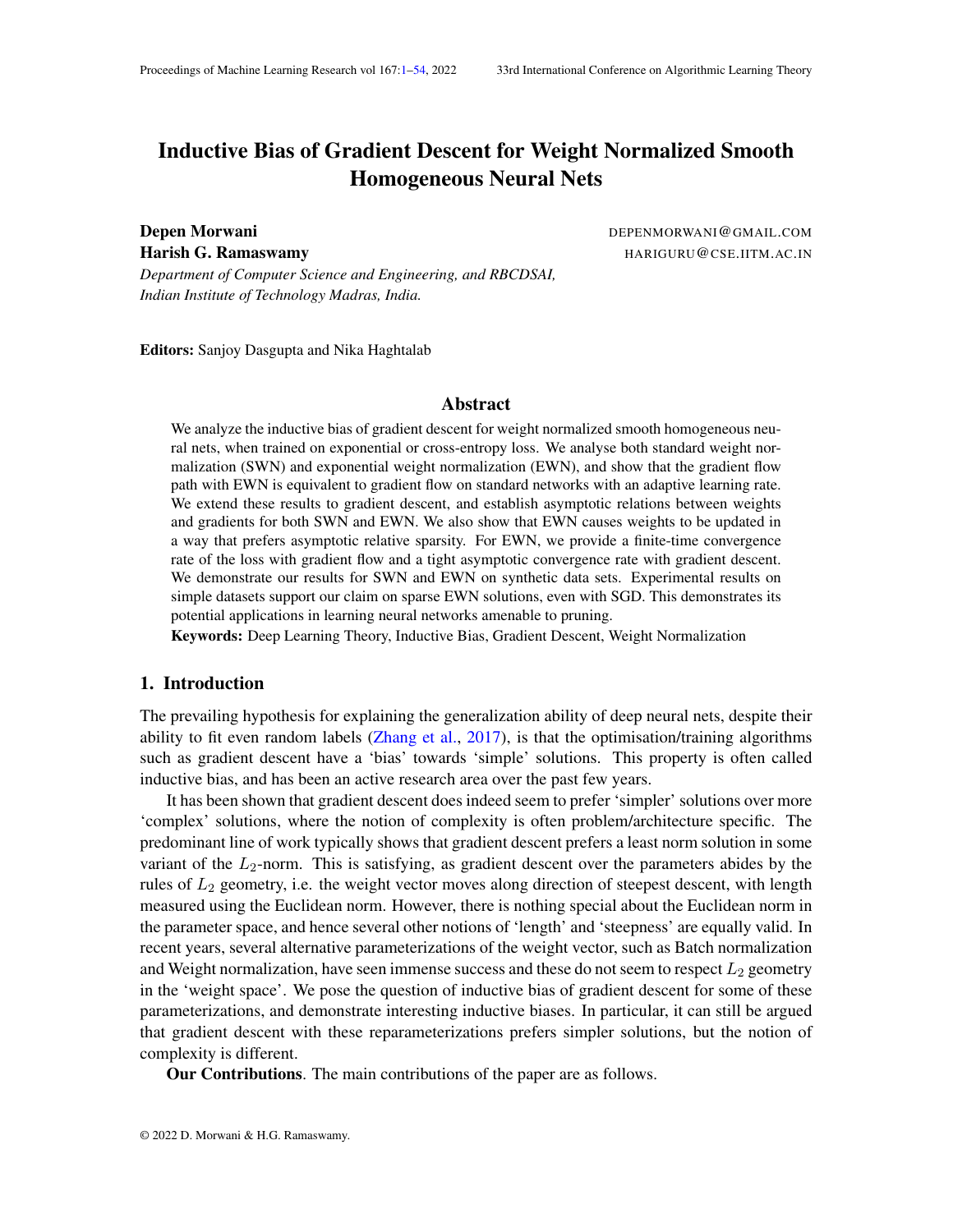Now, using similar arguments as for Unnorm in Appendix H.1.1, we can say

$$
\lim_{t \uparrow 1} \frac{g(t)^L}{\log(t)} = 1
$$

Substituting this in Equation 44, we get that loss asymptotically goes down  $\frac{1}{\sqrt[\alpha]{(\log t)^2}}$  . H.

#### H.2. Gradient Descent

Theorem For Exponential Weight Normalization, under Assumptions (B1)-(B4), 0, (t) = O  $log \frac{1}{L}$  $\frac{c}{c}$  for  $c < 1$  and  $\lim_{t \downarrow 1}$ kr (t+1) r (t)k  $\frac{f(t+1)-f(t)\kappa}{g(t+1)-g(t)}=0$ , the following hold

(i) kw(t)k asymptotically grows with as  $(\log d(t))^{\frac{1}{L}}$ 

(ii)  $L(w(t))$  asymptotically goes down withas  $\frac{1}{d(t)(\log d(t))^2}$  .

Proof Considerw =  $g(t) \mathbf{w} + r(t)$ , wherelim<sub>t!1</sub>  $\frac{kr(t)k}{q(t)}$  $\frac{f(t)k}{g(t)} = 0$  andr(t)<sup>></sup>  $\mathbf{w} = 0$ . Now, we make additional assumptions that  $t_{11}$ kr (t+1) r (t)k  $\frac{f(t+1)-f(t)K}{g(t+1)-g(t)}=0$ .

Consider a node in the network that has  $w<sub>u</sub>$  k > 0. The update equations for  $u(t)$  and  $u(t)$ are given by

$$
u(t + 1) = u(t) \qquad (t) e^{u(t)} \frac{v_u(t)^r r_{w_u} L(w(t))}{kv_u(t)k}
$$
  

$$
v_u(t + 1) = v_u(t) \qquad (t) \frac{e^{u(t)}}{kv_u(t)k} \qquad I \qquad \frac{v_u(t)v_u(t)^r}{kv_u(t)k^2} \qquad r_{w_u} L(w(t))
$$

Now, we will rst estimateke  $\frac{u(t+1)}{kv_u(t+1)k}$  e  $\frac{v_u(t)}{kv_u(t)k}$ k. Let  $u(t)$  denote  $(t)e^{-u(t)}$ kr  $\frac{u_u(t)}{kv_u(t)k}$ k. and <sub>u</sub>(t) denote the angle betweേng(t) and r  $\sqrt{w_u} L(w(t))$ . We knowlim<sub>t!1</sub> u(t) = 0 and  $\lim_{t \downarrow 1}$   $u(t) = 0$ . Now, rewriting update equations in terms of these symbols, we get

 $e^{-u(t+1)} = e^{-u(t)}e^{u(t)\cos(-u(t))}$ 

$$
v_{u}(t+1) = v_{u}(t) + u(t) \sin(u(t)) \frac{r}{kr} \frac{w_{u} L(w(t)) v_{u(t)}}{w_{u} L(w(t)) v_{u(t)} k}
$$

where r  $\|_{_{W_u}} L(w(t))_{_{V_u(t)_?}}$  denotes the component  $\frak{of}\,|_{_{W_u}} L(w(t))$  perpendicular t $\frak{v}_u(t)$ . Now, using these equations we can say

$$
e^{u(t+1)} \frac{v_{u}(t+1)}{kv_{u}(t+1)k} \t e^{u(t)} \frac{v_{u}(t)}{kv_{u}(t)k} = e^{u(t)} e^{u(t)\cos(u(t))} \frac{kv_{u}(t)k}{kv_{u}(t+1)k} \t 1 \frac{v_{u}(t)}{kv_{u}(t)k} + \frac{e^{u(t+1)} u(t)\sin(u(t))}{kv_{u}(t)kkv_{u}(t+1)k} \frac{r w_{u}L(w(t))v_{u}(t)}{kr w_{u}L(w(t))v_{u}(t)k} \t (47)
$$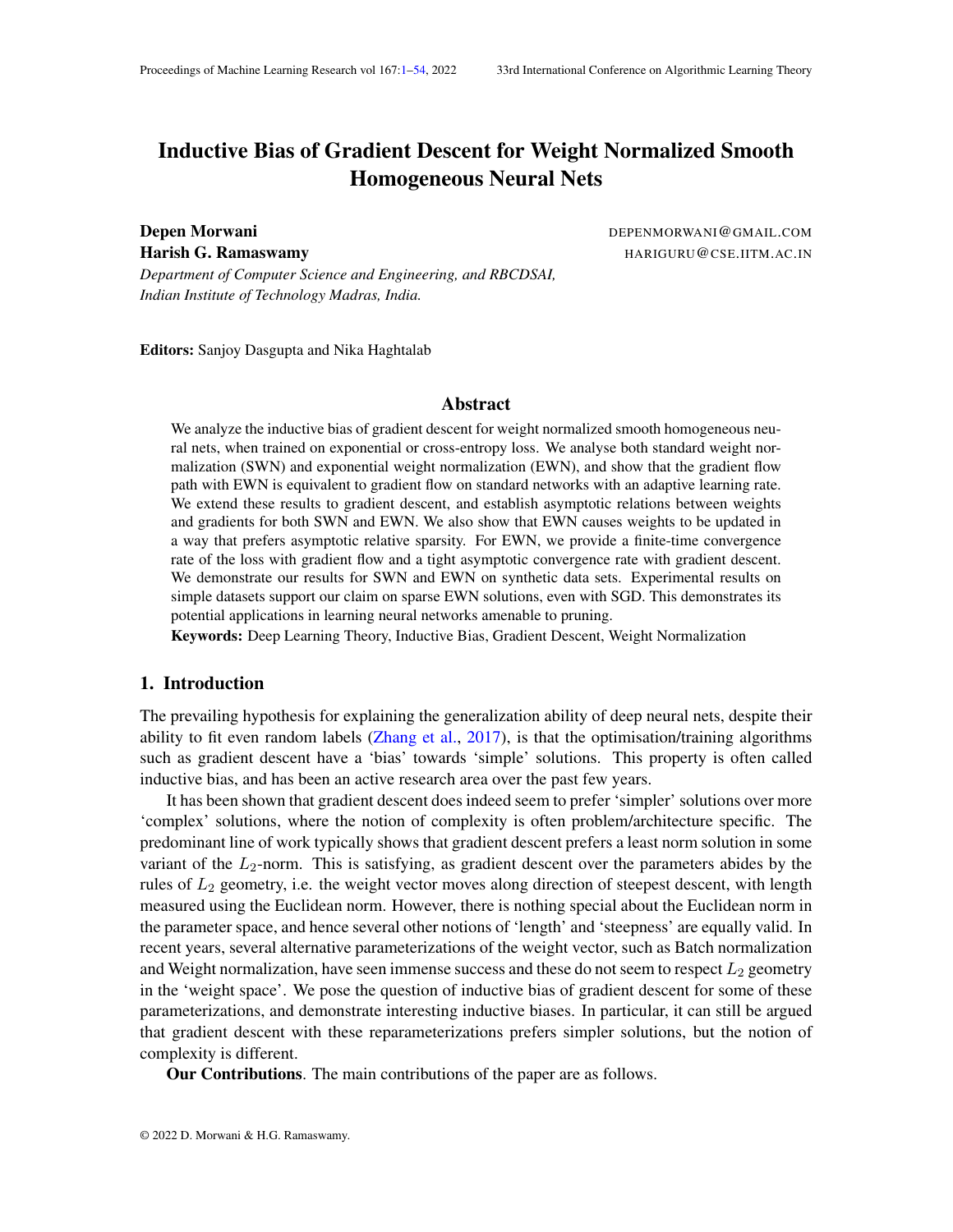Now aslim $_{t}$ <sup>11</sup> kv <sub>u</sub> (t) k  $\frac{Kv_u(1)K}{kv_u(1+1)K}$  = 1, therefore we can say

$$
\lim_{t \to 1} \frac{e^{u(t)\cos(u(t))} \frac{k v_u(t)k}{k v_u(t+1)k}}{u(t)\cos(u(t))} = 1
$$

Now, asky<sub>u</sub>(t)k keeps on increasing during the gradient descent trajectory, therefore we can say 1 kv<sub>u</sub> (t)kkv<sub>u</sub> (t+1) k k, wherek  $> 0$  is some constant. Now dividing both sides of Equation (47) by e  $\frac{u(t)}{u(t)}$  cos( $\frac{u(t)}{u(t)}$  and analyzing the coef cient of the second term on RHS, we get

$$
\lim_{t \to 1} \frac{e^{u(t)\cos(u(t))}\sin(u(t))}{kv_u(t)kkv_u(t+1)kcos(u(t))} = 0
$$

Taking norm on both sides of Equation (47), using Pythagoras theorem and the limits established above, we can say

$$
\lim_{t \downarrow 1} \frac{\text{ke}^{u(t+1)} \frac{v_u(t+1)}{kv_u(t+1)k} - e^{u(t)} \frac{v_u(t)}{kv_u(t)k}k}{e^{u(t)} u(t)} = 1
$$

Now, we also know

$$
\lim_{t \to 1} \frac{\text{ke}^{u(t+1)} \frac{v_u(t+1)}{kv_u(t+1)k}}{g(t+1)} = k \cdot u(t) \frac{v_u(t)}{kv_u(t)k} = kw_u k
$$

Now, using equations above and Equation (43), we can say

$$
k_1 \quad \lim_{t \uparrow 1} \frac{g(t+1) - g(t)}{(t) L(w(t)) g(t)^{L+1}} \quad k_2
$$

wherek<sub>1</sub> andk<sub>2</sub> are some constants. Using similar reasoning as for Unnorm in Appendix H.1.1, we can say ( )

$$
c_1e^{g(t)^L(t+)} L(w(t)) c_2e^{g(t)^L(t)}
$$

wherec<sub>1</sub> andc<sub>2</sub> are some constants. Substituting in the equation above, we get

$$
\lim_{t \to 1} \frac{g(t+1) - g(t)}{(t)e^{-g(t)^{L}(t+1)}g(t)^{L+1}} \quad k_1 c_1
$$
\n
$$
\lim_{t \to 1} \frac{g(t+1) - g(t)}{(t)e^{-g(t)^{L}(t-1)}g(t)^{L+1}} \quad k_2 c_2
$$

These equations govern the rategor for any (t) that satis es assumption (A4). Now, to obtain a better closed form, we will need the new assumption  $\tt (d\tilde{\theta})$ , i.e,  $\phantom{a}$  (t) = O  $\phantom{a}$  log  $\tfrac{1}{L}$  $\degree$  , where  $c < 1$ .

Now, de ne a mapd : N ! R, given byd(t) =  $\frac{P_{t-1}}{P_{t-1}}$  $\frac{1}{100}$  ( ) and a real analytic function(t) satisfyingf (d(t)) = g(t) for all t 2 N andlim<sub>t!1</sub>  $\frac{f(d(t+1)) - f(d(t))}{(t) f^0(d(t))}$  $\frac{(\mathbf{H}(\mathbf{t})) - \mathbf{H}(\mathbf{d}(\mathbf{t}))}{(\mathbf{t})\mathbf{H}(\mathbf{d}(\mathbf{t}))}$  = 1. We will later verify that thef (t) obtained indeed satis es this for the give(t). Substituting in the equations above,

$$
k_1 \quad \lim_{t \downarrow 1} \frac{f^0(d(t))}{L(w(t))f(d(t))^{L+1}} \quad k_2 \tag{48}
$$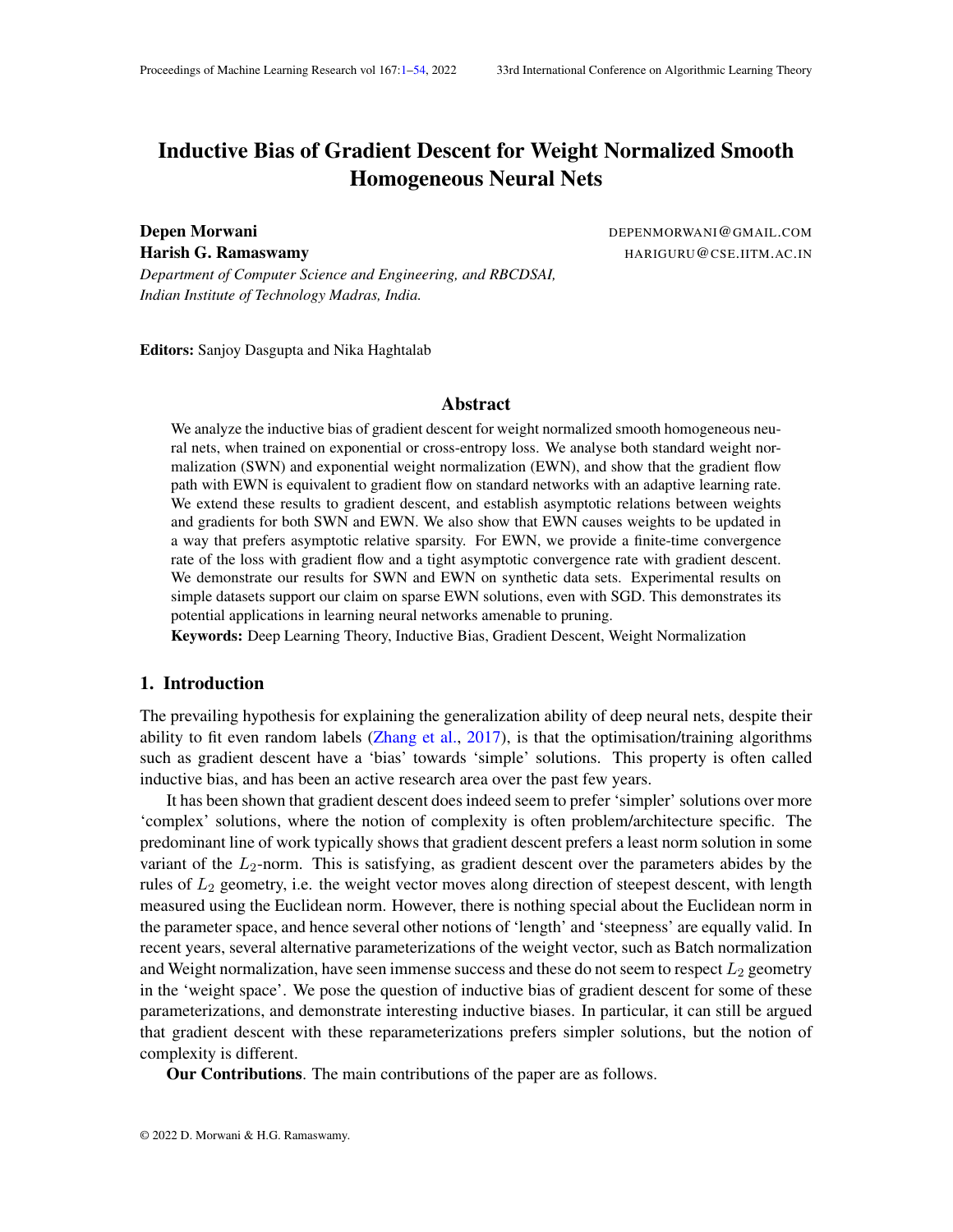$$
\lim_{t \uparrow 1} \frac{f^{\circ}(d(t))}{e^{f^{\circ}(d(t))^{L^{\circ}}(t) + f^{\circ}(d(t))^{L^{\circ}+1}} \quad k_1 c_1
$$
\n
$$
\lim_{t \uparrow 1} \frac{f^{\circ}(d(t))}{e^{f^{\circ}(d(t))^{L^{\circ}}(t) + f^{\circ}(d(t))^{L^{\circ}+1}} \quad k_2 c_2
$$

As  $t! 1$ ,  $d(t)$ ! 1, therefore

$$
\lim_{t \uparrow 1} \frac{f^{0}(t)}{e^{f(t)^{L}(t) + f(t)^{L+1}}} \quad k_{1}c_{1}
$$
\n
$$
\lim_{t \uparrow 1} \frac{f^{0}(t)}{e^{f(t)^{L}(t) + f(t)^{L+1}}} \quad k_{2}c_{2}
$$

Now, using similar arguments as in Appendix H.1.1,

$$
\lim_{t \uparrow 1} \frac{f(t)^L}{\log(t)} = 1
$$

Substituting in the Equation 48, we get that the loss goes down  $\frac{1}{\mathbf{d}(\mathsf{t})(\log \mathsf{d}(\mathsf{t}))^2}$  .

We also verify thatim<sub>t!1</sub>  $\frac{f(d(t+1)) - f(d(t))}{(t) f Q(d(t))}$  $\frac{(t+1))}{(t) f^0(d(t))}$  = 1 for (t) = O( log  $\frac{1}{L}$  $\text{c}$ ), wherec < 1. This can be easily veri ed by using mean value theorem, and simply verifiying  $\frac{(t)f^{[0]}d(t))}{f^{[0]}d(t)}$  $\frac{f(t) - f'(d(t))}{f'(d(t))} = 0.$ Obtaining the expressions fb $f(d(t))$  andf  ${}^{0}f$ d(t)), we get

$$
\lim_{t \to 1} \frac{(t) f^{0}(d(t))}{f^{0}(d(t))} = \lim_{t \to 1} \frac{(t) d(t)(\frac{1}{L} - 1) \log d(t)}{d(t) \log(d(t))}
$$

As loss goes down at  $\frac{1}{\mathsf{d}(\mathsf{t})(\log \mathsf{d}(\mathsf{t}))^2}$  , therefore if  $(\mathsf{t}) = \mathsf{O}(\log \frac{1}{\mathsf{L}})$  $\epsilon$ ) for  $c < 1$ , the above limit tends to  $0$  as  $(t)$ ! 1.

### Appendix I. Cross-Entropy Loss

In this section, we will provide the corresponding assumptions and theorems, along with their proofs, for cross-entropy loss.

#### I.1. Notations

Let k denote the total number of classes.  $\mathbf{A}$ sw; x<sub>i</sub>) is a multidimensional function for multiclass classi cation, let's denote the<sup>th</sup> component of the output by<sub>j</sub> (w; x<sub>i</sub>). Also, denote the asymptotic normalized margin foith class corresponding to<sup>th</sup> data point(  $6$  y<sub>i</sub>) by <sub>i;j</sub>, i.e,  $i_{ij}$  =  $v_i(\mathbf{W}; X_i)$  $(w; x_i)$  j  $(w; x_i)$ . Margin for a data point is de ned as  $_i = min_{j \theta y_i - i, j}$ . The margin for the entire network is de ned as= min  $_{\rm i-i}$ .

#### I.2. Assumptions

The assumptions can be broadly divided into loss function/architecture based assumptions and trajectory based assumptions. The loss functions/architecture based assumptions are shared across both gradient ow and gradient descent.

Loss function/Architecture based assumptions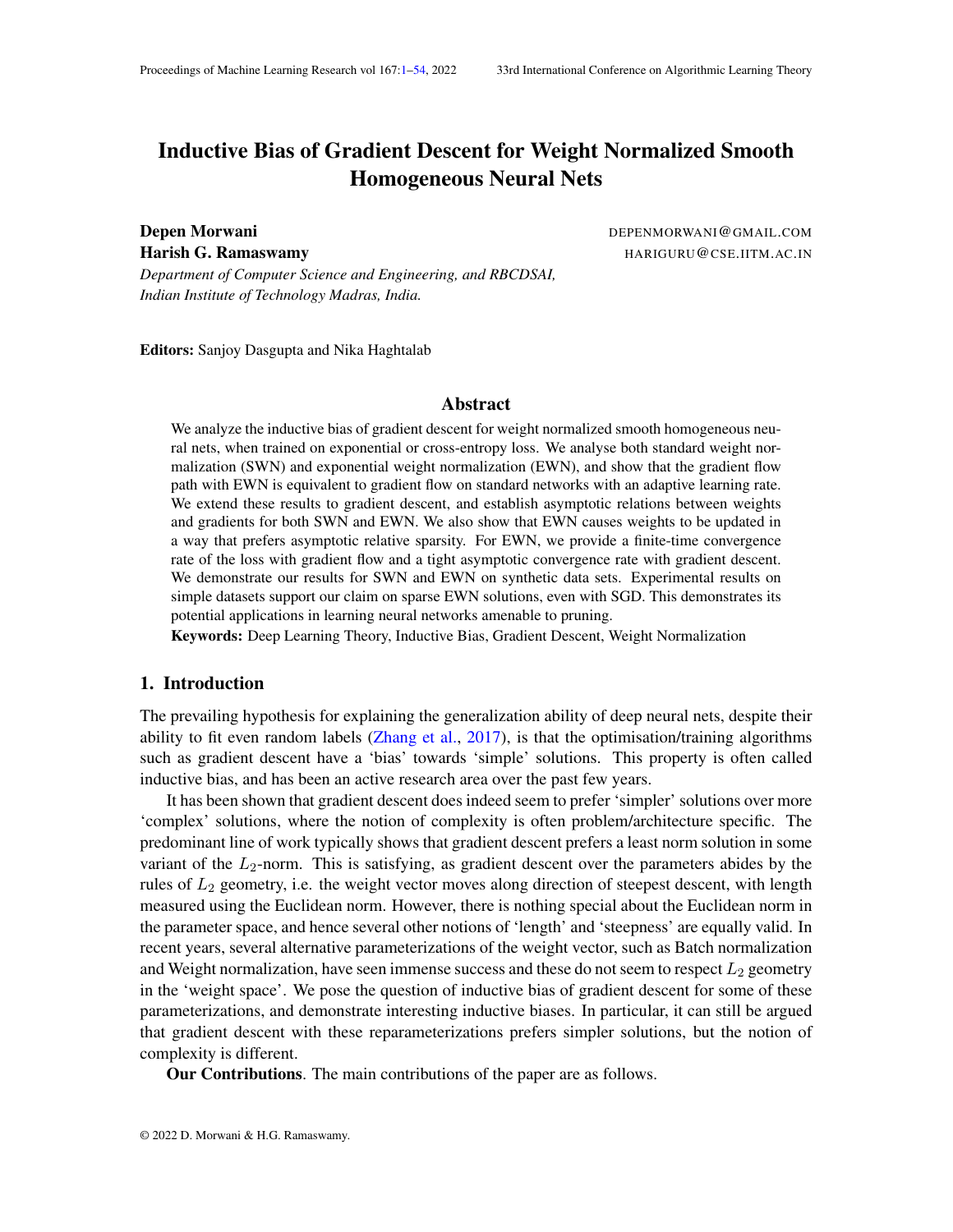$$
1^{(1)}(y_{i}; (w; x_{i})) = \log 1 + \frac{P}{j \epsilon y_{i}} e^{(1 - y_{i}(w; x_{i}))} = j(w; x_{i})
$$

- 2 ( $::$ x) is aC<sup>1</sup> function, for a xedx
- 3 (  $w; x =$   $\perp$  (  $w; x$ ), for some > 0 and L > 0

Gradient ow . For gradient ow, we make the following trajectory based assumptions

(A1) There exists a time such that  $(w(t_0)) < log 2$ .

(A2) 
$$
\lim_{t \to 1} \frac{r w L(w(t))}{kr w L(w(t))k} := g.
$$

Gradient Descent For gradient descent, we require the learning rate to not grow too fast, and a slightly stronger assumption on loss.

(B1)  $\lim_{t \to 1}$  L(w(t)) = 0 r  $w L (w(t))$  $\frac{r - w \mathsf{L}(w(t))}{\mathsf{k}r - w \mathsf{L}(w(t))\mathsf{k}} := 9$ 

(B3)  $\lim_{t \to 1}$  (t)kw<sub>u</sub>(t)kr  $w_u L(w(t))k = 0$  for all u in the network.

The assumption (B3) is mild, as the norm of the gradient of cross-entropy loss goes down exponentially fast as compared to norm of the weights.

#### I.3. Asymptotic relations between weights and gradients

This section contains the main theorems that establish asymptotic relations between weights and gradients for SWN and EWN. First, we will state a common proposition for both SWN and EWN.

Proposition 11 Under assumption (A1) for gradient ow, for both SWN and EVM  $_{1/1}$  L(w(t)) = 0.

Proof First of all, for cross-entropy loss

$$
\frac{dL(t)}{dw} = \frac{X}{\int_{i}^{t} \theta y_{i}} \frac{P_{j \theta y_{i}} e^{(-y_{i}(w,x_{i})} - j(w,x_{i})) (r_{w} - y_{i}(w,x_{i}) - r_{w} - j(w,x_{i}))}{1 + \int_{j \theta y_{i}}^{t} e^{(-y_{i}(w,x_{i})} - j(w,x_{i}))} (49)
$$

Now, using Theorem 1,

$$
\frac{dL(t)}{dt} = \frac{dL(t)}{dw} > \frac{dw(t)}{dt} = \frac{X}{u} \quad kw_u(t)k^2 \frac{dL(t)}{dw_u}^2
$$

P<br>Let k be the total number of neurons in the network. Then using the elementary inequa<u>lity,</u>  $\int \frac{dy}{dx}$ ⊾קש<br>ח"ו  $_{i=1}^{n}$  a<sup>2</sup>, we get

$$
\frac{dL(t)}{dt} \qquad \frac{1}{k} \qquad \begin{array}{c} X \\ w \\ w \end{array} \begin{array}{c} \text{kw}_{u}(t)k \\ \frac{dL(t)}{dw_{u}} \end{array} \begin{array}{c} \frac{1}{2} \\ \frac{1}{2} \\ \frac{1}{2} \\ \frac{1}{2} \\ \frac{1}{2} \\ \frac{1}{2} \\ \frac{1}{2} \\ \frac{1}{2} \\ \frac{1}{2} \\ \frac{1}{2} \\ \frac{1}{2} \\ \frac{1}{2} \\ \frac{1}{2} \\ \frac{1}{2} \\ \frac{1}{2} \\ \frac{1}{2} \\ \frac{1}{2} \\ \frac{1}{2} \\ \frac{1}{2} \\ \frac{1}{2} \\ \frac{1}{2} \\ \frac{1}{2} \\ \frac{1}{2} \\ \frac{1}{2} \\ \frac{1}{2} \\ \frac{1}{2} \\ \frac{1}{2} \\ \frac{1}{2} \\ \frac{1}{2} \\ \frac{1}{2} \\ \frac{1}{2} \\ \frac{1}{2} \\ \frac{1}{2} \\ \frac{1}{2} \\ \frac{1}{2} \\ \frac{1}{2} \\ \frac{1}{2} \\ \frac{1}{2} \\ \frac{1}{2} \\ \frac{1}{2} \\ \frac{1}{2} \\ \frac{1}{2} \\ \frac{1}{2} \\ \frac{1}{2} \\ \frac{1}{2} \\ \frac{1}{2} \\ \frac{1}{2} \\ \frac{1}{2} \\ \frac{1}{2} \\ \frac{1}{2} \\ \frac{1}{2} \\ \frac{1}{2} \\ \frac{1}{2} \\ \frac{1}{2} \\ \frac{1}{2} \\ \frac{1}{2} \\ \frac{1}{2} \\ \frac{1}{2} \\ \frac{1}{2} \\ \frac{1}{2} \\ \frac{1}{2} \\ \frac{1}{2} \\ \frac{1}{2} \\ \frac{1}{2} \\ \frac{1}{2} \\ \frac{1}{2} \\ \frac{1}{2} \\ \frac{1}{2} \\ \frac{1}{2} \\ \frac{1}{2} \\ \frac{1}{2} \\ \frac{1}{2} \\ \frac{1}{2} \\ \frac{1}{2} \\ \frac{1}{2} \\ \frac{1}{2} \\ \frac{1}{2} \\ \frac{1}{2} \\ \frac{1}{2} \\ \frac{1}{2} \\ \frac{1}{2} \\ \frac{1}{2} \\ \frac{1}{2} \\ \frac{1}{2} \\ \frac{1}{2
$$

Again using the fact thatw (t)<sup>></sup>  $\frac{dL(t)}{dw}$ P  $_{\sf u}$  kw $_{\sf u}$ (t)k  $\frac{{\sf dL}\,({\sf t})}{{\sf dw}_{\sf u}}$  $\frac{dL(t)}{dw_u}$  , we get

$$
\frac{dL(t)}{dt} \qquad \frac{1}{k} \quad w(t)^{>}\frac{dL(t)}{dw} \qquad (50)
$$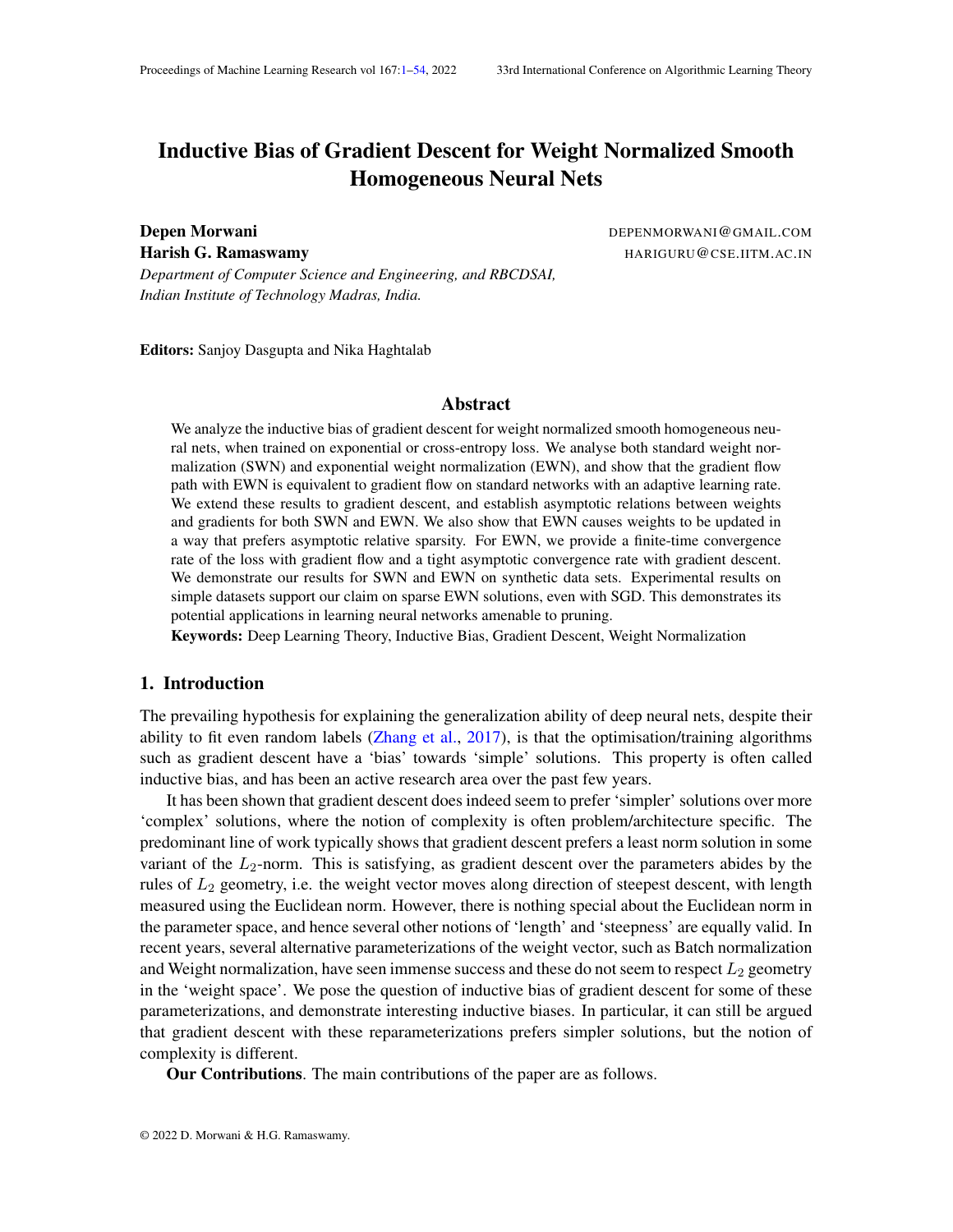Taking the dot product with on both sides of Equation (49) and using r<sub>w</sub> (w;x<sub>i</sub>) = L ( $w; x_i$ ) (Euler's homogeneity theorem), we get !

$$
w(t)^{>}\frac{dL(t)}{dw} = -L \sum_{i}^{X} \frac{P_{j \in y_{i}} e^{(-y_{i}(w;x_{i}) - j(w;x_{i}))} (-y_{i}(w;x_{i}) - j(w;x_{i}))}{1 + j \in y_{i}} e^{(-y_{i}(w;x_{i}) - j(w;x_{i}))}
$$

Now, using the fact, that at tim $_{\mathbf{\theta}}$ , L(t<sub>0</sub>) < log 2, which meansmin<sub>i</sub> min<sub>j  $\epsilon_{y_i}$ (  $_{y_i}$ (w;x<sub>i</sub>)</sub>

 $j(w; x_i)$  = > 0. Also, as we know, for gradient ow, the loss cannot go up, therefore, for any timet > t <sub>0</sub>, min<sub>i</sub> min<sub>j € y<sub>i</sub> ( y<sub>i</sub> (w; x<sub>i</sub>) = y (w; x<sub>i</sub>)) > > 0. Using this, we can say, for any</sub>  $t > t_0$ , !

$$
w(t)^{\geq} \frac{dL(t)}{dw} \qquad L \qquad \sum_{i}^{N} \qquad \frac{P_{\dot{\theta}^{\mathcal{G}} y_i} e^{(-y_i(w;x_i) - j(w;x_i))}}{1 + i \qquad \text{if } \theta y_i} e^{(-y_i(w;x_i) - j(w;x_i))}}
$$

Using the fact thain  $(1 + t) > \frac{t}{14}$  $\frac{t}{1+t}$  for t 2 (0; 1), therefore,

$$
w(t)^{>}\frac{dL(t)}{dw} \qquad L \ L(t)
$$

Substituting this in Equation (50), we get

$$
\frac{dL(t)}{dt} \qquad \frac{L^{2/2}}{k}L(t)^2
$$

Integrating this equation from to t, we get

$$
\frac{1}{L(t)} \quad \frac{1}{L(t_0)} + \frac{L^2}{k} (t \quad t_0) \tag{51}
$$

 $\blacksquare$ 

 $\blacksquare$ 

Clearly as t tends to, RHS tends to  $1$  and thus tends to  $0$ .

Now, we provide one of our main theorem that establishes gradient convergence implies weight convergence.

Theorem 12 Consider a node in the network with  $g_{uk}$  > 0 and  $\lim_{t \downarrow 1}$  kw<sub>u</sub>(t) k = 1. Under assumptions (A1), (A2) for gradient ow and (B1)-(B3) for gradient descent, for both SWN and EWN

(i)  $\lim_{t \downarrow 1} \frac{w_u(t)}{kw_u(t)}$  $\overline{\mathsf{kw}_\mathsf{u}(\mathsf{t})\mathsf{k}}$ (ii)  $w_{u} = g_{u}$  for some  $> 0$ .

Proof Same as in Appendix C.

Now, we provide the main theorem that distinguishes SWN and EWN.

Theorem 13 Consider two nodes and in the network with  $g_{\mu}k \times g_{\nu}k > 0$ ;  $\lim_{t \to 1} \lim_{k \to \infty} (t)k =$ 1 and lim<sub>t!1</sub> kw<sub>v</sub>(t)k = 1. Let  $\frac{kg_u k}{kg_v k}$  be denoted by. Under assumptions (A1), (A2) for gradient ow and (B1)-(B3) for gradient descent,

- (i) for SWN,  $\lim_{t \uparrow 1} \frac{k w_u(t) k}{k w_u(t) k}$  $\frac{KW_u(t)K}{kw_v(t)k} = C$
- (ii) for EWN,  $\lim_{t \downarrow 1} \frac{\text{kw}_{u}(t)k}{\text{kw}_{v}(t)k}$  $\frac{\mathsf{kw}_\mathsf{u}\,(\mathsf{t})\mathsf{k}}{\mathsf{kw}_\mathsf{v}(\mathsf{t})\mathsf{k}}$  is either0; 1  $\,$  or  $\frac{1}{\mathrm{c}}$

Proof Same as in Appendix D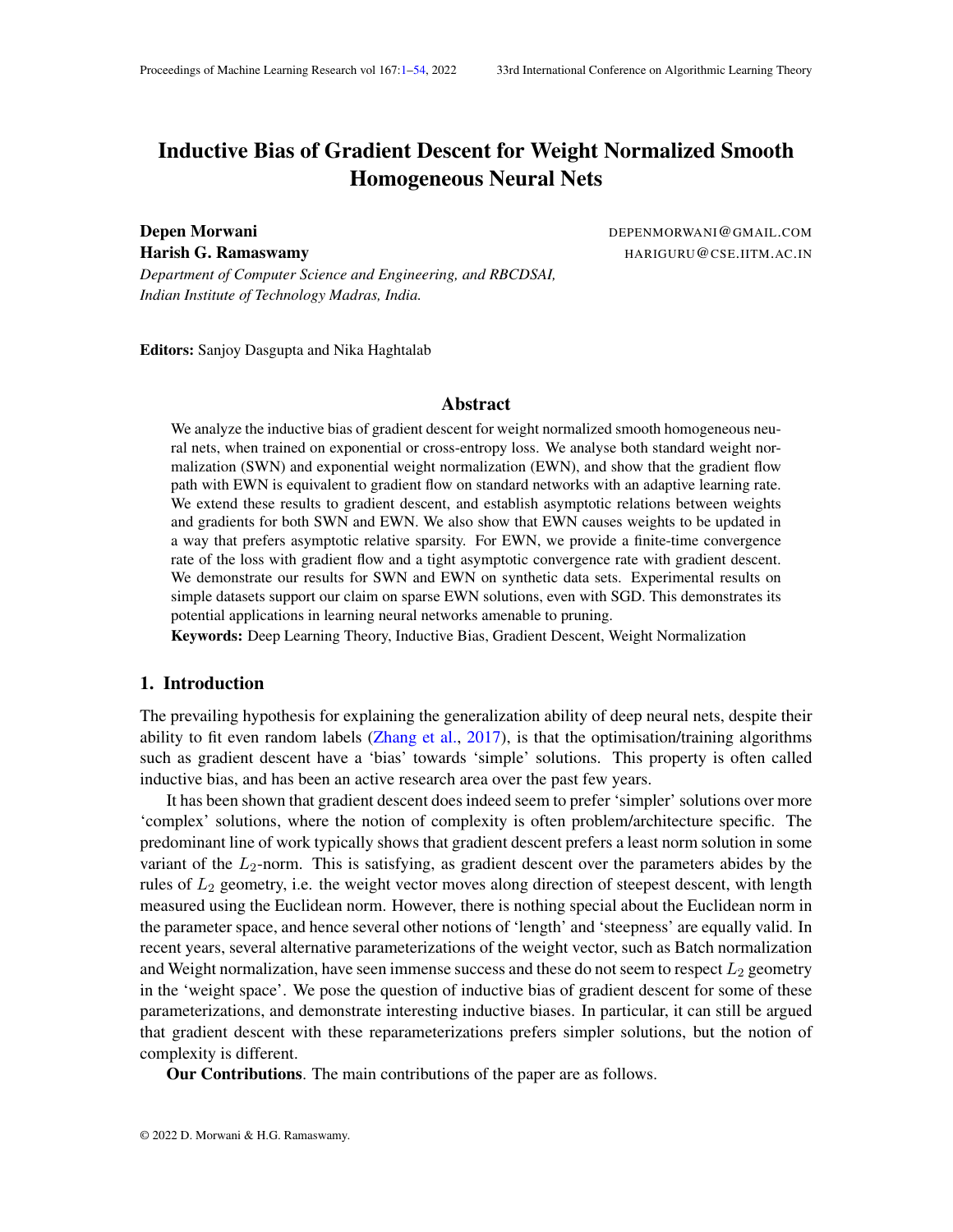I.4. Sparsity Inductive Bias for Exponential Weight Normalisation

The inverse relation between w<sub>u</sub>(t)k and kr w<sub>u</sub> L(w(t))k in the EWN trajectory results in an interesting inductive bias that favours movement along sparse directions.

Proposition 14 Consider two nodest and v in the network such that  $g_y k$  k  $g_y k$  > 0 and kw<sub>u</sub>(t)k; kw<sub>v</sub>(t)k ! 1 . Let  $\frac{\text{kg}_u k}{\text{kg}_v k}$  be denoted by Consider any; such that 0 < c and 0 < < 2 . Then, the following holds:

- (i) There exists a time<sub>1</sub>, such that for allt  $> t<sub>1</sub>$  both SWN and EWN trajectories have the following properties:
	- (a)  $\frac{k r_{w,u} L(w(t)) k}{kr_{w,v} L(w(t)) k}$  2 [c ; c + ] (b)  $\frac{w_u(t)}{kw_u(t) k}$  $\frac{r}{r}$   $\frac{w}{w}$  L (w(t))  $\overline{\mathsf{k}\mathsf{r}}\,\,$   $_{\mathsf{w}\,\mathsf{u}}$  L (w (t))  $\mathsf{k}$ cos( )
	- (c)  $\frac{w_v(t)}{kw_v(t)k}$  $\frac{r}{r}$   $\frac{w}{v}$  L (w(t))  $\frac{r_{w_v}L(w(t))}{kr_{w_v}L(w(t))k}$  COS().

(ii) for SWN,  $\lim_{t \to 1} \frac{k w_u(t) k}{k w_u(t) k}$  $\frac{KW_u(t)K}{kw_v(t)k} = C$ 

(iii) for EWN, if at some tim $\phi_2 > t_1$ ,

(a)  $\frac{\text{kw}_{u}(t_2)k}{\text{kw}_{v}(t_2)k} > \frac{1}{(c)}$  $\frac{1}{(c_1) \cos(\theta)}$  =)  $\lim_{t \downarrow 1}$   $\frac{k w_u(t) k}{k w_v(t) k}$  $\frac{kw_u(t)k}{kw_v(t)k} = 1$ (b)  $\frac{\text{kw}_{u}(t_2)k}{\text{kw}_{v}(t_2)k} < \frac{\cos($  )  $\frac{\cos(4)}{\cos(4)}$  =)  $\lim_{t \downarrow 1}$   $\frac{\text{kw}_{u}(t)\text{k}}{\text{kw}_{v}(t)\text{k}}$  $\frac{\kappa w_u(t)\kappa}{\kappa w_v(t)\kappa} = 0$ 

Proof The proof follows from Appendix E.

#### I.5. Convergence rates

In this section, we provide convergence rate of loss for EWN.

Gradient Flow: We provide a nite-time convergence rate of loss for gradient ow in case of EWN.

Theorem 15 For Exponential Weight Normalization, under assumption (A1), the following hold for t > t  $_0$  in case of gradient ow

٠

(i) kw(t)k grows witht aso((log t) $\frac{1}{L}$ ) (ii) L(t) goes down with asO  $\frac{1}{t}$ t

Proof Follow from Equation (51)

Gradient Descent:

Theorem 16 For Exponential Weight Normalization, under Assumptions (B1)-(B4), 0, (t) = O  $log \frac{1}{L}$ <sup>c</sup> for c < 1 and lim<sub>t!1</sub>  $\frac{\text{kr}(t+1) - r(t)k}{q(t+1) - q(t)}$  $\frac{f(t+1)-f(t)K}{g(t+1)-g(t)}=0$ , the following hold

(i) kw(t)k asymptotically grows with as  $(\log d(t))^{\frac{1}{L}}$ 

(ii)  $L(w(t))$  asymptotically goes down with as  $\frac{1}{d(t)(\log d(t))^2}$  .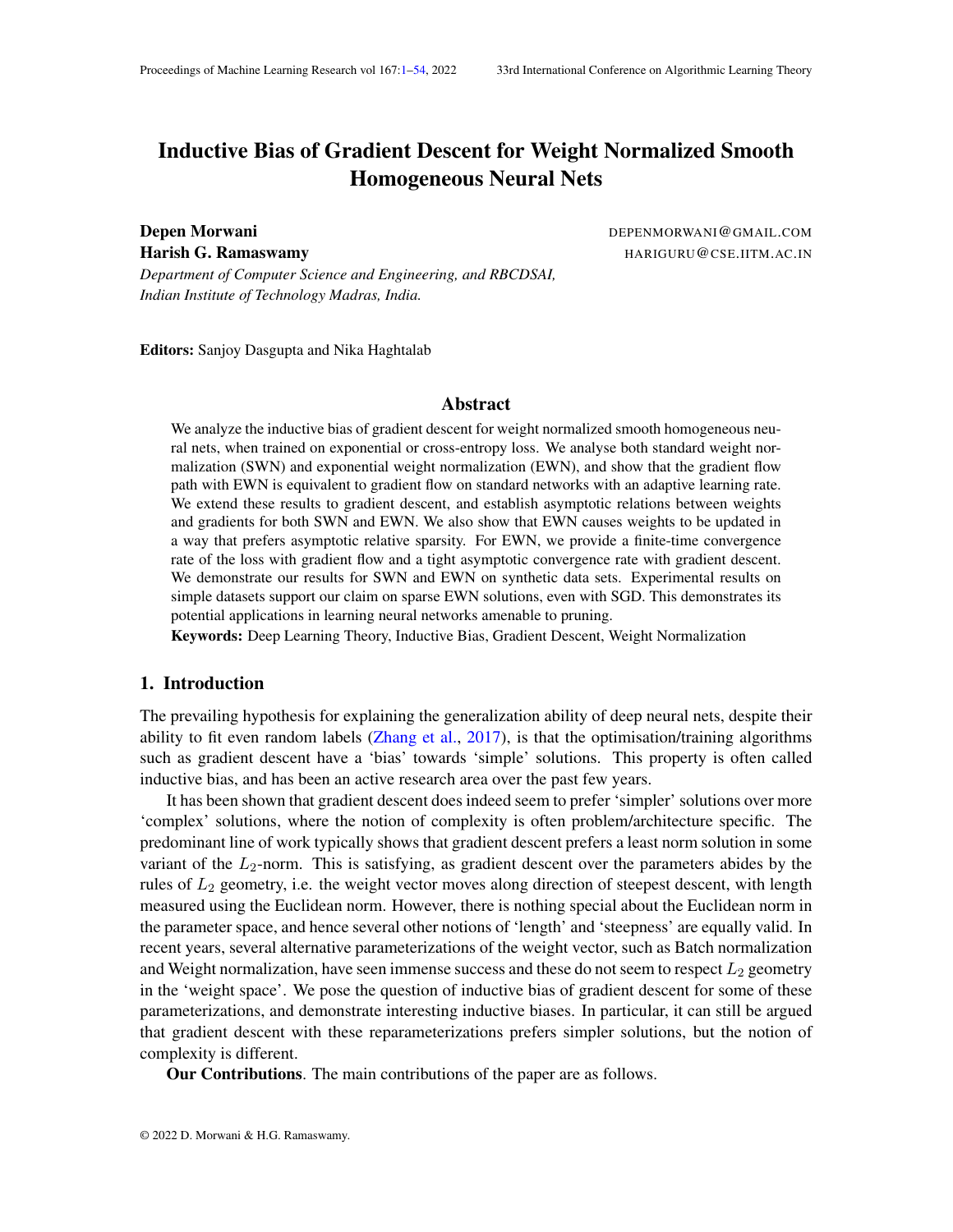Proof The proof follows Appendix  $H.2$ , the only difference is in the gradient update. W Let represented as = g(t)  $\mathbf{w}$  + r(t), wherelim<sub>t!1</sub>  $\frac{\text{kr}(t)k}{q(t)}$  $\frac{f(t)\kappa}{g(t)}$  = 0. Using Equation (49), we can say

$$
k_1 \quad \lim_{t \uparrow 1} \frac{k \frac{dL(w(t))}{dw} k}{L(w(t)) g(t)^{L-1}} \quad k_2 \tag{52}
$$

wherek<sub>1</sub> andk<sub>2</sub> are some constants. As the order remains the same as in the proof for exponential loss, the proof follows from Appendix H.2.

#### Appendix J. Lemma Proofs

Lemma Consider sequence a satisfying the following properties

1. 
$$
a_k > 0
$$
  
\n2.  $P_1$   
\n3.  $\lim_{k\to 0} a_k = 1$   
\n  
\nThen  $P_1$   
\n $\lim_{k\to 0} q \frac{a_k}{P_{\frac{k}{n-0}} a_i^2} = 1$ 

Proof If  $\frac{P}{k}$  $\frac{1}{k=0}$  a $_{{\sf k}}^2$  is bounded, then the statement is obvious. Let's consider the case w $\not|_{\rm {\small LgN}}$ Proof If  $\begin{array}{cc} 1 & 1 \ k=0 & a_k^2 \end{array}$  is bounded, then the statement is obvious. Let's consider the case w $\nmid_{\mathbf{B}}$ m $a_k^2$  diverges. Aslim $_{k11}$  a<sub>k</sub> = 0, therefore ther**e** must be an indlex, such that fork k<sub>1</sub>, a<sub>k</sub> diverges. Ashri<sub>k!1</sub>  $a_k = 0$ , therefore there it<br>Now, asa<sub>k</sub>, therefore  $a_k^2$  a by Now, as  $\frac{1}{B}$  $_{\mathtt{b}=0}^\mathbb{1}$  a $_{\mathsf{k}}^{\mathbb{2}}$  diverges, therefore, there must be an index  $k_2 > k_1$ , such that for any  $k > k_2$ ,  $\frac{k_1}{k_1}$  $\mu_{j=k_1}^{k_1} a_j^2$  =  $\mu_{j=0}^{k_1-1} a_j^2$ . Now, for k > k <sub>2</sub>, we can say

$$
\frac{x^{k}}{q} \frac{a_{j}}{p} = \frac{1}{2} \int_{j=k_{1}}^{k_{1}} \frac{a_{j}}{q} \frac{a_{j}}{p}
$$
\n
$$
\frac{1}{p} \frac{x^{k}}{2} \frac{a_{j}}{q} \frac{a_{j}}{p}
$$
\n
$$
\frac{1}{p} \frac{x^{k}}{2} \frac{a_{j}}{q} \frac{a_{j}}{p}
$$
\n
$$
\frac{1}{p} \frac{x^{k}}{2} \frac{a_{j}}{q} \frac{a_{j}}{p}
$$
\n
$$
\frac{1}{p} \frac{x^{k}}{2} \frac{a_{j}}{q} \frac{a_{j}}{p}
$$
\n
$$
= \frac{1}{p} \frac{1}{2} \int_{j=k_{1}}^{k_{1}} \frac{a_{j}}{k}
$$
\nAs  $P_{k=0}^{1}$  a<sub>k</sub> diverges, therefore  $\frac{P_{1}}{k=0} \frac{a_{k}}{q} \frac{a_{k}}{p} = \frac{a_{k}}{2}$  diverges as well.

Lemma Consider two sequences a and b satisfying the following properties  $1.6$  $\mathsf{p}$ 

$$
a_k > 0
$$
;  $\frac{1}{k=0} a_k = 1$  and  $\lim_{k \to 1} a_k = 0$ 

 $\blacksquare$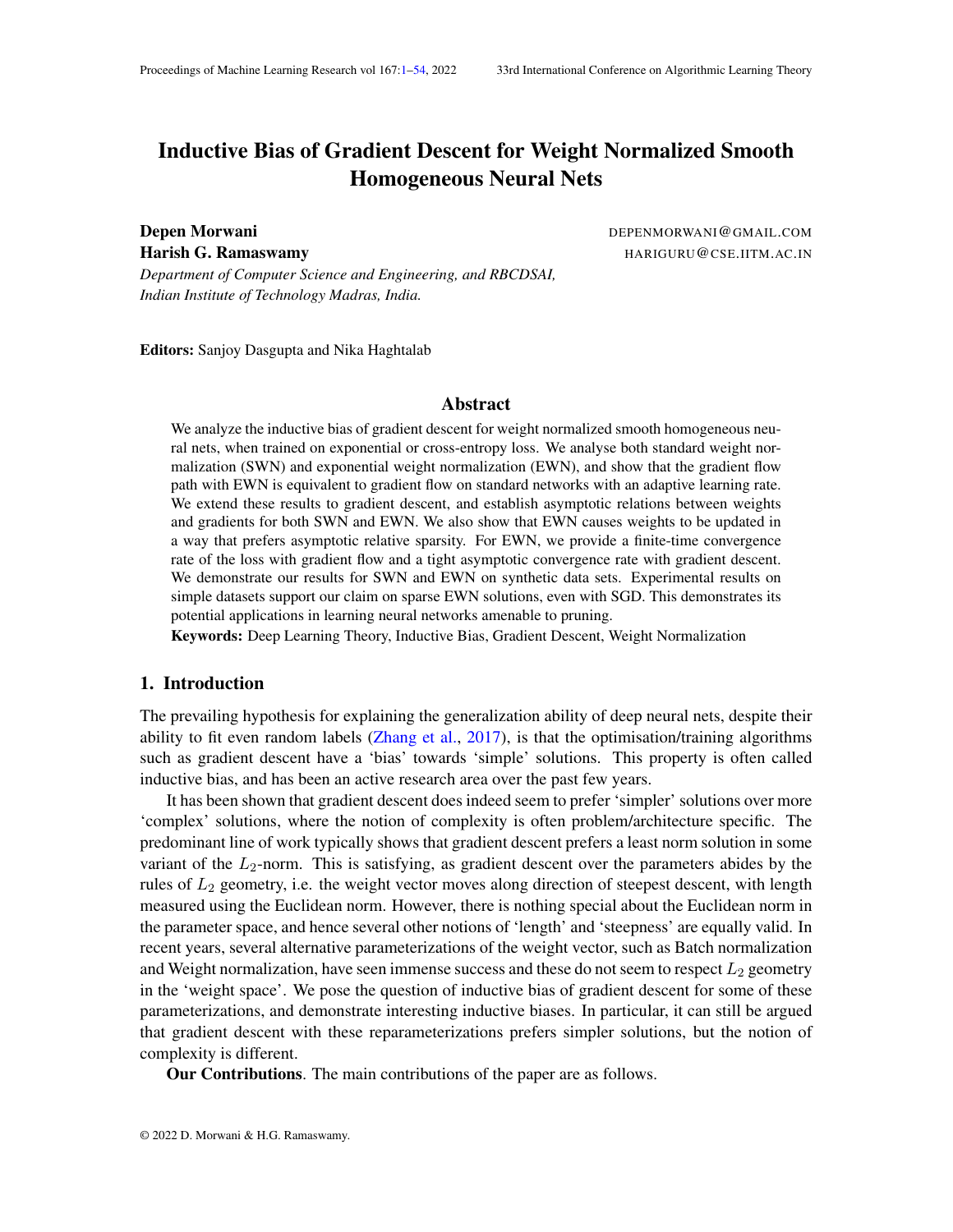2

2. b<sub>0</sub> > 0, b is increasing and  $\mathbf{d}_{k+1}^2$  b<sub>k</sub><sup>2</sup> +  $\frac{a_k}{b_k}$  $\overline{\mathsf{b}_{\mathsf{k}}}$  $\mathsf{T}$ hen  $\frac{1}{k}$ 1 a<sub>k</sub><br>k=0 b  $\frac{a_k}{b_k} = 1$ .

Proof As we knowb is increasing and  $k_{k+1}$   $k_k^2 + (\frac{a_k}{b_k})^2$ , we get  $\mathsf{b}_{\mathsf{k}}$ v<br><sup>u</sup> b<sub>o</sub><sup>+</sup> X<sup>k</sup> <sup>1</sup>  $j = 0$ aj bj 2  $\frac{v}{t}$   $\frac{1}{b_0^2 + \frac{1}{b_0^2}}$  $b_0^2$ X<sup>k</sup> <sup>1</sup>  $j = 0$  $a_j^2$ 

Using this, we can say

$$
\begin{array}{ccc}\n\mathsf{X} & \mathsf{a}_j & \mathsf{X}^k \\
\hline\n\mathsf{a}_j & \mathsf{b}_j & \mathsf{c}_j & \mathsf{d}_j \\
\mathsf{b}_j & \mathsf{b}_j & \mathsf{b}_j & \mathsf{b}_j & \mathsf{b}_j \\
\hline\n\mathsf{b}_j & \mathsf{b}_j & \mathsf{b}_j & \mathsf{b}_j & \mathsf{b}_j & \mathsf{d}_j \\
\hline\n\mathsf{b}_j & \mathsf{b}_j & \mathsf{b}_j & \mathsf{b}_j & \mathsf{b}_j & \mathsf{b}_j & \mathsf{b}_j \\
\hline\n\mathsf{b}_j & \mathsf{b}_j & \mathsf{b}_j & \mathsf{b}_j & \mathsf{b}_j & \mathsf{b}_j & \mathsf{b}_j & \mathsf{b}_j \\
\hline\n\mathsf{b}_j & \mathsf{b}_j & \mathsf{b}_j & \mathsf{b}_j & \mathsf{b}_j & \mathsf{b}_j & \mathsf{b}_j & \mathsf{b}_j \\
\hline\n\mathsf{b}_j & \mathsf{b}_j & \mathsf{b}_j & \mathsf{b}_j & \mathsf{b}_j & \mathsf{b}_j & \mathsf{b}_j & \mathsf{b}_j \\
\hline\n\mathsf{b}_j & \mathsf{b}_j & \mathsf{b}_j & \mathsf{b}_j & \mathsf{b}_j & \mathsf{b}_j & \mathsf{b}_j & \mathsf{b}_j \\
\hline\n\mathsf{b}_j & \mathsf{b}_j & \mathsf{b}_j & \mathsf{b}_j & \mathsf{b}_j & \mathsf{b}_j & \mathsf{b}_j & \mathsf{b}_j \\
\hline\n\mathsf{b}_j & \mathsf{b}_j & \mathsf{b}_j & \mathsf{b}_j & \mathsf{b}_j & \mathsf{b}_j & \mathsf{b}_j & \mathsf{b}_j \\
\hline\n\mathsf{
$$

Now, if  $\frac{P_{1}}{R_{1}}$  $_{\mathrm{k=0}}^{\mathrm{1}}$  a $_{\mathrm{k}}^{\mathrm{2}}$  does not diverge to in nity, then remains bounded using the bound above and Now, if  $k=0$  a<sub>k</sub> does not divert<br>then its trivial to establish that  $\frac{1}{k}$ 1 a<sub>k</sub><br>k=0 b  $\frac{a_k}{b_k}$  diverges. In case,  $\frac{1}{b_k}$  $_{k=0}^{1}$  a $_{k}^{2}$  diverges to in nity, then there must be an index<sub>1</sub> such that for any  $> k_1$ , we can say  $\begin{bmatrix} k=0 \\ i \end{bmatrix}$  $j_{j=0}^{k-1}$  a<sub>j</sub> b<sub>0</sub>. So, fork > k<sub>1</sub>, we can say

$$
\begin{array}{ccc} X^k & a_j & X^k & b_0 & a_j \\ & \bar{b}_j & \bar{b}_{j=0} & \bar{e}_j & \bar{e}_j \\ & & \bar{b}_{j=0} & \bar{e}_j & \bar{e}_j & \bar{e}_j \\ \end{array}
$$

Now, as we have assumedends to zero, so there must be an index such that for any  $k > k_2$ , Now, as we have assumedent us up  $z_1$ <br> $a_k$  . Also, as we have assumed<sup>1</sup>  $j_{j=0}^{1}$  a $^{2}_{j}$  diverges, therefore there must be an in**dex>** k  $_{2}$ , such that fork  $>$  k  $_3$ ,  $\overline{P}^k$  $\mathbf{a}_{j=k_2}^k$   $\mathbf{a}_j^2$   $\mathbf{a}_{j=0}^2$   $\mathbf{a}_j^2$ . Using these things and that  $\mathbf{a}_j$ , then  $\mathbf{a}_j^2$   $\mathbf{a}_j$ , we can say fok  $>$  k  $_3$ ,

Xk j = k<sup>3</sup> aj bj Xk j = k<sup>3</sup> b0 2 aj <sup>q</sup> <sup>P</sup> <sup>k</sup> <sup>1</sup> l= k<sup>3</sup> al b0 2 p v u u t X<sup>k</sup> <sup>1</sup> j = k<sup>3</sup> aj

Now, as  $\frac{P}{k}$  $k_{k=0}^{T}$  a<sub>k</sub> diverges, thus  $P_{1}$ 1 a<sub>k</sub><br>k=0 b  $\frac{a_k}{b_k}$  diverges as well.

### Appendix K. Integral Form of Stolz-Cesaro Theorem

We rst state the Stolz-Cesaro Theorem.

Theorem  $($ Muresan, 2015) Assume th $\epsilon$ ang $_{\mathsf{k}=1}^1$  and f  $\mathrm{bg}_{\mathsf{k}=1}^1$  are two sequences of real numbers such that bot is strictly monotonic and diverging. Additionally, lim  $k_{11}$  and  $\frac{a_{k+1}-a_k}{b_{k+1}-b_k}$  $\frac{a_{k+1} - a_k}{b_{k+1} - b_k} = L$  exists, thenlim<sub>k!1</sub>  $\frac{a_k}{b_k}$  $\frac{a_k}{b_k}$  exists and is equal tb.

Now, we state and prove the Integral Form of Stolz-Cesaro Theorem.

 $\mathcal{R}_{\text{h}}$ Theorem  $\,$  Consider two functions (t) and g(t) greater than zero satisfying Theorem Consider two functions (t) and  $g(t)$  greater than zero satisfying  $f(t)dt < 1$  and  $R_{b,q(t),dt}$  is a for even unit on Equal time to its known that  $f(t)dt = 1$  and  $R_{1,q(t),dt}$  $\frac{a}{a}$  g(t)dt < 1 for every nitea; b. For any time t, its known that  $f_1^1$  f (t)dt = 1 and  $f_1^1$  $t<sup>-1</sup>$  g(t)dt = 1 . If  $\lim_{t \downarrow 1} \frac{f(t)}{g(t)}$  $\frac{f(t)}{g(t)}$  exist and is equal to , thenlim  $_{t!1}$  $R_t$  f (t)dt exists for any and is equal td.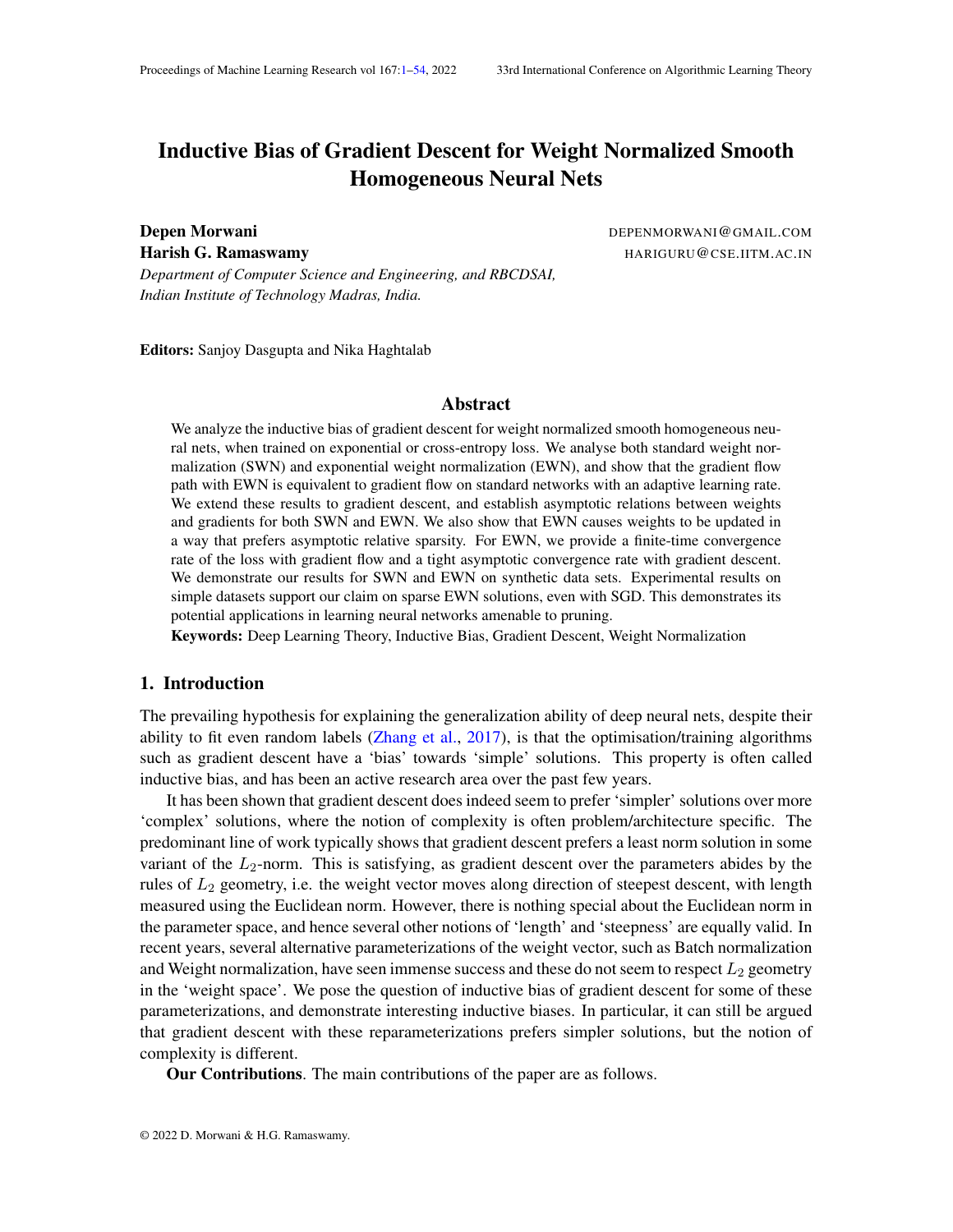Proof Case  $1:L = 0$  or  $1$ : We will prove for L = 1. The case for 0 can be handled similarly. For  $\Delta M \gg 0$ , there must exist a timet<sub>1</sub> > c, such tha $t^{\text{(t)}}_{g(t)}$  > M , for t > t <sub>1</sub>. Thus we can say fotr> t <sub>1</sub>, Z  $_t$ c f (t)dt >  $Z$   $_{t_1}$ c f (t)dt + M  $Z$ <sub>t</sub> t <sub>1</sub> g(t)dt Adding M  $\frac{R_{t_1}}{s}$  $\int_{c}^{\tau_1} g(t) dt$  on both the sides, we get Z  $_t$ c f (t)dt + M  $Z$   $_{t_1}$ c  $g(t)dt >$  $Z$   $_{t_1}$ c f (t)dt + M  $Z$ <sub>t</sub> c g(t)dt  $\mathsf{Dividing}$  both sides by  $\mathsf{R}_{\mathsf{t}}$ c g(t)dt and taking limsupt ! 1 (using also the fact that Rb  $\int_{a}^{b} f(t) dt < 1$  $rac{\mathbf{R}_{b}}{\mathbf{A}}$  $\int_a^b$ g(t)dt < 1 for every nite a; b), we get lim sup t!1  $R_{t}$  $\int_{\mathcal{L}}^{\tau} f(t) dt$ Rt  $\int_{c}^{t} g(t) dt$ > M Similarly the equation holds for liminf as well. Thus, both liminf and limsup are greater than anyM. Hencelim $_{\sf t!1}$  $R_t^{(t)}$  f (t)dt = 1. Case2:L is nite In this case, there must exist some tit  $p \in C$ , such that  $\qquad \prec \frac{f(t)}{g(t)} < L + 1$ . Thus, we can say fort  $>$  t<sub>1</sub>,  $Z$ <sub>t<sub>1</sub></sub> c f (t)dt + ( L )  $Z$ <sub>t</sub> t <sub>1</sub> g(t)dt Z  $_t$ c f (t)dt  $Z$   $_{t_1}$ c f (t)dt + ( L + )  $Z$ <sub>t</sub> t <sub>1</sub> g(t)dt  $\mathsf{Z}$ aking the left inequality, addin $\mathsf{Z} = \bigcap_{\mathsf{C}}^{\mathsf{R}_{\mathsf{t}}}$ Taking the left inequality, addin $\sharp$   $\bigcup_{c=0}^{n+1} g(t)$ dt on both the sides, dividing both the sides by  $\int_{c}^{t} g(t) dt$  and takinglim inf  $t_{11}$ , we get  $\mathsf{L}$  lim inf  $R_{t}$  $\int_{\mathcal{S}}^{t} f(t) dt$  $R_t$  g(t)dt c Similarly, taking the right inequality, addin( $\frac{R_t}{L}$  +  $\frac{R_t}{L}$  $c^{T_1}$  g(t)dt on both the sides, dividing both the  $\frac{R_t}{R_t}$ sides by  $\int_{c}^{t} g(t) dt$  and takinglim sup $_{t!1}$  , we get lim sup t!1  $R_{t}$  $\int_{\mathcal{S}}^{t} f(t) dt$  $\mathsf{R}_\mathsf{t}$  $\int_{c}^{t} g(t) dt$ L + Using the two inequalities, we get, for any  $0$ ,  $R_{t}$ <sub>D</sub>

$$
\limsup_{t \downarrow 1} \frac{R_t^t f(t) dt}{e^t g(t) dt} \quad \liminf_{t \uparrow 1} \frac{R_t^t f(t) dt}{e^t g(t) dt} \quad 2
$$

Thus,lim $_{\rm t11}$  $\frac{R_t}{R_t^c}$ f (t)dt exists and is equal **tb.**<br> $\frac{R_t}{c}$ g(t)dt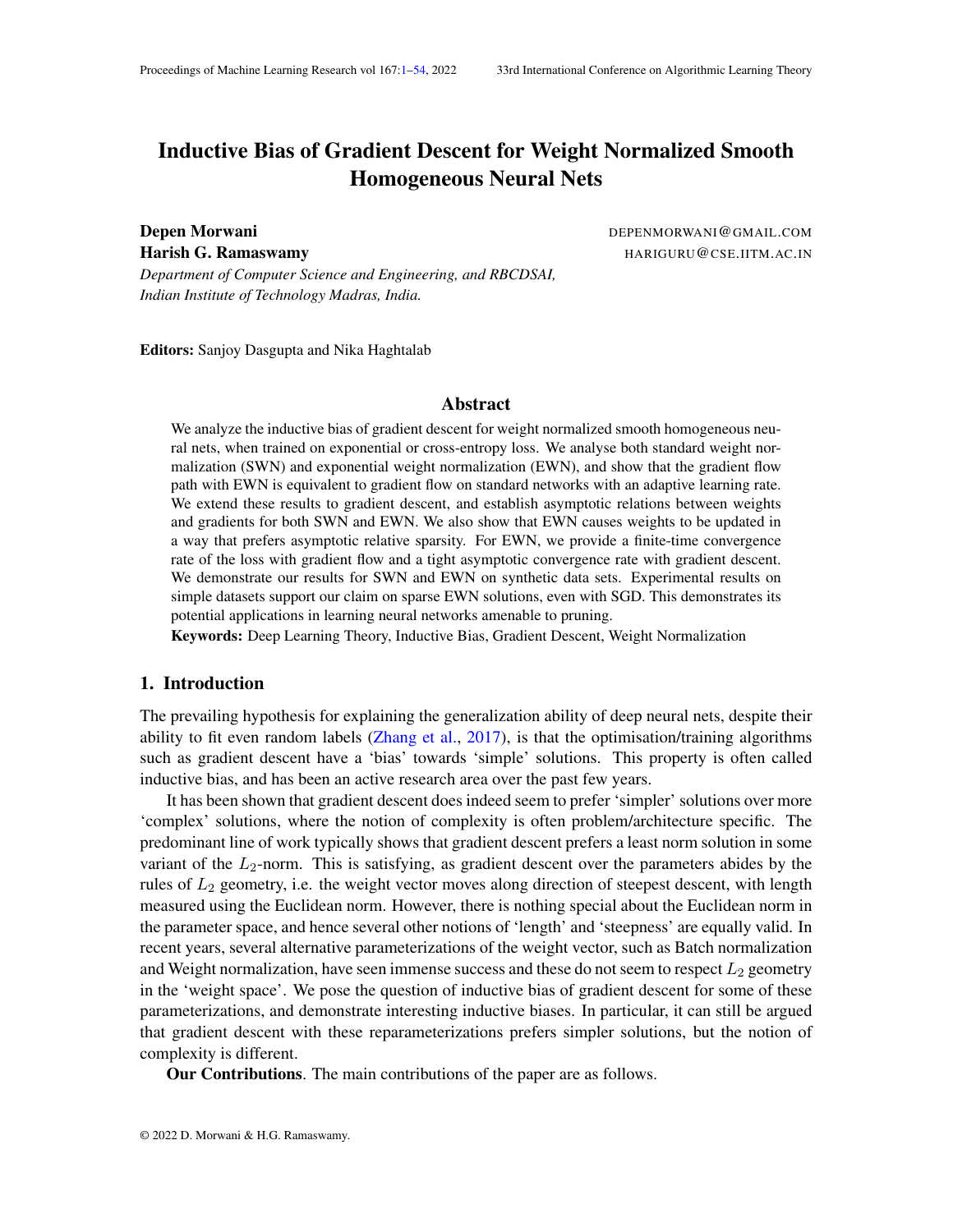# Appendix L. Standard Weight Normalization is not Locally Lipschitz in its parameters

In this section, we will denot by so as to be consistent with the notaion in Lyu and Li (2020). SWN(in its parameters andv) is also a homogeneous network. Therefore, results from Lyu and Li (2020) should directly apply to the case of SWN as well. However, a crucial point to be noted is that it is not even locally Lipschitz around  $\mathbf{u}_u \mathbf{k} = 0$ . Therefore, the assumptions from Lyu and Li (2020) do not hold.

However, during gradient descent or gradient ow, if started from a  $\hbar$ wight > 0, for all u, then during the entire trajector  $\psi_u$  k cannot go down. Therefore, the network is still locally Lipschitz along the trajectory it takes. Examining the proofs from Lyu and Li (2020), its clear that the proof regarding monotonicity of margin and convergence rates are just dependent on the path that gradient descent/ow takes and thus the proofs hold.

However, the result regarding the limit points  $\frac{c}{k}$  do not hold. One of the crucial theorems the proof relies on is stated below

Theorem Letf x<sub>k</sub> 2 R<sup>d</sup>: k 2 Ng be a sequence of feasible points of an optimization problem (P),  $f_{k} > 0$ : k 2 Ng and  $f_{k} > 0$ : k 2 Ng be two sequences  $x_{k}$  is an  $(x_{k}; k)$ -KKT point for every k and  $_k!$  0;  $_k!$  0. If  $x_k!$  x ask ! 1 and MFCQ holds at thenx is a KKT point of (P)

The above statement requires MFCQ to be satis exd, alhat was shown in Lyu and Li (2020) assuming local lipschitzness/smoothness allowever, in this case, for gradient ow, as uk does not grow, whilej uj! 1 , therefore the convergent point  $\mathfrak{g}f_{\overline{k}}$  will always have the component corresponding to  $\mu$  as 0. Thus, the network is not locally lipschitz vatand the proof that MFCQ holds is violated. Similarly, for gradient descent as well, it can't be said that as a non-zero component in $_{\overline{\textsf{k}-\textsf{k}}}$ . Thus, the proof does not hold.

# Appendix M. Experiment Details

In all the experiments, techniques for handling numerical under ow were used as described in Lyu and Li (2020). However, the learning rate they used wa<sup>®</sup> of  $f_{\!-}^{\!\! L}$  , but in our case, we generally modify it to be $O_{\frac{1}{10}}$  $\frac{1}{L^c}$  , wherec < 1.

### M.1. Lin-Sep

The learning rate used wak(t), so that it speeds up at the beginning of training, but slows down as loss approaches <sup>300</sup>. The constank(t) was initialized at0:01, and was increased by a factor of 1:1 every time loss went down and decreased by a facto r bevery time loss went up after a gradient step. Its value was capped at for EWN and SWN.

### M.2. Simple-Traj

The learning rate used w $\frac{\Delta(t)}{\Delta(t)}$ , so that it speeds up at the beginning of training, but slows down as loss approaches  $^{50}$ . The constank(t) was initialized a0:01, and was increased by a factor of every time loss went down and decreased by a factor to every time loss went up after a gradient step. Its value was capped at for EWN and Unnorm.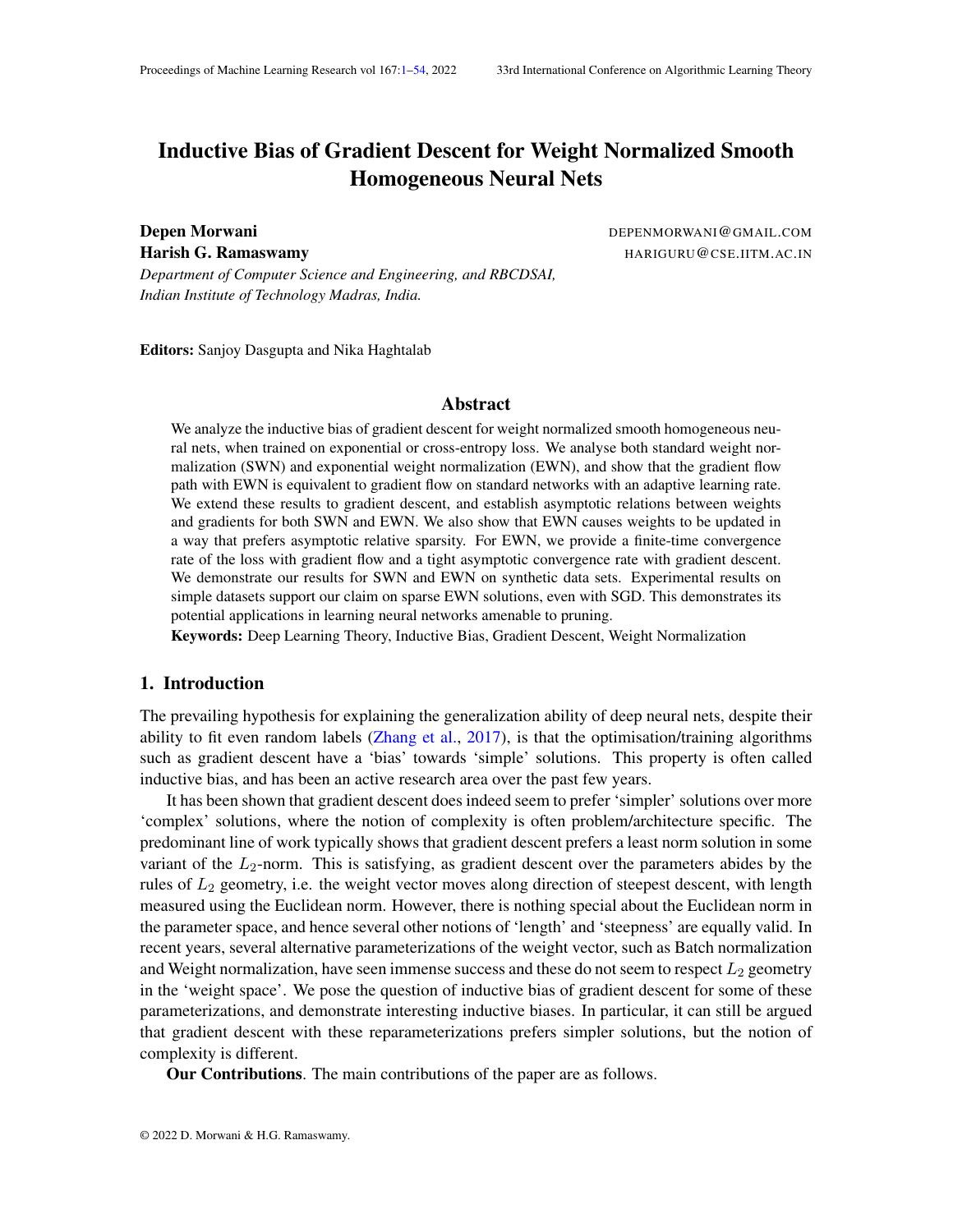(a)  $(b)$  (c)

Figure 7: Demonstration of Results for SWN in Lin-Sep experiment: (a) Evolution of kw<sub>u</sub>k (b) Cosine between weights and gradients for weights 5, 6 and 8. (c) Weight and gradient norms for weights 5, 6 and 8.

(a)  $(b)$  (c)

Figure 8: Demonstration of Results for EWN in XORexperiment with ReLU-square activation: (a) Evolution of kw<sub>u</sub>k (b) Cosine between weights and gradients for weights 0, 1, 13 and 17. (c) Weight and gradient norms for weights 0, 1, 13 and 17.

M.3. XOR

The learning rate used wa $\frac{k(t)}{8.93}$  for SWN and Unnorm, whil $\frac{k(t)}{L^{0.8}_\infty}$  for EWN, so that it speeds up at the beginning of training, but slows down as loss approa**e**hes The constar**k**(t) was initialized at 0:01, and was increased by a factor of every time loss went down and decreased by a factor of 1:1 every time loss went up after a gradient step. Its value was capped fat EWN and Unnorm and0:01 for SWN.

M.4. Convergence rate experiment

For all SWN, EWN and Unnorm, the learning rate was constant 0:001 and they were trained for 5000 steps. All the networks were explicitly initialized to the same point in function space.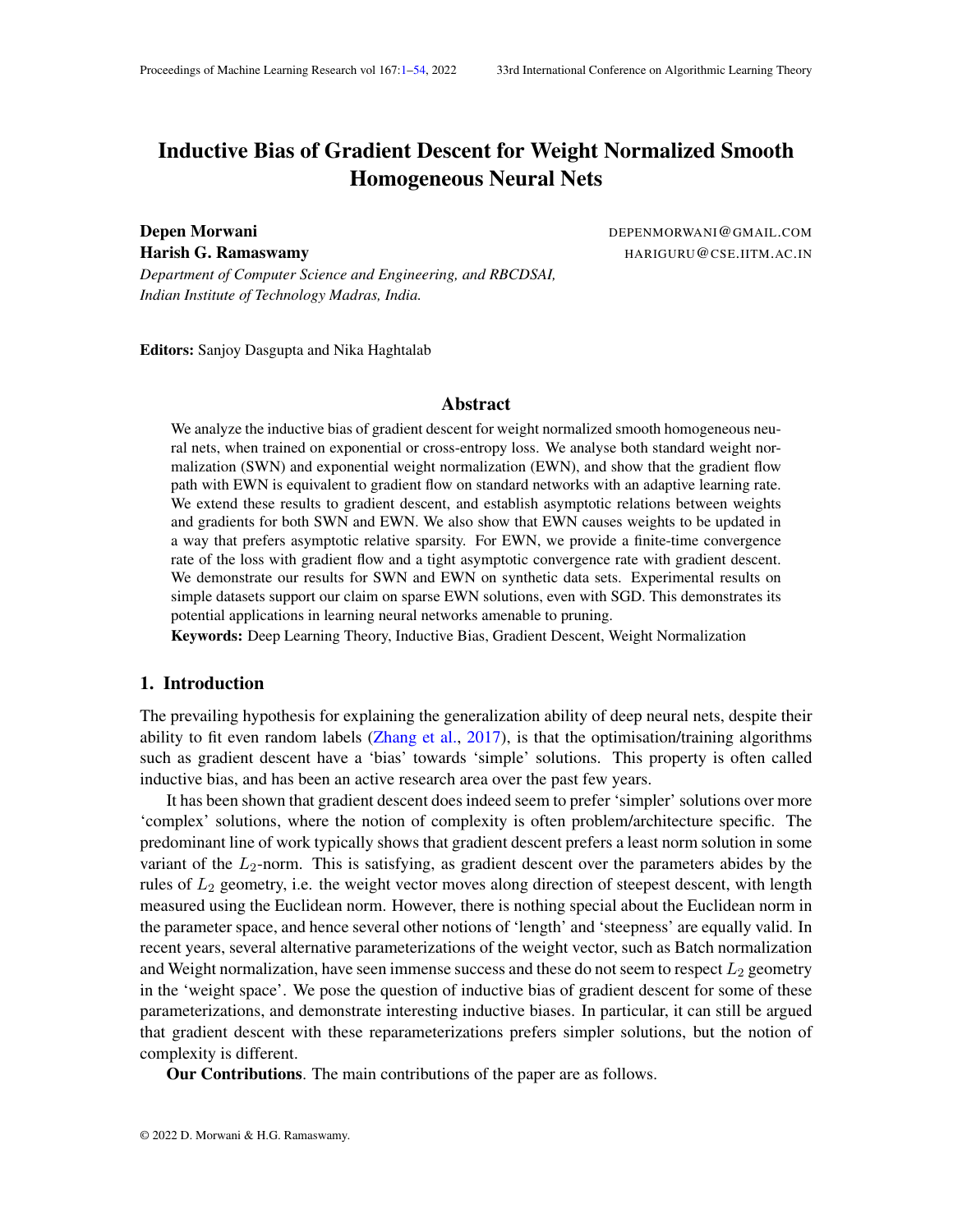(a)  $(b)$  (c)

Figure 9: Demonstration of Results for SWN inXORexperiment with ReLU-square activation: (a) Evolution of kw<sub>u</sub>k (b) Cosine between weights and gradients for weights 0, 1, 13 and 17. (c) Weight and gradient norms for weights 0, 1, 13 and 17.

(a)  $(b)$  (c)

Figure 10: Demonstration of Results for EWN on MNIST dataset with 2-class classi cation: (a) Evolution of kw<sub>u</sub>k (b) Cosine between weights and gradients for weights 96 and 105. (c) Weight and gradient norms for weights 96 and 105.

### M.5. Pruning Experiments

The learning rate used w $\frac{k(t)}{2}$ . The constan $\mathbf{k}(t)$  was initialized at0:01, and was increased by a factor of 1:1 every time loss went down and decreased by a factdr bevery time loss went up after an epoch.

Appendix N. Demonstration of Theorems on various datasets

In this section, we demonstrate Theorem 3 and 4 on various dataset Sep , XORand MNIST (2-class classi cation).

# N.1. Lin-Sep

We demonstrate Theorem 3 and Theorem 4 for EWN and SWN on a linearly separable dataset (Lin-Sep ) in Figure 1 and 7 respectively. As can be seen in Figure 7, for weights 5, 6 and 8,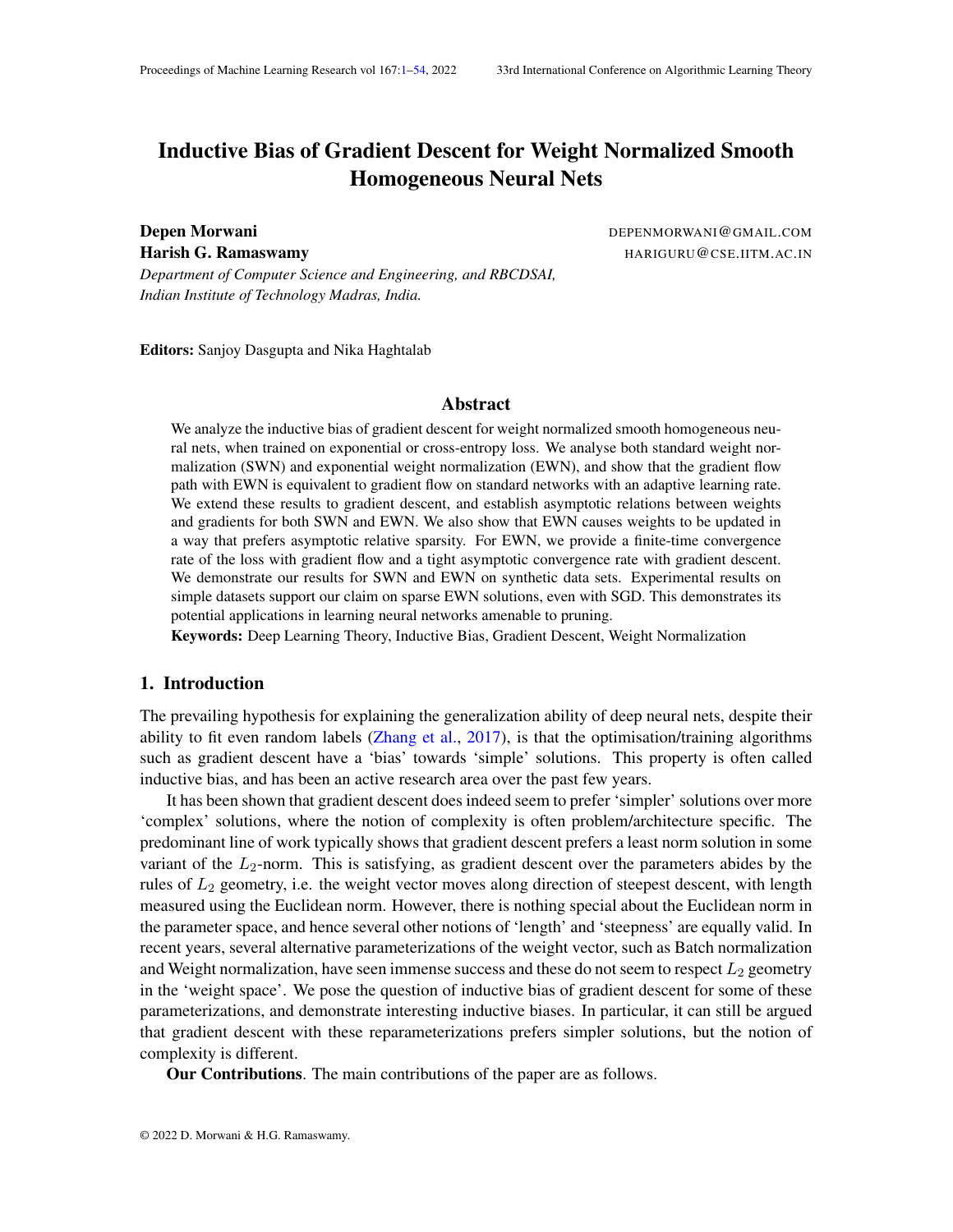(a) 
$$
L = e^{-10}
$$
 (b)  $L = e^{-100}$  (c)  $L = e^{-300}$ 

Figure 11: Convergence rate of EWN, SWN and Unnorm on the MNIST dataset for seed - 2356 at different loss values

(a) 
$$
L = e^{-10}
$$
 (b)  $L = e^{-100}$  (c)  $L = e^{-300}$ 

## Figure 12: Convergence rate of EWN, SWN and Unnorm on the MNIST dataset for seed - 3576 at different loss values

whose norms keep on growing, weights and gradients eventually become oppositely aligned, and their norms are directly proportional to each other.

#### N.2. XOR

In this experiment, we train a 2-layer network with 20 hidden neurons and ReLU-square activation on XOR dataset, till a loss value of <sup>40</sup>. We demonstrate Theorems 3 and 4 for EWN and SWN in Figure 8 and Figure 9 respectively.

As can be seen in Figure 8, for weights 0, 1, 13 and 17, whose norms keep on growing, weights and gradients eventually become oppositely aligned, and their norms are inversely proportional to each other.

Similarly, in Figure 9, for weights 0, 1, 13 and 17, whose norms keep on growing, weights and gradients eventually become oppositely aligned, and their norms are directly proportional to each other.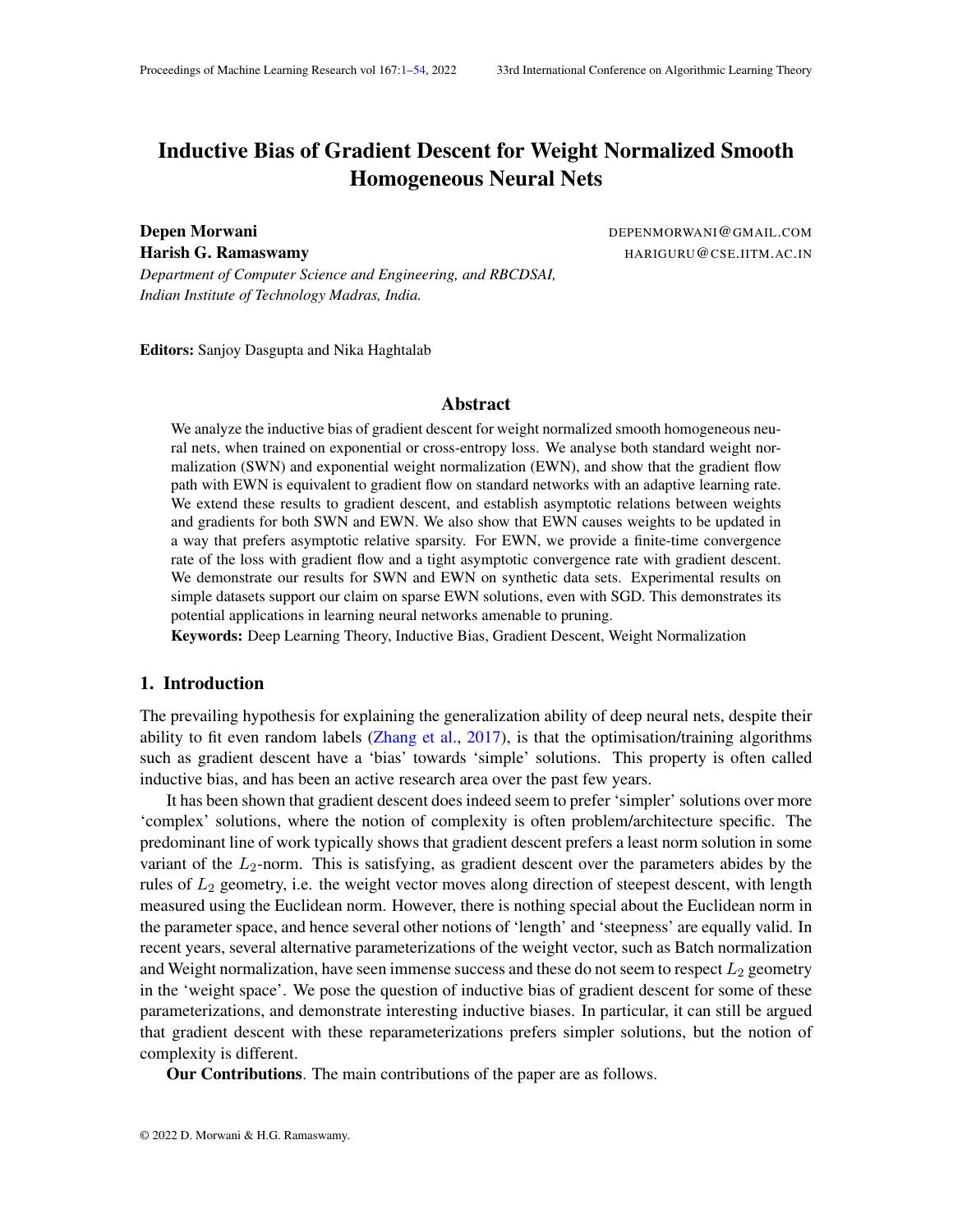# N.3. MNIST

In this experiment, we train a 2-layer network with 128 hidden neurons and ReLU-square activation on MNIST dataset with 2 classe $60$ ; 1g. Since even after considering just 2 classes, this dataset is huge, therefore training takes longer. Therefore, we only consider exponential weight normalized network in this case.

We demonstrate Theorems 3 and 4 for MNIST dataset for EWN in Figure 10. As can be seen, for weights 96 and 105, whose norms keep on growing, weights and gradients eventually become oppositely aligned, and their norms are inversely proportional to each other.

# Appendix O. Convergence rate plots for pruning experiment

In this section, we provide convergence rate plots for the pruning experiments.

The convergence rate for 2 different seeds at various loss levels are shown in Figure 11 and 12. As can be seen, initially the convergence rate of all the normalizations are comparable. But at extremely low loss values, Unnorm becomes slightly faster as compared to SWN or EWN. Note that the results regarding asymptotic convergence rate do not apply in this case, as we are training at extremely high learning rates **o**f  $\frac{1}{\Gamma}$  $\frac{1}{L}$  .

# Appendix P. Veri cation of Assumptions for various datasets

In this section, we verify the assumptions on three datas  $\epsilon$  - XORand MNIST (2-class classi cation). Note that in Figures 13, 14, 15, 16 and 17, plots demonstrating the components of unit gradient vector, each line corresponds to a single parameter of the network, while in the plots demonstrating the evolution of (t) kw<sub>u</sub>(t) kkr <sub>w<sub>u</sub> L(w(t)) k, each line corresponds to a neuron of</sub> the network.

# P.1. Lin-sep

We verify assumptions  $(B1)$ - $(B3)$  for the Algoreg experiment for EWN and SWN in Figure 13 and Figure 14 respectively. As can be seen, for both the cases, the components of unit gradient vector become constant as training proceeds. Another thing to note, is that even for an aggressive learning rate schedule of the for<del>m lar</del>,  $\;$  (t)kw  $_{\sf u}$  (t)kkr  $\;$   $_{\sf w \, \sf u}$  L(w(t))k still goes down to 0.

# P.2. XOR

In this experiment, we train a 2-layer network with 20 hidden neurons and ReLU-square activation on XOR dataset, till a loss value of <sup>40</sup>. We verify assumptions (B1)-(B3) for the ORexperiment for EWN and SWN in Figure 15 and Figure 16 respectively. As can be seen, for both the cases, the components of unit gradient vector become constant as training proceeds. Another thing to note, is that even for an aggressive learning rate schedule of the  $\rm \bar{f}$ g $\rm \bar{f}$ g $\rm \bar{g}$ ,  $\,$  (t)kw $_{\rm u}$ (t)kkr  $_{\rm w_u}$ L(w(t))k still goes down to 0.

# P.3. MNIST

In this experiment, we train a 2-layer network with 128 hidden neurons and ReLU-square activation on MNIST dataset with 2 classe $\pm 0$ ; 1g. Since even after considering just 2 classes, this dataset is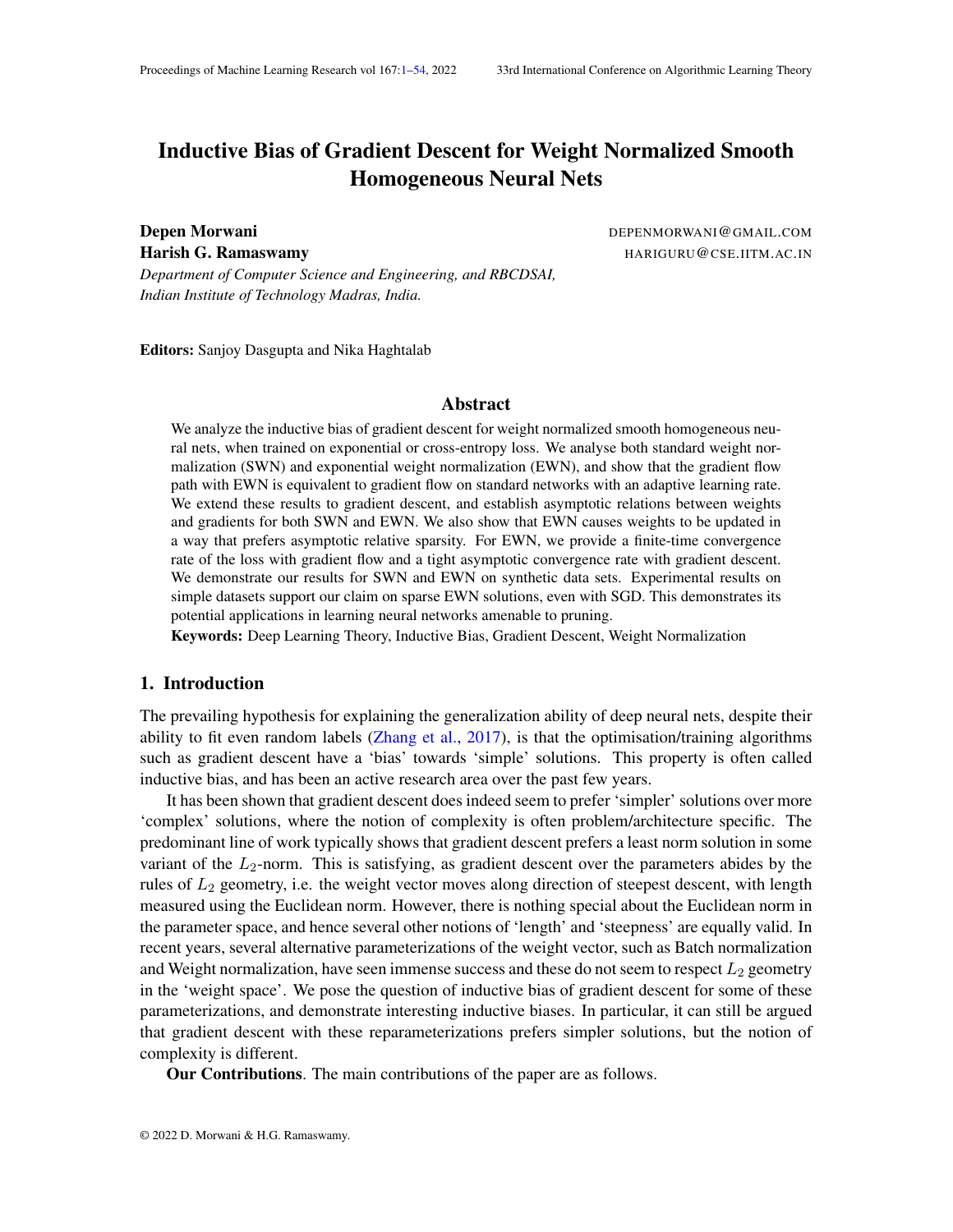$(a)$  (b)

Figure 13: Veri cation of Assumptions for EWN in Lin-Sep experiment: (a) Evolution of r <sup>w</sup> L (t)  $\frac{f(w \mathsf{L}(t))}{\mathsf{k}r_w \mathsf{L}(t)\mathsf{k}}$  (b) Evolution of  $(t)\mathsf{k}w_u(t)\mathsf{k}$ kr  $\frac{f(w \mathsf{L}(t))}{\mathsf{k}r_w \mathsf{k}}$ 

 $(a)$  (b)

Figure 14: Veri cation of Assumptions for SWN in Lin-Sep experiment: (a) Evolution of r <sup>w</sup> L (t)  $\frac{f(w \mathsf{L}(t))}{\mathsf{k}r_w \mathsf{L}(t)\mathsf{k}}$  (b) Evolution of  $(t)\mathsf{k}w_u(t)\mathsf{k}$ kr  $\frac{f(w \mathsf{L}(t))}{\mathsf{k}r_w \mathsf{k}}$ 

huge, therefore training takes longer. Therefore, we only consider exponential weight normalized network in this case.

We verify assumptions (B1)-(B3) for MNIST dataset for EWN in Figure 17. As can be seen, the components of unit gradient vector become constant as training proceeds. Another thing to note, is that even for an aggressive learning rate schedule of the  $\rm \overline{f_{Qf}}$ gn,  $\,$  (t)kw $_{u}$ (t)kkr  $_{w_{u}}$ L(w(t))k still goes down to 0.

Appendix Q. Pruning algorithm

We will explain the pruning algorithm used in Figure 5b. The same algorithm is used for SWN, EWN as well as the unnormalized net.